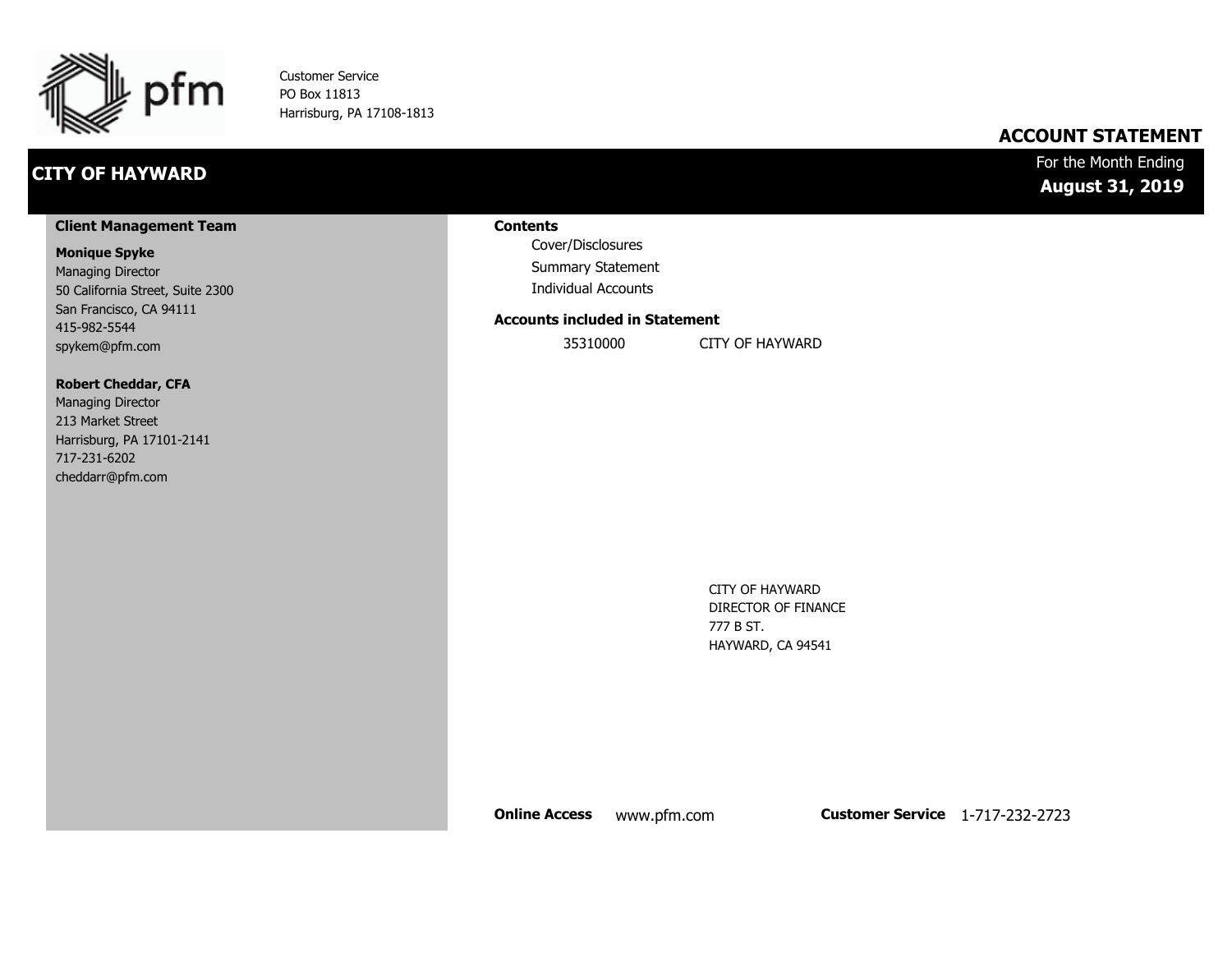

#### **Important Disclosures**

#### Important Disclosures

This statement is for general information purposes only and is not intended to provide specific advice or recommendations. PFM Asset Management LLC ("PFM") is an investment advisor registered with the Securities and Exchange Commission, and is required to maintain a written disclosure statement of our background and business experience. If you would like to receive a copy of our current disclosure statement, please contact Service Operations at the address below.

**Proxy Voting** PFM does not normally receive proxies to vote on behalf of its clients. However, it does on occasion receive consent requests. In the event a consent request is received the portfolio manager contacts the client and then proceeds according to their instructions. PFM's Proxy Voting Policy is available upon request by contacting Service Operations at the address below.

**Questions About an Account** PFM's monthly statement is intended to detail our investment advisory activity as well as the activity of any accounts held by clients in pools that are managed by PFM. The custodian bank maintains the control of assets and executes (i.e., settles) all investment transactions. The custodian statement is the official record of security and cash holdings and transactions. PFM recognizes that clients may use these reports to facilitate record keeping and that the custodian bank statement and the PFM statement should be reconciled and differences resolved. Many custodians use a settlement date basis which may result in the need to reconcile due to a timing difference. **Account Control** PFM does not have the authority to withdraw funds from or deposit funds to the custodian. Our clients retain responsibility for their internal accounting policies; implementing and enforcing internal controls and generating ledger entries or otherwise recording transactions. **Market Value** Generally, PFM's market prices are derived from closing bid prices as of the last business day of the month as supplied by ICE Data Services or Bloomberg. Where prices are not available from generally recognized sources the securities are priced using a yield-based matrix system to arrive at an estimated market value. Prices that fall between data points are interpolated. Non-negotiable FDIC-insured bank certificates of deposit are priced at par. Although PFM believes the prices to be reliable, the values of the securities do not always represent the prices at which the securities could have been bought or sold. Explanation of the valuation methods for money market and TERM funds is contained in the appropriate fund information statement.

**Amortized Cost** The original cost of the principal of the security is adjusted for the amount of the periodic reduction of any discount or premium from the purchase date until the date of the report. Discount or premium with respect to short term securities (those with less than one year to maturity at time of issuance) is amortized on a straightline basis. Such discount or premium with respect to longer term securities is amortized using the constant yield basis.

**Tax Reporting** Cost data and realized gains / losses are provided for informational purposes only. Please review for accuracy and consult your tax advisor to determine the tax consequences of your security transactions. PFM does not report such information to the IRS or other taxing authorities and is not responsible for the accuracy of such information that may be required to be reported to federal, state or other taxing authorities. **Financial Situation** In order to better serve you, PFM should be promptly notified of any material change in your investment objective or financial situation.

**Callable Securities** Securities subject to redemption prior to maturity may be redeemed in whole or in part before maturity, which could affect the yield represented.

Portfolio The securities in this portfolio, including shares of mutual funds, are not guaranteed or otherwise protected by PFM, the FDIC (except for certain non-negotiable certificates of deposit) or any government agency. Investment in securities involves risks, including the possible loss of the amount invested. Actual settlement values, accrued interest, and amortized cost amounts may vary for securities subject to an adjustable interest rate or subject to principal paydowns. Any changes to the values shown may be reflected within the next monthly statement's beginning values. **Rating** Information provided for ratings is based upon a good faith inquiry of selected sources, but its accuracy and completeness cannot be guaranteed. Shares of some money market and TERM funds are marketed through representatives of PFM's wholly owned subsidiary, PFM Fund Distributors, Inc. PFM Fund Distributors, Inc. is registered with the SEC as a broker/dealer and is a member of the Financial Industry Regulatory Authority ("FINRA") and the Municipal Securities Rulemaking Board ("MSRB"). You may reach the FINRA by calling the FINRA Regulator Public Disclosure Hotline at 1-888-289-9999 or at the FINRA Regulation Internet website address www.nasd.com. A brochure describing the FINRA Regulation Public Disclosure Program is also available from the FINRA upon request.

#### **Key Terms and Definitions**

*Dividends* on money market funds consist of interest earned, plus any discount ratably amortized to the date of maturity, plus all realized gains and losses on the sale of securities prior to maturity, less ratable amortization of any premium and all accrued expenses to the fund. Dividends are accrued daily and may be paid either monthly or quarterly. The monthly earnings on this statement represent the estimated dividend accrued for the month for any program that distributes earnings on a quarterly basis. There is no guarantee that the estimated amount will be paid on the actual distribution date.

*Current Yield* is the net change, exclusive of capital changes and income other than investment income, in the value of a hypothetical fund account with a balance of one share over the seven-day base period including the statement date, expressed as a percentage of the value of one share (normally \$1.00 per share) at the beginning of the seven-day period. This resulting net change in account value is then annualized by multiplying it by 365 and dividing the result by 7. The yields quoted should not be considered a representation of the yield of the fund in the future, since the yield is not fixed.

*Average maturity* represents the average maturity of all securities and investments of a portfolio, determined by multiplying the par or principal value of each security or investment by its maturity (days or years), summing the products, and dividing the sum by the total principal value of the portfolio. The stated maturity date of mortgage backed or callable securities are used in this statement. However the actual maturity of these securities could vary depending on the level or prepayments on the underlying mortgages or whether a callable security has or is still able to be called.

*Monthly distribution yield* represents the net change in the value of one share (normally \$1.00 per share) resulting from all dividends declared during the month by a fund expressed as a percentage of the value of one share at the beginning of the month. This resulting net change is then annualized by multiplying it by 365 and dividing it by the number of calendar days in the month.

*YTM at Cost* The yield to maturity at cost is the expected rate of return, based on the original cost, the annual interest receipts, maturity value and the time period from purchase date to maturity, stated as a percentage, on an annualized basis.

*YTM at Market* The yield to maturity at market is the rate of return, based on the current market value, the annual interest receipts, maturity value and the time period remaining until maturity, stated as a percentage, on an annualized basis.

*Managed Account* A portfolio of investments managed discretely by PFM according to the client's specific investment policy and requirements. The investments are directly owned by the client and held by the client's custodian.

*Unsettled Trade* A trade which has been executed however the final consummation of the security transaction and payment has not yet taken place.

Please review the detail pages of this statement carefully. If you think your statement is wrong, missing account information, or if you need more information about a transaction, please contact PFM within 60 days of receipt. If you have other concerns or questions regarding your account you should contact a member of your client management team or PFM Service Operations at the address below.

> PFM Asset Management LLC Attn: Service Operations 213 Market Street Harrisburg, PA 17101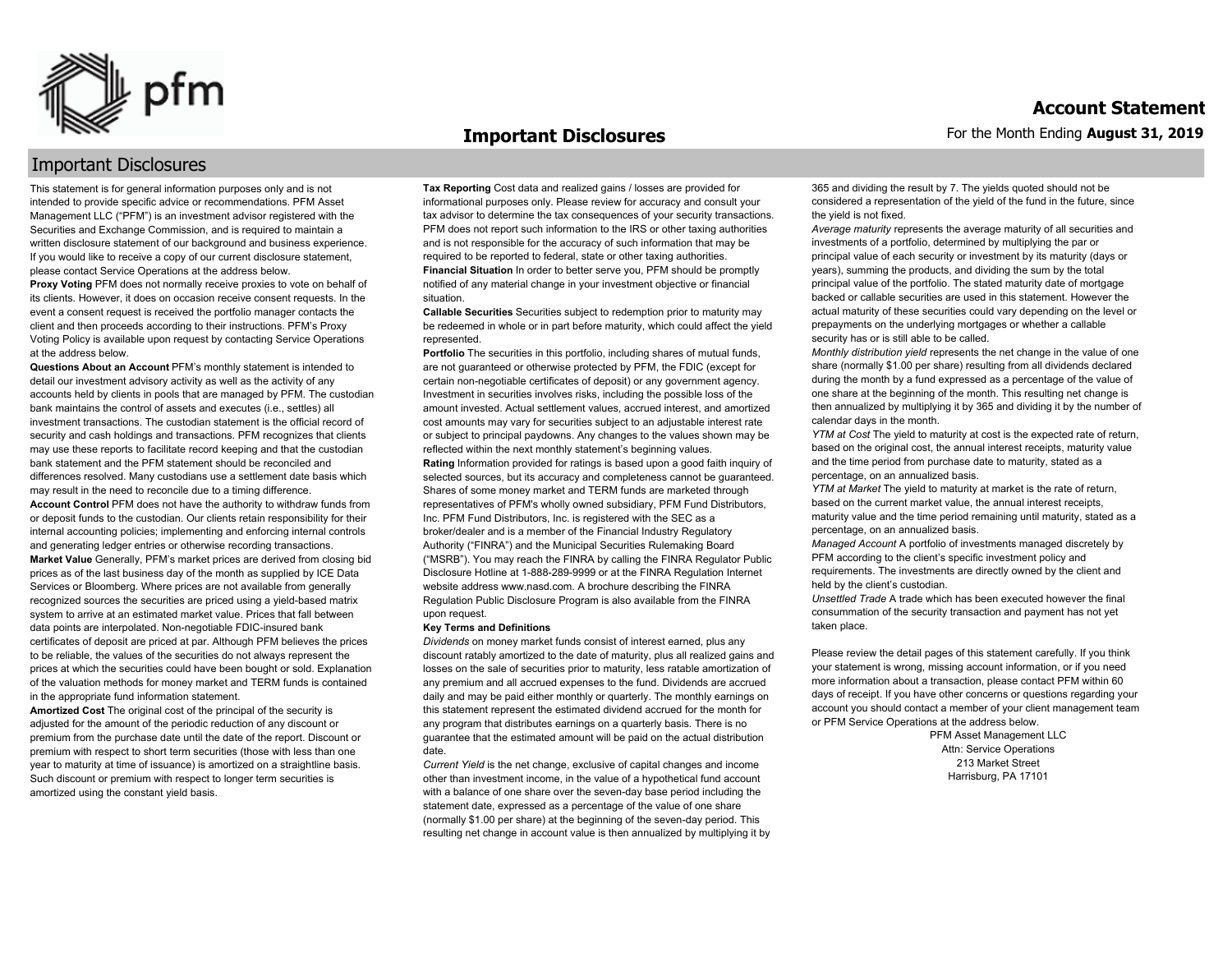

# **Managed Account Summary Statement** For the Month Ending August 31, 2019

| <b>Transaction Summary - Managed Account</b> | <b>Cash Transactions Summary - Managed Account</b> |                                 |                |
|----------------------------------------------|----------------------------------------------------|---------------------------------|----------------|
| <b>Opening Market Value</b>                  | \$123,871,799.54                                   | Maturities/Calls                | 1,340,000.00   |
| Maturities/Calls                             | (1,565,977.14)                                     | Sale Proceeds                   | 3,311,353.40   |
| <b>Principal Dispositions</b>                | (3,306,661.65)                                     | Coupon/Interest/Dividend Income | 245,571.96     |
| <b>Principal Acquisitions</b>                | 5,205,616.04                                       | <b>Principal Payments</b>       | 225,977.14     |
| Unsettled Trades                             | (147, 986.25)                                      | <b>Security Purchases</b>       | (5,227,903.30) |
| Change in Current Value                      | 755,621.28                                         | Net Cash Contribution           | 105,000.80     |
|                                              |                                                    | Reconciling Transactions        | 0.00           |
| <b>Closing Market Value</b>                  | \$124,812,411.82                                   |                                 |                |

| <b>Earnings Reconciliation (Cash Basis) - Managed Account</b>                                                                |                                            | <b>Cash Balance</b>         |        |
|------------------------------------------------------------------------------------------------------------------------------|--------------------------------------------|-----------------------------|--------|
| Interest/Dividends/Coupons Received<br>Less Purchased Interest Related to Interest/Coupons<br>Plus Net Realized Gains/Losses | 250,263.71<br>(22, 287.26)<br>(20, 833.57) | <b>Closing Cash Balance</b> | \$0.00 |
| <b>Total Cash Basis Earnings</b>                                                                                             | \$207,142.88                               |                             |        |
| <b>Earnings Reconciliation (Accrual Basis)</b>                                                                               | <b>Total</b>                               |                             |        |
| Ending Amortized Value of Securities                                                                                         | 123,149,602.44                             |                             |        |
| <b>Ending Accrued Interest</b>                                                                                               | 511,621.69                                 |                             |        |
| Plus Proceeds from Sales                                                                                                     | 4,685,817.25                               |                             |        |
| Plus Proceeds of Maturities/Calls/Principal Payments                                                                         | 1,565,977.14                               |                             |        |
| Plus Coupons/Dividends Received                                                                                              | 245,571.96                                 |                             |        |
| Less Cost of New Purchases                                                                                                   | (6,452,752.22)                             |                             |        |
| Less Beginning Amortized Value of Securities                                                                                 | (122, 963, 642.11)                         |                             |        |
| Less Beginning Accrued Interest                                                                                              | (511, 541.00)                              |                             |        |
| <b>Total Accrual Basis Earnings</b>                                                                                          | \$230,655.15                               |                             |        |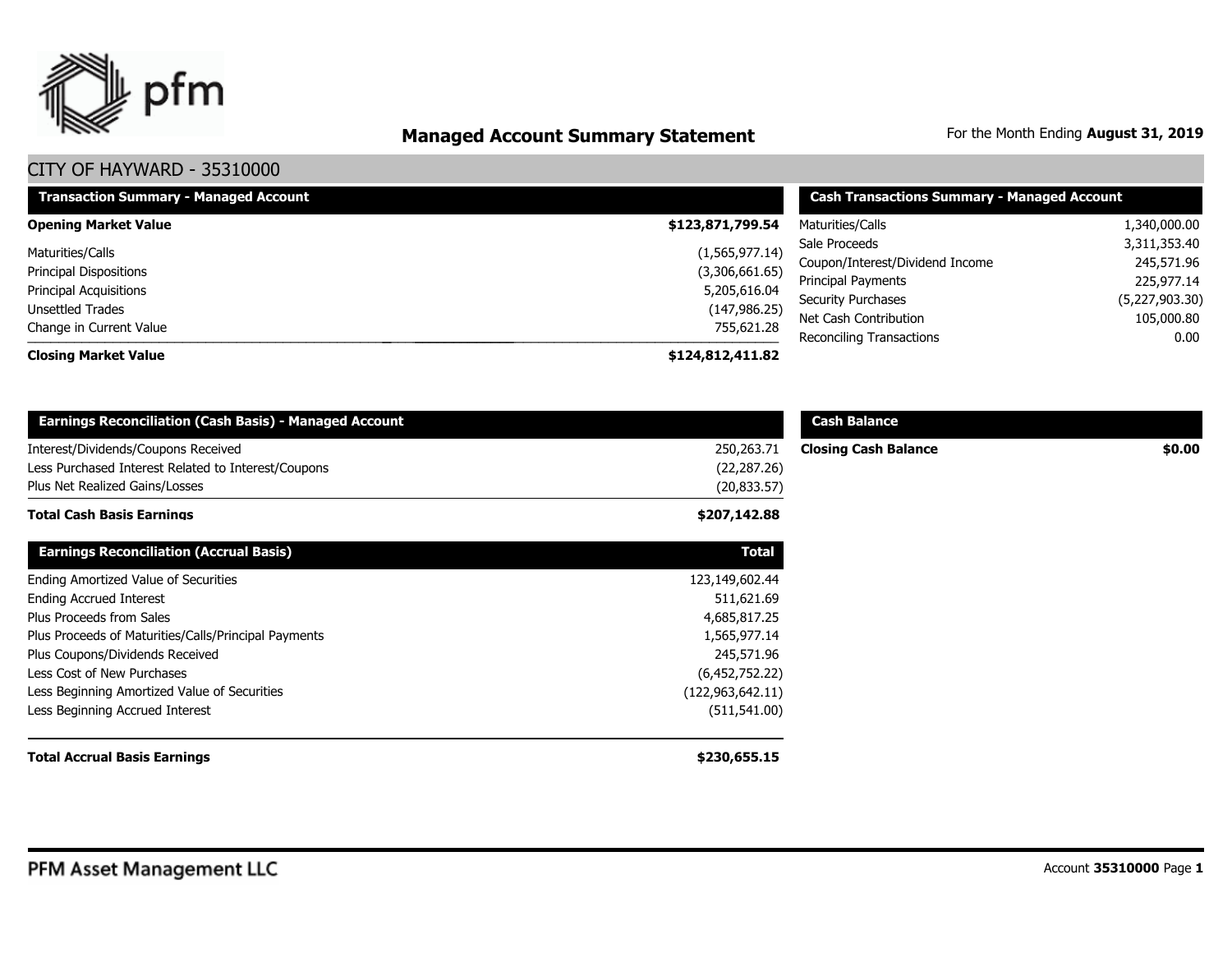

## **Portfolio Summary and Statistics** For the Month Ending August 31, 2019

## CITY OF HAYWARD - 35310000

| <b>Account Summary</b>                 |                  |                        |                |  |  |  |  |  |  |  |
|----------------------------------------|------------------|------------------------|----------------|--|--|--|--|--|--|--|
| <b>Description</b>                     | <b>Par Value</b> | <b>Market Value</b>    | <b>Percent</b> |  |  |  |  |  |  |  |
| U.S. Treasury Bond / Note              | 66,850,000.00    | 67,482,997.48          | 54.07          |  |  |  |  |  |  |  |
| Supra-National Agency Bond / Note      | 7,485,000.00     | 7,566,520.94           | 6.06           |  |  |  |  |  |  |  |
| Municipal Bond / Note                  | 4,655,000.00     | 4,718,003.50           | 3.78           |  |  |  |  |  |  |  |
| Federal Agency Collateralized Mortgage | 13,386,320.89    | 13,578,021.64          | 10.88          |  |  |  |  |  |  |  |
| Obligation                             |                  |                        |                |  |  |  |  |  |  |  |
| Federal Agency Bond / Note             | 13,145,000.00    | 13,371,552.91          | 10.71          |  |  |  |  |  |  |  |
| Corporate Note                         | 7,665,000.00     | 7,789,548.68           | 6.24           |  |  |  |  |  |  |  |
| Certificate of Deposit                 | 5,450,000.00     | 5,505,713.50           | 4.41           |  |  |  |  |  |  |  |
| <b>Asset-Backed Security</b>           | 4,740,087.38     | 4,800,053.17           | 3.85           |  |  |  |  |  |  |  |
| <b>Managed Account Sub-Total</b>       | 123,376,408.27   | 124,812,411.82 100.00% |                |  |  |  |  |  |  |  |
| <b>Accrued Interest</b>                |                  | 511,621.69             |                |  |  |  |  |  |  |  |
| <b>Total Portfolio</b>                 | 123,376,408.27   | 125,324,033.51         |                |  |  |  |  |  |  |  |

**Unsettled Trades 1,225,000.00 1,223,573.27** 



#### **Sector Allocation**



| <b>Characteristics</b>            |       |
|-----------------------------------|-------|
| Yield to Maturity at Cost         | 2.38% |
| Yield to Maturity at Market       | 1.68% |
| Duration to Worst                 | 1.77  |
| Weighted Average Days to Maturity | 765   |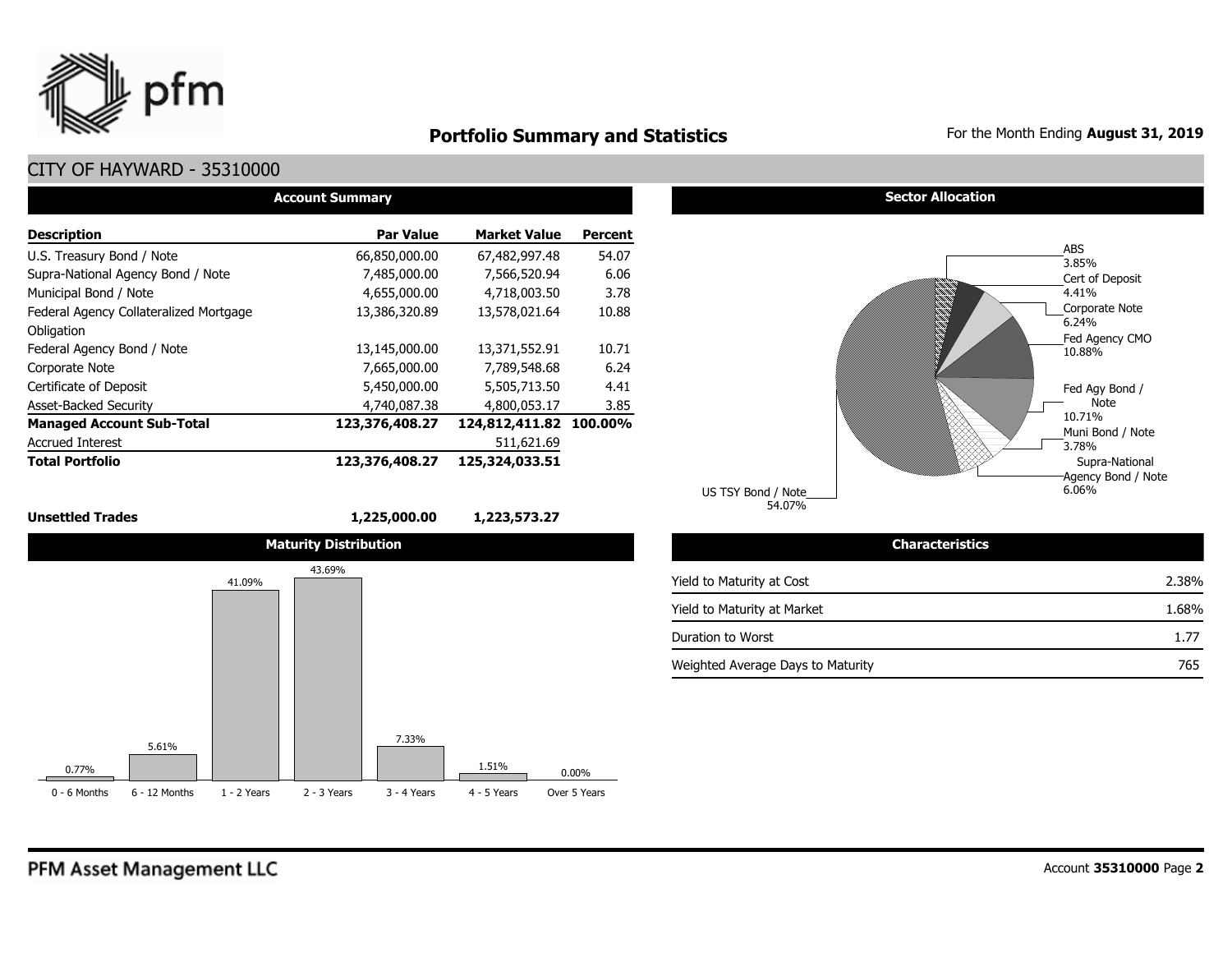## **Managed Account Issuer Summary** For the Month Ending August 31, 2019

## CITY OF HAYWARD - 35310000

pfm

| <b>Issuer Summary</b>                |                     |         |
|--------------------------------------|---------------------|---------|
|                                      | <b>Market Value</b> |         |
| <b>Issuer</b>                        | of Holdings         | Percent |
| <b>3M COMPANY</b>                    | 148,197.98          | 0.12    |
| ABBOTT LABORATORIES                  | 305,892.00          | 0.25    |
| ALLY AUTO RECEIVABLES TRUST          | 243,426.55          | 0.20    |
| AMERICAN EXPRESS CO                  | 612,429.40          | 0.49    |
| AMERICAN HONDA FINANCE               | 604,726.80          | 0.48    |
| <b>BANK OF AMERICA CO</b>            | 590,974.68          | 0.47    |
| <b>BANK OF MONTREAL</b>              | 605,971.80          | 0.49    |
| <b>BANK OF NOVA SCOTIA</b>           | 606,031.20          | 0.49    |
| BMW FINANCIAL SERVICES NA LLC        | 126,556.75          | 0.10    |
| <b>CALIFORNIA ST</b>                 | 2,460,023.00        | 1.97    |
| CANADIAN IMPERIAL BANK OF COMMERCE   | 601,210.20          | 0.48    |
| CAPITAL ONE FINANCIAL CORP           | 600,000.00          | 0.48    |
| CAPITAL ONE PRIME AUTO REC TRUST     | 177,807.70          | 0.14    |
| CARMAX AUTO OWNER TRUST              | 521,572.33          | 0.42    |
| <b>CATERPILLAR INC</b>               | 333,485.75          | 0.27    |
| <b>CHARLES SCHWAB</b>                | 240,221.23          | 0.19    |
| <b>CITIGROUP INC</b>                 | 305,200.50          | 0.24    |
| <b>CREDIT AGRICOLE SA</b>            | 606,840.60          | 0.49    |
| <b>DEERE &amp; COMPANY</b>           | 303,883.80          | 0.24    |
| <b>FANNIE MAE</b>                    | 6,613,425.26        | 5.30    |
| FEDERAL HOME LOAN BANKS              | 8,666,550.36        | 6.94    |
| FIFTH THIRD AUTO TRUST               | 218,368.41          | 0.17    |
| FORD CREDIT AUTO LEASE TRUST         | 480,902.28          | 0.39    |
| FORD CREDIT AUTO OWNER TRUST         | 204,459.06          | 0.16    |
| <b>FREDDIE MAC</b>                   | 11,669,598.93       | 9.35    |
| GM FINANCIAL AUTO LEASING TRUST      | 373,815.56          | 0.30    |
| <b>GM FINANCIAL SECURITIZED TERM</b> | 351,533.89          | 0.28    |
| <b>GOLDMAN SACHS GROUP INC</b>       | 607,885.80          | 0.49    |
| HARLEY-DAVIDSON MOTORCYCLE TRUST     | 301,972.11          | 0.24    |
| HOME DEPOT INC                       | 181,777.75          | 0.15    |
| HONDA AUTO RECEIVABLES               | 173,623.04          | 0.14    |
| <b>HYUNDAI AUTO RECEIVABLES</b>      | 550,218.16          | 0.44    |

#### **Credit Quality (S&P Ratings)**



PFM Asset Management LLC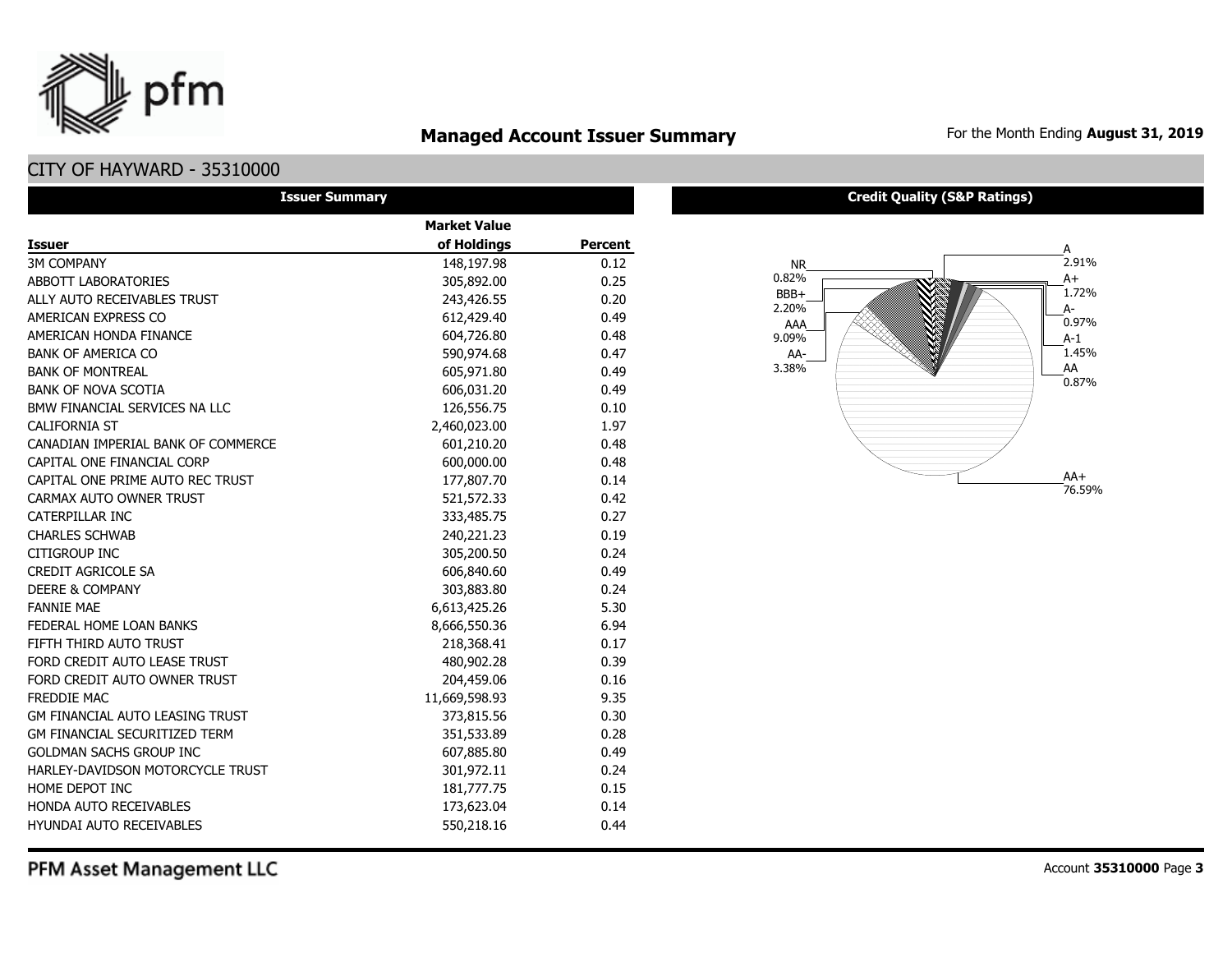

# **Managed Account Issuer Summary** For the Month Ending August 31, 2019

|                                          | <b>Market Value</b> |                |
|------------------------------------------|---------------------|----------------|
| <b>Issuer</b>                            | of Holdings         | <b>Percent</b> |
| <b>INTER-AMERICAN DEVELOPMENT BANK</b>   | 2,642,889.80        | 2.12           |
| INTERNATIONAL FINANCE CORPORATION        | 1,867,232.75        | 1.50           |
| INTL BANK OF RECONSTRUCTION AND DEV      | 3,056,398.39        | 2.45           |
| JOHN DEERE OWNER TRUST                   | 42,749.02           | 0.03           |
| JP MORGAN CHASE & CO                     | 614,196.00          | 0.49           |
| MITSUBISHI UFJ FINANCIAL GROUP INC       | 610,697.40          | 0.49           |
| <b>MORGAN STANLEY</b>                    | 606,821.10          | 0.49           |
| NATIONAL RURAL UTILITIES CO FINANCE CORP | 253,477.50          | 0.20           |
| NISSAN AUTO LEASE TRUST                  | 227,788.31          | 0.18           |
| NISSAN AUTO RECEIVABLES                  | 205,260.00          | 0.16           |
| NORDEA BANK AB                           | 625,100.63          | 0.50           |
| PACCAR FINANCIAL CORP                    | 301,499.15          | 0.24           |
| ROYAL BANK OF CANADA                     | 615,278.40          | 0.49           |
| SAN JOSE CA                              | 1,167,721.50        | 0.94           |
| SKANDINAVISKA ENSKILDA BANKEN AB         | 623,573.27          | 0.50           |
| SUMITOMO MITSUI FINANCIAL GROUP INC      | 611,010.00          | 0.49           |
| SUNTRUST BANKS INC                       | 304,034.10          | 0.24           |
| THE BANK OF NEW YORK MELLON CORPORATION  | 184,843.12          | 0.15           |
| <b>TOYOTA MOTOR CORP</b>                 | 371,325.82          | 0.30           |
| UNITED PARCEL SERVICE INC                | 303,211.80          | 0.24           |
| UNITED STATES TREASURY                   | 67,482,997.48       | 54.08          |
| UNIVERSITY OF CALIFORNIA                 | 1,090,259.00        | 0.87           |
| <b>US BANCORP</b>                        | 615,464.40          | 0.49           |
| <b>Total</b>                             | \$124,812,411.82    | 100.00%        |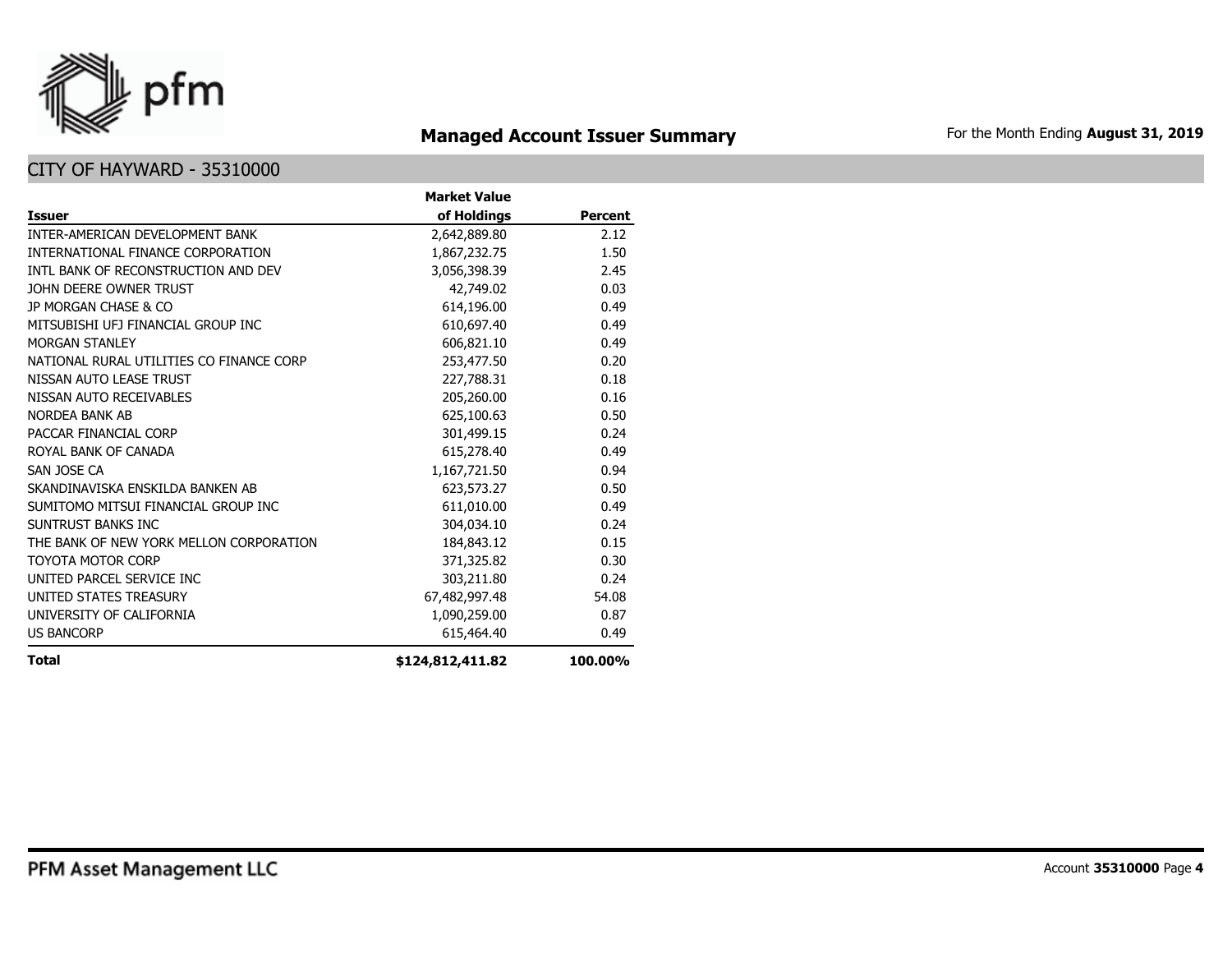

| <b>Security Type/Description</b><br><b>Dated Date/Coupon/Maturity</b> | <b>CUSIP</b> | Par              | S&P<br><b>Rating</b> | Moody's<br>Rating | <b>Trade</b><br><b>Date</b> | <b>Settle</b><br><b>Date</b> | <b>Original</b><br>Cost | <b>YTM</b><br>at Cost | <b>Accrued</b><br><b>Interest</b> | <b>Amortized</b><br>Cost | <b>Market</b><br><b>Value</b> |
|-----------------------------------------------------------------------|--------------|------------------|----------------------|-------------------|-----------------------------|------------------------------|-------------------------|-----------------------|-----------------------------------|--------------------------|-------------------------------|
| <b>U.S. Treasury Bond / Note</b>                                      |              |                  |                      |                   |                             |                              |                         |                       |                                   |                          |                               |
| <b>US TREASURY NOTES</b><br>DTD 06/30/2015 1.625% 06/30/2020          | 912828XH8    | 1,525,000.00 AA+ |                      | Aaa               | 06/26/17                    | 06/28/17                     | 1,530,480.47 1.50       |                       | 4,242.44                          | 1,526,535.35             | 1,522,378.53                  |
| US TREASURY NOTES<br>DTD 07/31/2015 1.625% 07/31/2020                 | 912828XM7    | 2,750,000.00 AA+ |                      | Aaa               | 07/05/17                    | 07/05/17                     | 2,750,537.11 1.62       |                       | 3,885.87                          | 2,750,165.74             | 2,745,165.50                  |
| US TREASURY NOTES<br>DTD 08/31/2015 1.375% 08/31/2020                 | 912828L32    | 1,275,000.00 AA+ |                      | Aaa               | 08/31/17                    | 09/01/17                     | 1,272,559.57            | -1.44                 | 48.16                             | 1,274,176.40             | 1,269,820.95                  |
| US TREASURY NOTES<br>DTD 11/30/2015 1.625% 11/30/2020                 | 912828M98    | 500,000.00 AA+   |                      | Aaa               | 10/31/17                    | 10/31/17                     | 498,125.00              | 1.75                  | 2,064.55                          | 499,231.21               | 499,511.50                    |
| <b>US TREASURY NOTES</b><br>DTD 11/30/2015 1.625% 11/30/2020          | 912828M98    | 3,600,000.00 AA+ |                      | Aaa               | 11/01/17                    | 11/03/17                     | 3,584,390.63            | 1.77                  | 14,864.75                         | 3,593,580.41             | 3,596,482.80                  |
| <b>US TREASURY NOTES</b><br>DTD 12/31/2015 1.750% 12/31/2020          | 912828N48    | 4,600,000.00 AA+ |                      | Aaa               | 12/01/17                    | 12/05/17                     | 4,578,078.13            | - 1.91                | 13,781.25                         | 4,590,370.22             | 4,603,233.80                  |
| US TREASURY NOTES<br>DTD 01/31/2016 1.375% 01/31/2021                 | 912828N89    | 400,000.00 AA+   |                      | Aaa               | 02/02/18                    | 02/02/18                     | 388,718.75              | 2.36                  | 478.26                            | 394,579.60               | 398,359.20                    |
| US TREASURY NOTES<br>DTD 01/31/2016 1.375% 01/31/2021                 | 912828N89    | 450,000.00 AA+   |                      | Aaa               | 12/27/17                    | 12/28/17                     | 441,052,73              | 2.04                  | 538.04                            | 445,843.99               | 448,154.10                    |
| US TREASURY NOTES<br>DTD 01/31/2016 1.375% 01/31/2021                 | 912828N89    | 3,500,000.00 AA+ |                      | Aaa               | 01/02/18                    | 01/04/18                     | 3,430,000.00            | 2.05                  | 4,184.78                          | 3,467,286.41             | 3,485,643.00                  |
| <b>US TREASURY NOTES</b><br>DTD 02/29/2016 1.125% 02/28/2021          | 912828P87    | 625,000.00 AA+   |                      | Aaa               | 02/07/18                    | 02/08/18                     | 602,319.34              | 2.36                  | 19.32                             | 613,682.84               | 620,263.75                    |
| <b>US TREASURY NOTES</b><br>DTD 02/29/2016 1.125% 02/28/2021          | 912828P87    | 3.100.000.00 AA+ |                      | Aaa               | 02/15/18                    | 02/16/18                     | 2,983,628.91            | 2.42                  | 95.81                             | 3,041,500.24             | 3,076,508,20                  |
| <b>US TREASURY NOTES</b><br>DTD 05/15/2018 2.625% 05/15/2021          | 9128284P2    | 2,350,000.00 AA+ |                      | Aaa               | 02/28/19                    | 02/28/19                     | 2,354,957.03            | 2.53                  | 18,271.57                         | 2,353,880.77             | 2,390,666.75                  |
| <b>US TREASURY NOTES</b><br>DTD 05/15/2018 2.625% 05/15/2021          | 9128284P2    | 4,200,000.00 AA+ |                      | Aaa               | 02/08/19                    | 02/11/19                     | 4,216,242.19            | 2.45                  | 32,655.57                         | 4,212,402.18             | 4,272,681.00                  |
| <b>US TREASURY NOTES</b><br>DTD 06/02/2014 2.000% 05/31/2021          | 912828WN6    | 3,225,000.00 AA+ |                      | Aaa               | 06/04/18                    | 06/06/18                     | 3,167,680,66            | 2.62                  | 16,389.34                         | 3,190,938.55             | 3,248,181.30                  |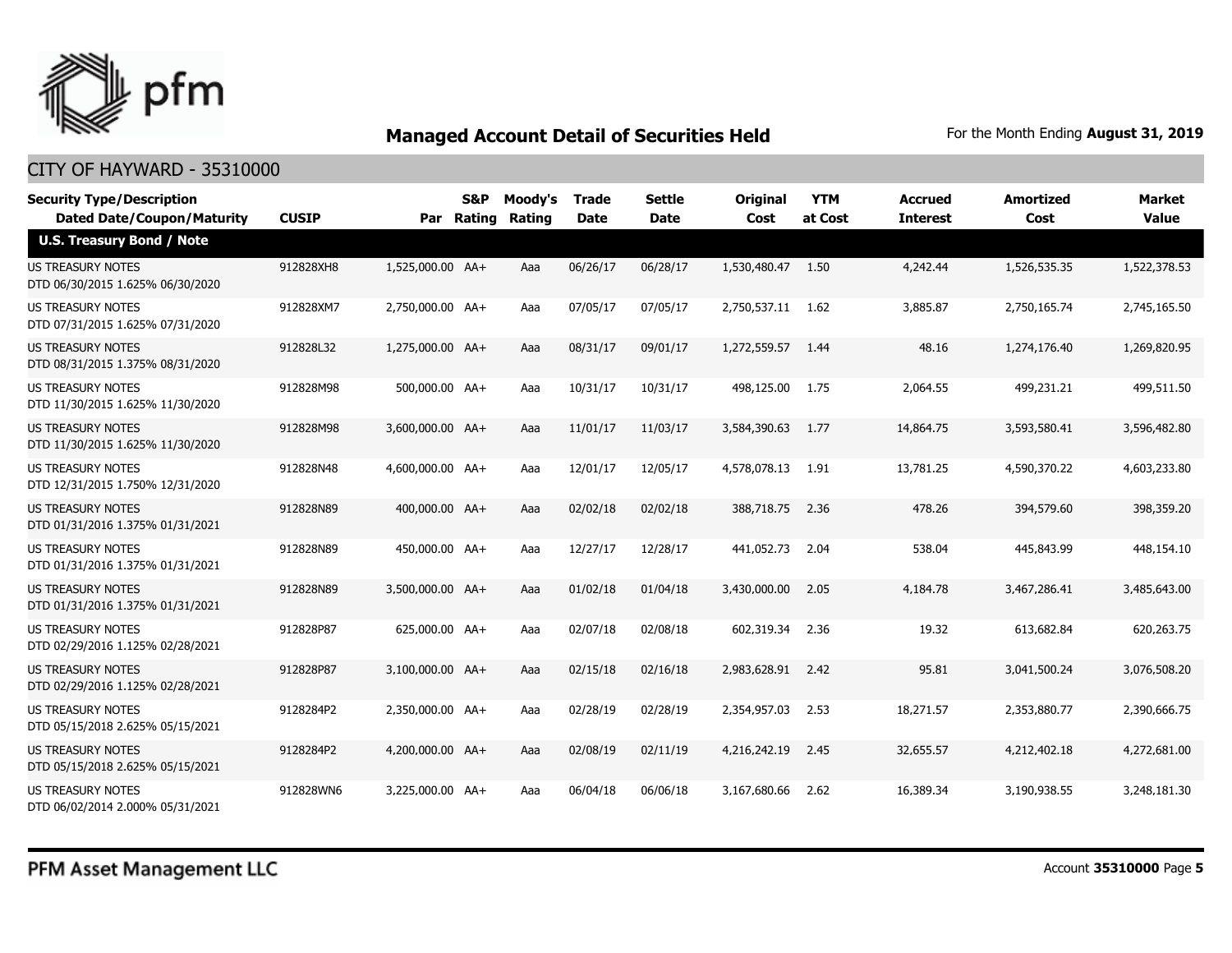

#### CITY OF HAYWARD - 35310000

| <b>Security Type/Description</b><br><b>Dated Date/Coupon/Maturity</b> | <b>CUSIP</b> |                  | S&P<br>Par Rating | Moody's<br><b>Rating</b> | Trade<br><b>Date</b> | <b>Settle</b><br><b>Date</b> | Original<br>Cost | <b>YTM</b><br>at Cost | <b>Accrued</b><br><b>Interest</b> | <b>Amortized</b><br>Cost | <b>Market</b><br><b>Value</b> |
|-----------------------------------------------------------------------|--------------|------------------|-------------------|--------------------------|----------------------|------------------------------|------------------|-----------------------|-----------------------------------|--------------------------|-------------------------------|
| <b>U.S. Treasury Bond / Note</b>                                      |              |                  |                   |                          |                      |                              |                  |                       |                                   |                          |                               |
| <b>US TREASURY NOTES</b><br>DTD 06/30/2014 2.125% 06/30/2021          | 912828WR7    | 1,500,000.00 AA+ |                   | Aaa                      | 07/03/18             | 07/06/18                     | 1,477,031.25     | 2.66                  | 5,456.86                          | 1,485,715.14             | 1,515,175.50                  |
| <b>US TREASURY NOTES</b><br>DTD 08/15/2018 2.750% 08/15/2021          | 9128284W7    | 1,575,000.00 AA+ |                   | Aaa                      | 09/05/18             | 09/07/18                     | 1,576,291.99     | 2.72                  | 2,000.85                          | 1,575,881.34             | 1,611,237.60                  |
| <b>US TREASURY NOTES</b><br>DTD 08/15/2018 2.750% 08/15/2021          | 9128284W7    | 1,725,000.00 AA+ |                   | Aaa                      | 09/26/18             | 09/28/18                     | 1,717,655,27     | 2.91                  | 2,191.41                          | 1,719,973.95             | 1,764,688.80                  |
| <b>US TREASURY NOTES</b><br>DTD 01/15/2019 2.500% 01/15/2022          | 9128285V8    | 1,500,000.00 AA+ |                   | Aaa                      | 02/08/19             | 02/11/19                     | 1,502,988.28     | 2.43                  | 4,891.30                          | 1,502,447.72             | 1,535,332.50                  |
| <b>US TREASURY NOTES</b><br>DTD 01/15/2019 2.500% 01/15/2022          | 9128285V8    | 6,000,000.00 AA+ |                   | Aaa                      | 01/29/19             | 01/31/19                     | 5,991,328.13     | 2.55                  | 19,565.22                         | 5,993,029.44             | 6,141,330.00                  |
| US TREASURY NOTES<br>DTD 01/31/2017 1.875% 01/31/2022                 | 912828V72    | 8,750,000.00 AA+ |                   | Aaa                      | 01/07/19             | 01/09/19                     | 8,590,722.66     | 2.50                  | 14,266.30                         | 8,623,453.83             | 8,830,325.00                  |
| <b>US TREASURY NOTES</b><br>DTD 02/15/2019 2.500% 02/15/2022          | 9128286C9    | 2,350,000.00 AA+ |                   | Aaa                      | 03/01/19             | 03/05/19                     | 2,347,429.69     | 2.54                  | 2,713.99                          | 2,347,863.03             | 2,407,556.20                  |
| US TREASURY NOTES<br>DTD 02/15/2019 2.500% 02/15/2022                 | 9128286C9    | 2,500,000.00 AA+ |                   | Aaa                      | 04/01/19             | 04/03/19                     | 2,514,550.78     | 2.29                  | 2,887.23                          | 2,512,526.60             | 2,561,230.00                  |
| <b>US TREASURY NOTES</b><br>DTD 07/31/2017 1.875% 07/31/2022          | 9128282P4    | 1,600,000.00 AA+ |                   | Aaa                      | 07/01/19             | 07/03/19                     | 1,605,437.50     | 1.76                  | 2,608.70                          | 1,605,162.14             | 1,619,625.60                  |
| <b>US TREASURY NOTES</b><br>DTD 07/31/2017 1.875% 07/31/2022          | 9128282P4    | 4,400,000.00 AA+ |                   | Aaa                      | 06/03/19             | 06/05/19                     | 4,403,609.38     | 1.85                  | 7,173.91                          | 4,403,377.40             | 4,453,970.40                  |
| <b>US TREASURY NOTES</b><br>DTD 08/31/2017 1.625% 08/31/2022          | 9128282S8    | 2,850,000.00 AA+ |                   | Aaa                      | 08/02/19             | 08/05/19                     | 2,844,322.27     | 1.69                  | 127.23                            | 2,844,466.18             | 2,865,475.50                  |
| <b>Security Type Sub-Total</b>                                        |              | 66,850,000.00    |                   |                          |                      |                              | 66,370,137.72    | 2.23                  | 175,402.71                        | 66,568,070.68            | 67,482,997.48                 |
| <b>Supra-National Agency Bond / Note</b>                              |              |                  |                   |                          |                      |                              |                  |                       |                                   |                          |                               |
| INTL BANK OF RECONSTRUCTION AND DEV<br><b>NOTE</b>                    | 45905UP32    | 1,225,000.00 AAA |                   | Aaa                      | 09/12/17             | 09/19/17                     | 1,222,060.00     | 1.64                  | 8,976.83                          | 1,223,966.81             | 1,222,127.38                  |

DTD 09/19/2017 1.561% 09/12/2020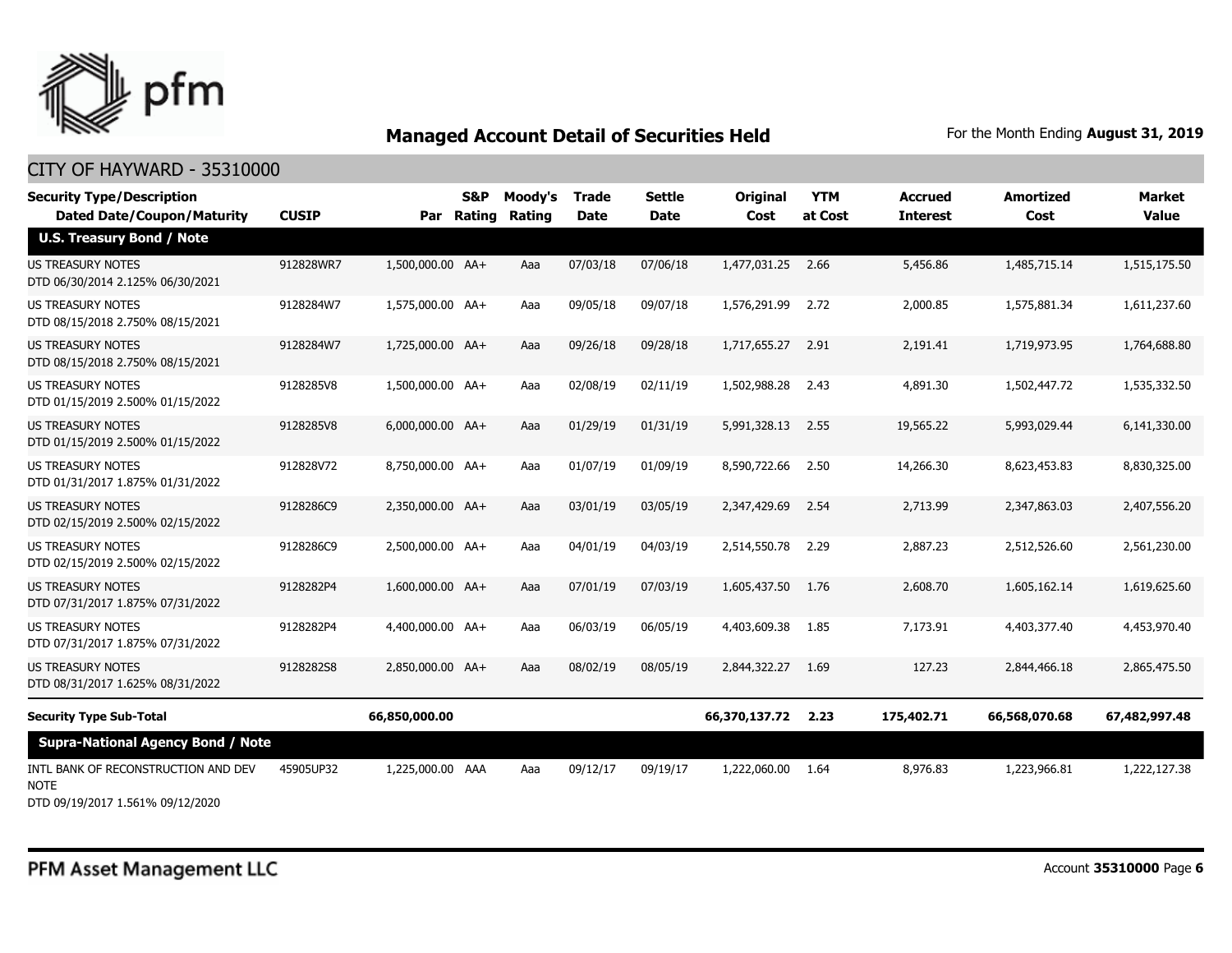

| <b>Security Type/Description</b><br><b>Dated Date/Coupon/Maturity</b>                  | <b>CUSIP</b> |                  | S&P<br>Par Rating | Moody's<br>Rating | <b>Trade</b><br><b>Date</b> | <b>Settle</b><br>Date | Original<br>Cost | <b>YTM</b><br>at Cost | <b>Accrued</b><br><b>Interest</b> | <b>Amortized</b><br>Cost | <b>Market</b><br><b>Value</b> |
|----------------------------------------------------------------------------------------|--------------|------------------|-------------------|-------------------|-----------------------------|-----------------------|------------------|-----------------------|-----------------------------------|--------------------------|-------------------------------|
| <b>Supra-National Agency Bond / Note</b>                                               |              |                  |                   |                   |                             |                       |                  |                       |                                   |                          |                               |
| INTER-AMERICAN DEVELOPMENT BANK<br>DTD 11/08/2013 2.125% 11/09/2020                    | 4581X0CD8    | 1,215,000.00 AAA |                   | Aaa               | 10/02/17                    | 10/10/17              | 1,226,261.96     | 1.81                  | 8,032.50                          | 1,219,421.90             | 1,220,734.80                  |
| INTERNATIONAL FINANCE CORPORATION<br>NOTE<br>DTD 03/16/2018 2.635% 03/09/2021          | 45950VLQ7    | 1,850,000.00 AAA |                   | Aaa               | 03/09/18                    | 03/16/18              | 1,848,612.50     | 2.66                  | 23,290.47                         | 1,849,274.69             | 1,867,232.75                  |
| INTER-AMERICAN DEVELOPMENT BANK<br>NOTE<br>DTD 04/19/2018 2.625% 04/19/2021            | 4581X0DB1    | 1,400,000.00 AAA |                   | Aaa               | 04/12/18                    | 04/19/18              | 1,396,920.00     | 2.70                  | 13,475.00                         | 1,398,293.06             | 1,422,155.00                  |
| INTL BANK OF RECONSTRUCTION AND DEV<br><b>NOTE</b><br>DTD 07/25/2018 2.750% 07/23/2021 | 459058GH0    | 1,795,000.00 AAA |                   | Aaa               | 07/18/18                    | 07/25/18              | 1,790,799.70     | 2.83                  | 5,210.49                          | 1,792,301.33             | 1,834,271.01                  |
| <b>Security Type Sub-Total</b>                                                         |              | 7,485,000.00     |                   |                   |                             |                       | 7,484,654.16     | 2.41                  | 58,985.29                         | 7,483,257.79             | 7,566,520.94                  |
| <b>Municipal Bond / Note</b>                                                           |              |                  |                   |                   |                             |                       |                  |                       |                                   |                          |                               |
| UNIV OF CAL TXBL REV BOND<br>DTD 05/18/2017 1.900% 05/15/2020                          | 91412GS89    | 625,000.00 AA    |                   | Aa2               | 05/05/17                    | 05/18/17              | 625,000.00       | 1.90                  | 3,496.53                          | 625,000.00               | 625,681.25                    |
| CA ST TXBL GO BONDS<br>DTD 04/27/2017 2.625% 04/01/2021                                | 13063DAC2    | 1,000,000.00 AA- |                   | Aa3               | 02/12/19                    | 02/14/19              | 997,000.00       | 2.77                  | 10,937.50                         | 997,767.54               | 1,012,850.00                  |
| CA ST TXBL GO BONDS<br>DTD 04/25/2018 2.800% 04/01/2021                                | 13063DGA0    | 1,425,000.00 AA- |                   | Aa3               | 04/18/18                    | 04/25/18              | 1,425,057.00     | 2.80                  | 16,625.00                         | 1,425,022.61             | 1,447,173.00                  |
| UNIV OF CAL TXBL REV BONDS<br>DTD 06/05/2018 3.029% 05/15/2021                         | 91412HBH5    | 455,000.00 AA    |                   | Aa2               | 05/23/18                    | 06/05/18              | 455,000.00       | 3.03                  | 4,058.02                          | 455,000.00               | 464,577.75                    |
| SAN JOSE, CA TXBL GO BONDS<br>DTD 07/25/2019 2.300% 09/01/2022                         | 798135H44    | 1,150,000.00 AA+ |                   | Aa1               | 07/09/19                    | 07/25/19              | 1,157,544.00     | 2.08                  | 2,645.00                          | 1,157,297.56             | 1,167,721.50                  |
| <b>Security Type Sub-Total</b>                                                         |              | 4,655,000.00     |                   |                   |                             |                       | 4,659,601.00     | 2.52                  | 37,762.05                         | 4,660,087.71             | 4,718,003.50                  |
| <b>Federal Agency Collateralized Mortgage Obligation</b>                               |              |                  |                   |                   |                             |                       |                  |                       |                                   |                          |                               |
| FREDDIE MAC SERIES 4459 NB<br>DTD 04/01/2015 4.500% 01/01/2020                         | 3137BHU39    | 138.21 AA+       |                   | Aaa               | 06/08/15                    | 06/11/15              | 144.90           | 0.77                  | 0.52                              | 138.63                   | 138.56                        |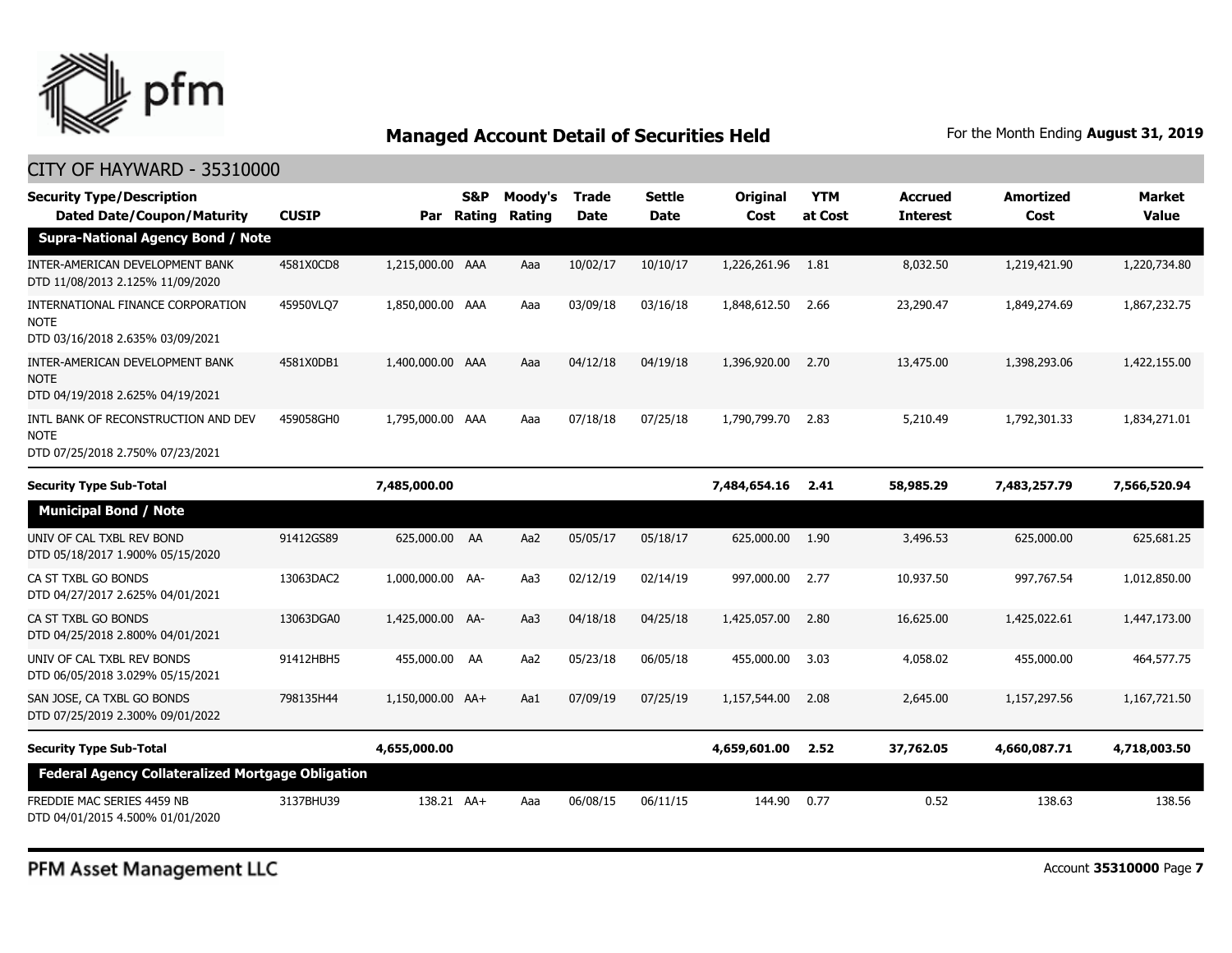

| <b>Security Type/Description</b>                                   |              |                  | S&P        | Moody's | <b>Trade</b> | <b>Settle</b> | Original        | <b>YTM</b> | <b>Accrued</b>  | <b>Amortized</b> | <b>Market</b> |
|--------------------------------------------------------------------|--------------|------------------|------------|---------|--------------|---------------|-----------------|------------|-----------------|------------------|---------------|
| <b>Dated Date/Coupon/Maturity</b>                                  | <b>CUSIP</b> |                  | Par Rating | Rating  | <b>Date</b>  | <b>Date</b>   | Cost            | at Cost    | <b>Interest</b> | Cost             | <b>Value</b>  |
| <b>Federal Agency Collateralized Mortgage Obligation</b>           |              |                  |            |         |              |               |                 |            |                 |                  |               |
| <b>FHMS K006 A2</b><br>DTD 04/01/2010 4.251% 01/25/2020            | 31398VJ98    | 965,030.86 AA+   |            | Aaa     | 06/12/18     | 06/15/18      | 984,633.05 1.57 |            | 3,418.62        | 969,413.68       | 966,835.56    |
| FHLMC SERIES K013 A1<br>DTD 05/01/2011 2.902% 08/25/2020           | 3137AA4V2    | 290,491.18 AA+   |            | Aaa     | 06/23/17     | 06/28/17      | 296,017.31 1.60 |            | 702.50          | 291,536.09       | 290,733.22    |
| <b>FHMS K714 A2</b><br>DTD 01/01/2014 3.034% 10/25/2020            | 3137B6ZM6    | 861,470.00 AA+   |            | Aaa     | 09/21/17     | 09/26/17      | 885,396.00      | - 1.15     | 2,178.08        | 870,252.48       | 866,946.80    |
| FNA 2018-M5 A2<br>DTD 04/01/2018 3.560% 09/25/2021                 | 3136B1XP4    | 622,824.51 AA+   |            | Aaa     | 04/11/18     | 04/30/18      | 635,213.12 2.27 |            | 1,847.71        | 630,210.62       | 635,005.21    |
| <b>FHMS K720 A1</b><br>DTD 11/01/2015 2.316% 11/25/2021            | 3137BLUQ9    | 277,936.74 AA+   |            | Aaa     | 08/22/19     | 08/27/19      | 278,696.72      | 1.94       | 536.42          | 278,696.72       | 278,577.63    |
| FHLMC MULTIFAMILY STRUCTURED P<br>DTD 05/01/2015 2.791% 01/25/2022 | 3137BHXY8    | 1,250,000.00 AA+ |            | Aaa     | 08/16/19     | 08/21/19      | 1,272,656.25    | 1.21       | 2,907.29        | 1,272,656.25     | 1,273,640.50  |
| FHMS KJ23 A1<br>DTD 12/01/2018 3.174% 03/01/2022                   | 3137FKK70    | 1,192,138.33 AA+ |            | Aaa     | 12/07/18     | 12/14/18      | 1,192,128.78    | 3.05       | 3,153.21        | 1,192,128.79     | 1,220,411.08  |
| FHMS K019 A2<br>DTD 08/01/2012 2.272% 03/25/2022                   | 3137ASNJ9    | 600,000.00 AA+   |            | Aaa     | 03/29/19     | 04/03/19      | 595,570.31 2.65 |            | 1,136.00        | 596,021.84       | 606,627.18    |
| FHMS K023 A1<br>DTD 12/01/2012 1.583% 04/25/2022                   | 3137AWQG3    | 81,686.05 AA+    |            | Aaa     | 03/06/18     | 03/09/18      | 79,911.92 2.58  |            | 107.76          | 80,479.78        | 81,180.75     |
| FHMS K023 A1<br>DTD 12/01/2012 1.583% 04/25/2022                   | 3137AWQG3    | 358,621.70 AA+   |            | Aaa     | 07/12/18     | 07/17/18      | 349,558.10 2.87 |            | 473.08          | 351,926.38       | 356,403.30    |
| FHMS K023 A1<br>DTD 12/01/2012 1.583% 04/25/2022                   | 3137AWQG3    | 737,166.84 AA+   |            | Aaa     | 03/07/18     | 03/09/18      | 721.041.32 2.59 |            | 972.45          | 726,204.19       | 732,606.80    |
| FHLMC MULTIFAMILY STRUCTURED P<br>DTD 11/01/2015 2.716% 06/25/2022 | 3137BLUR7    | 600,000.00 AA+   |            | Aaa     | 03/13/19     | 03/18/19      | 599,253.52 2.68 |            | 1,358.00        | 599,253.52       | 612,416.70    |
| FHLMC MULTIFAMILY STRUCTURED P<br>DTD 12/01/2012 2.355% 07/25/2022 | 3137AVXN2    | 570,000.00 AA+   |            | Aaa     | 06/12/19     | 06/17/19      | 572,092.97 2.03 |            | 1,118.63        | 571,944.39       | 577,820.34    |
| FHLMC MULTIFAMILY STRUCTURED P<br>DTD 12/01/2012 2.355% 07/25/2022 | 3137AVXN2    | 1,227,386.00 AA+ |            | Aaa     | 03/28/19     | 04/02/19      | 1,222,591.52    | 2.49       | 2,408.75        | 1,222,928.18     | 1,244,225.61  |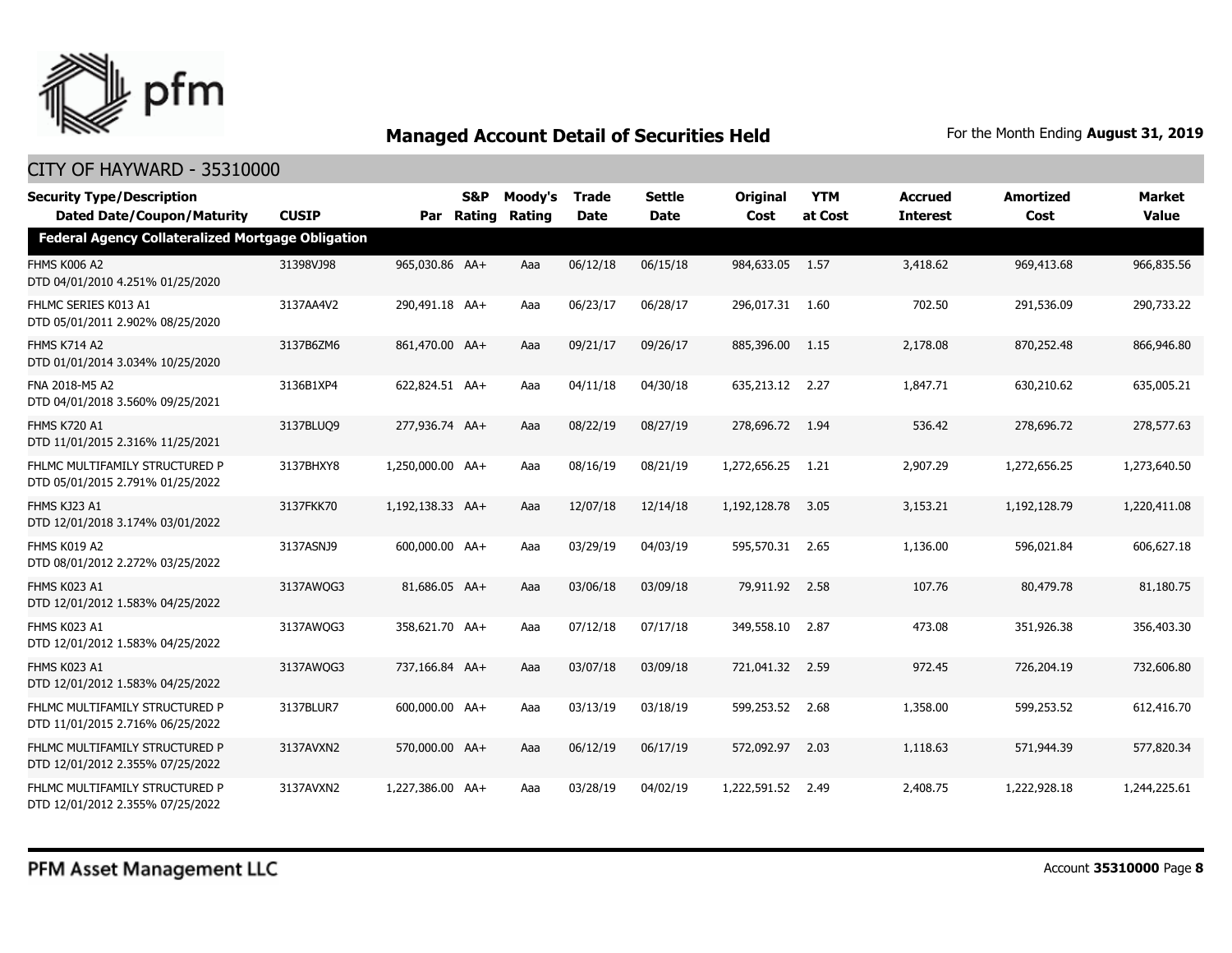

| <b>Security Type/Description</b><br><b>Dated Date/Coupon/Maturity</b><br><b>Federal Agency Collateralized Mortgage Obligation</b> | <b>CUSIP</b> |                  | <b>S&amp;P</b><br>Par Rating | Moody's<br>Rating | <b>Trade</b><br><b>Date</b> | <b>Settle</b><br>Date | Original<br>Cost | <b>YTM</b><br>at Cost | <b>Accrued</b><br><b>Interest</b> | <b>Amortized</b><br>Cost | <b>Market</b><br><b>Value</b> |
|-----------------------------------------------------------------------------------------------------------------------------------|--------------|------------------|------------------------------|-------------------|-----------------------------|-----------------------|------------------|-----------------------|-----------------------------------|--------------------------|-------------------------------|
| FHLMC MULTIFAMILY STRUCTURED P<br>DTD 05/01/2013 2.510% 11/25/2022                                                                | 3137B1BS0    | 1,065,000.00 AA+ |                              | Aaa               | 06/12/19                    | 06/17/19              | 1,074,318.75     | 1.92                  | 2,227.63                          | 1,073,815.55             | 1,086,859.34                  |
| <b>FANNIEMAE-ACES</b><br>DTD 02/01/2013 2.509% 11/25/2022                                                                         | 3136ACGJ4    | 1,250,000.00 AA+ |                              | Aaa               | 06/24/19                    | 06/27/19              | 1,265,429.69     | 1.70                  | 2,613.05                          | 1,264,892.54             | 1,273,417.50                  |
| FHMS J22F A1<br>DTD 11/01/2018 3.454% 05/25/2023                                                                                  | 3137FJYA1    | 935,387.32 AA+   |                              | Aaa               | 11/07/18                    | 11/19/18              | 935,362.08       | 3.28                  | 2,692.36                          | 935,362.06               | 964,092.49                    |
| FHMS KP05 A<br>DTD 12/01/2018 3.203% 07/01/2023                                                                                   | 3137FKK39    | 501,043.15 AA+   |                              | Aaa               | 12/07/18                    | 12/17/18              | 501,041.63       | 3.11                  | 1,337.37                          | 501,041.65               | 510,083.07                    |
| <b>Security Type Sub-Total</b>                                                                                                    |              | 13,386,320.89    |                              |                   |                             |                       | 13,461,057.94    | 2.20                  | 31,189.43                         | 13,428,903.34            | 13,578,021.64                 |
| <b>Federal Agency Bond / Note</b>                                                                                                 |              |                  |                              |                   |                             |                       |                  |                       |                                   |                          |                               |
| <b>FANNIE MAE NOTES</b><br>DTD 06/25/2018 2.750% 06/22/2021                                                                       | 3135G0U35    | 1,745,000.00 AA+ |                              | Aaa               | 06/22/18                    | 06/25/18              | 1,744,598.65     | 2.76                  | 9,197.60                          | 1,744,751.95             | 1,782,623.95                  |
| FEDERAL HOME LOAN BANKS NOTES<br>(CALLABLE)<br>DTD 09/20/2018 3.000% 09/20/2021                                                   | 3130AEXV7    | 1,825,000.00 AA+ |                              | Aaa               | 09/13/18                    | 09/20/18              | 1,825,000.00     | 3.00                  | 24,485.42                         | 1,825,000.00             | 1,825,636.93                  |
| FEDERAL HOME LOAN BANKS NOTES<br>DTD 10/12/2018 3.000% 10/12/2021                                                                 | 3130AF5B9    | 2,425,000.00 AA+ |                              | Aaa               | 11/02/18                    | 11/06/18              | 2,423,593,50     | 3.02                  | 28,089.58                         | 2,423,997.29             | 2,498,014.33                  |
| <b>FANNIE MAE NOTES</b><br>DTD 01/11/2019 2.625% 01/11/2022                                                                       | 3135G0U92    | 1,200,000.00 AA+ |                              | Aaa               | 01/29/19                    | 01/31/19              | 1,200,312,00     | 2.62                  | 4,375.00                          | 1,200,260.15             | 1,230,475.20                  |
| <b>FANNIE MAE NOTES</b><br>DTD 01/11/2019 2.625% 01/11/2022                                                                       | 3135G0U92    | 1,650,000.00 AA+ |                              | Aaa               | 01/09/19                    | 01/11/19              | 1,648,812.00     | 2.65                  | 6,015.63                          | 1,649,057.45             | 1,691,903.40                  |
| FHLB (CALLABLE) NOTES<br>DTD 04/29/2019 2.700% 04/29/2022                                                                         | 3130AGD36    | 1,825,000.00 AA+ |                              | Aaa               | 05/02/19                    | 05/03/19              | 1,825,000.00     | 2.70                  | 16,698.75                         | 1,825,000.00             | 1,826,522.05                  |
| FEDERAL HOME LOAN BANK<br>DTD 06/01/2012 2.125% 06/10/2022                                                                        | 313379069    | 2,475,000.00 AA+ |                              | Aaa               | 06/13/19                    | 06/14/19              | 2,492,399.25     | 1.88                  | 11,833.59                         | 2,491,184.10             | 2,516,377.05                  |
| <b>Security Type Sub-Total</b>                                                                                                    |              | 13,145,000.00    |                              |                   |                             |                       | 13,159,715.40    | 2.64                  | 100,695.57                        | 13,159,250.94            | 13,371,552.91                 |
| <b>Corporate Note</b>                                                                                                             |              |                  |                              |                   |                             |                       |                  |                       |                                   |                          |                               |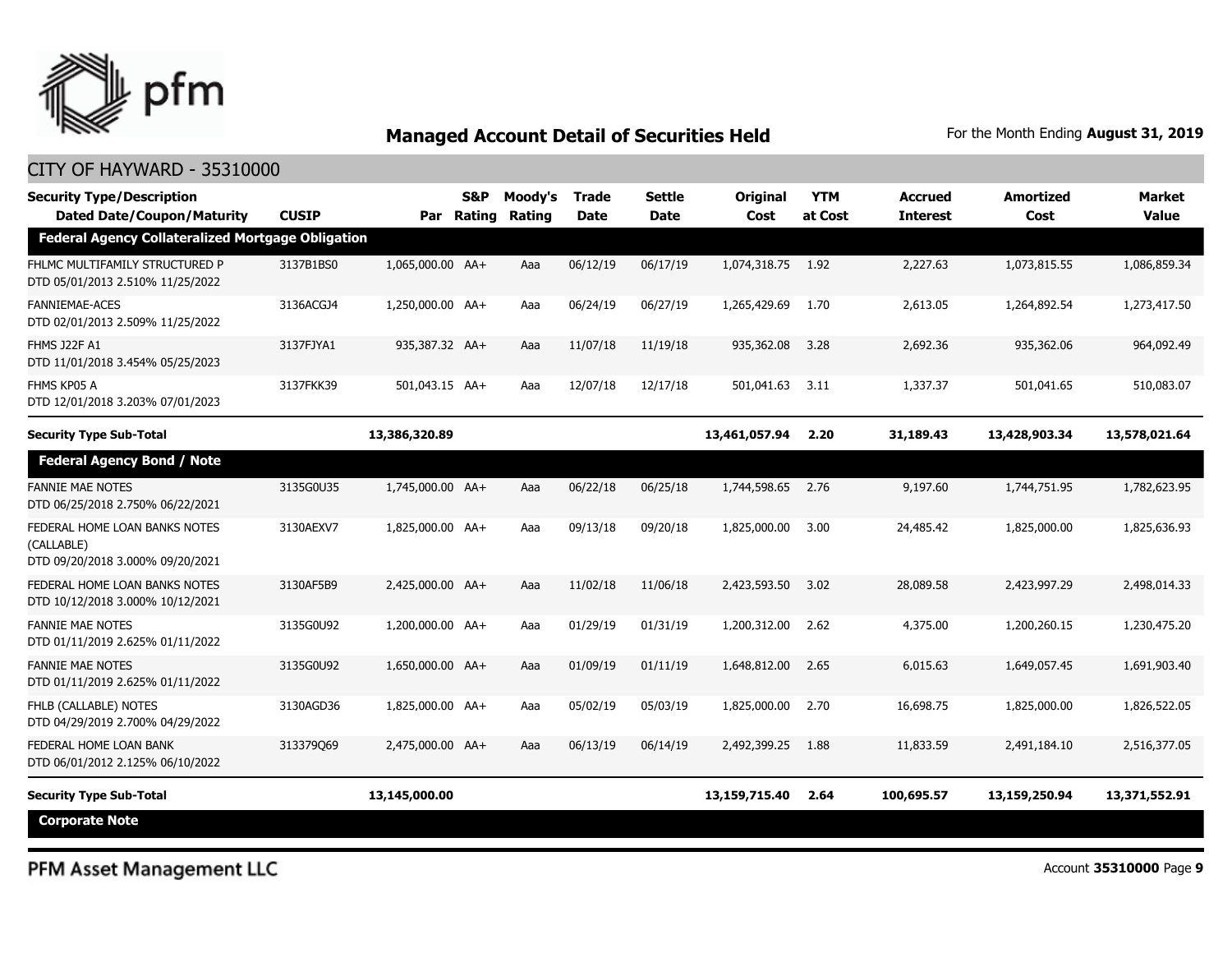

#### CITY OF HAYWARD - 35310000

| <b>Security Type/Description</b><br><b>Dated Date/Coupon/Maturity</b>                  | <b>CUSIP</b> |                 | S&P<br>Par Rating | Moody's<br><b>Rating</b> | Trade<br>Date | <b>Settle</b><br><b>Date</b> | <b>Original</b><br>Cost | <b>YTM</b><br>at Cost | <b>Accrued</b><br><b>Interest</b> | <b>Amortized</b><br>Cost | <b>Market</b><br><b>Value</b> |
|----------------------------------------------------------------------------------------|--------------|-----------------|-------------------|--------------------------|---------------|------------------------------|-------------------------|-----------------------|-----------------------------------|--------------------------|-------------------------------|
| <b>Corporate Note</b>                                                                  |              |                 |                   |                          |               |                              |                         |                       |                                   |                          |                               |
| AMERICAN EXPRESS CO CORP NOTES<br>DTD 02/22/2019 3.000% 02/22/2021                     | 025816CB3    | 400,000.00 BBB+ |                   | A <sub>3</sub>           | 02/19/19      | 02/22/19                     | 399,600.00              | 3.05                  | 300.00                            | 399,702.70               | 405,479.60                    |
| JOHN DEERE CAPITAL CORP NOTES<br>DTD 03/13/2018 2.875% 03/12/2021                      | 24422EUD9    | 300,000.00 A    |                   | A2                       | 03/08/18      | 03/13/18                     | 299,796.00              | 2.90                  | 4,048.96                          | 299,893.55               | 303,883.80                    |
| NATIONAL RURAL UTIL COOP NOTE<br>DTD 02/26/2018 2.900% 03/15/2021                      | 63743HER9    | 250,000.00 A    |                   | A <sub>2</sub>           | 02/21/18      | 02/26/18                     | 249,722.50              | 2.94                  | 3,343.06                          | 249,855.77               | 253,477.50                    |
| TOYOTA MOTOR CREDIT CORP NOTES<br>DTD 04/13/2018 2.950% 04/13/2021                     | 89236TEU5    | 365,000.00 AA-  |                   | Aa3                      | 04/10/18      | 04/13/18                     | 364,854.00              | 2.96                  | 4,127.54                          | 364,919.75               | 371,325.82                    |
| MORGAN STANLEY CORP NOTES<br>DTD 04/21/2016 2.500% 04/21/2021                          | 61746BEA0    | 300,000.00 BBB+ |                   | A <sub>3</sub>           | 02/13/18      | 02/15/18                     | 294,960.00              | 3.06                  | 2,708.33                          | 297,349.16               | 301,666.20                    |
| <b>CHARLES SCHWAB CORP NOTES</b><br>DTD 05/22/2018 3.250% 05/21/2021                   | 808513AW5    | 235,000.00      | <b>A</b>          | A2                       | 05/17/18      | 05/22/18                     | 234,992.95              | 3.25                  | 2,121.53                          | 234,995.77               | 240,221.23                    |
| PACCAR FINANCIAL CORP BONDS<br>DTD 08/09/2018 3.150% 08/09/2021                        | 69371RP42    | 295,000.00 A+   |                   | A1                       | 08/06/18      | 08/09/18                     | 294,908.55              | 3.16                  | 567.88                            | 294,939.93               | 301,499.15                    |
| CATERPILLAR FINANCIAL SERVICES CORP<br><b>CORP</b><br>DTD 09/07/2018 3.150% 09/07/2021 | 14913Q2N8    | 325,000.00      | A                 | A <sub>3</sub>           | 09/04/18      | 09/07/18                     | 324,749.75              | 3.18                  | 4,948.13                          | 324,829.19               | 333,485.75                    |
| <b>3M COMPANY</b><br>DTD 09/14/2018 3.000% 09/14/2021                                  | 88579YBA8    | 145,000.00 AA-  |                   | A1                       | 09/11/18      | 09/14/18                     | 144,702.75              | 3.07                  | 2,017.92                          | 144,795.33               | 148,197.98                    |
| BANK OF AMERICA CORP (CALLABLE)<br>DTD 09/18/2017 2.328% 10/01/2021                    | 06051GGS2    | 200,000.00 A-   |                   | A2                       | 11/27/17      | 11/29/17                     | 199,026.00              | 2.46                  | 1,940.00                          | 199,461.91               | 200,330.40                    |
| BANK OF AMERICA CORP (CALLABLE)<br>DTD 09/18/2017 2.328% 10/01/2021                    | 06051GGS2    | 390,000.00 A-   |                   | A <sub>2</sub>           | 09/13/17      | 09/18/17                     | 390,000.00              | 2.33                  | 3,783.00                          | 390,000.00               | 390,644.28                    |
| AMERICAN EXPRESS CREDIT CORP NOTES<br>DTD 11/06/2018 3.700% 11/05/2021                 | 025816BY4    | 200,000.00 BBB+ |                   | A <sub>3</sub>           | 11/01/18      | 11/06/18                     | 199,956.00              | 3.71                  | 2,384.44                          | 199,967.43               | 206,949.80                    |
| ABBOTT LABORATORIES CORP NOTES<br>DTD 11/22/2016 2.900% 11/30/2021                     | 002824BD1    | 300,000.00 BBB+ |                   | A <sub>3</sub>           | 05/10/19      | 05/14/19                     | 301,683.00              | 2.67                  | 2,199.17                          | 301,493.75               | 305,892.00                    |
| CITIGROUP INC CORP (CALLABLE) NOTE<br>DTD 12/08/2016 2.900% 12/08/2021                 | 172967LC3    | 300,000.00 BBB+ |                   | A <sub>3</sub>           | 01/15/19      | 01/17/19                     | 294,543.00              | 3.57                  | 2,005.83                          | 295,677.76               | 305,200.50                    |

PFM Asset Management LLC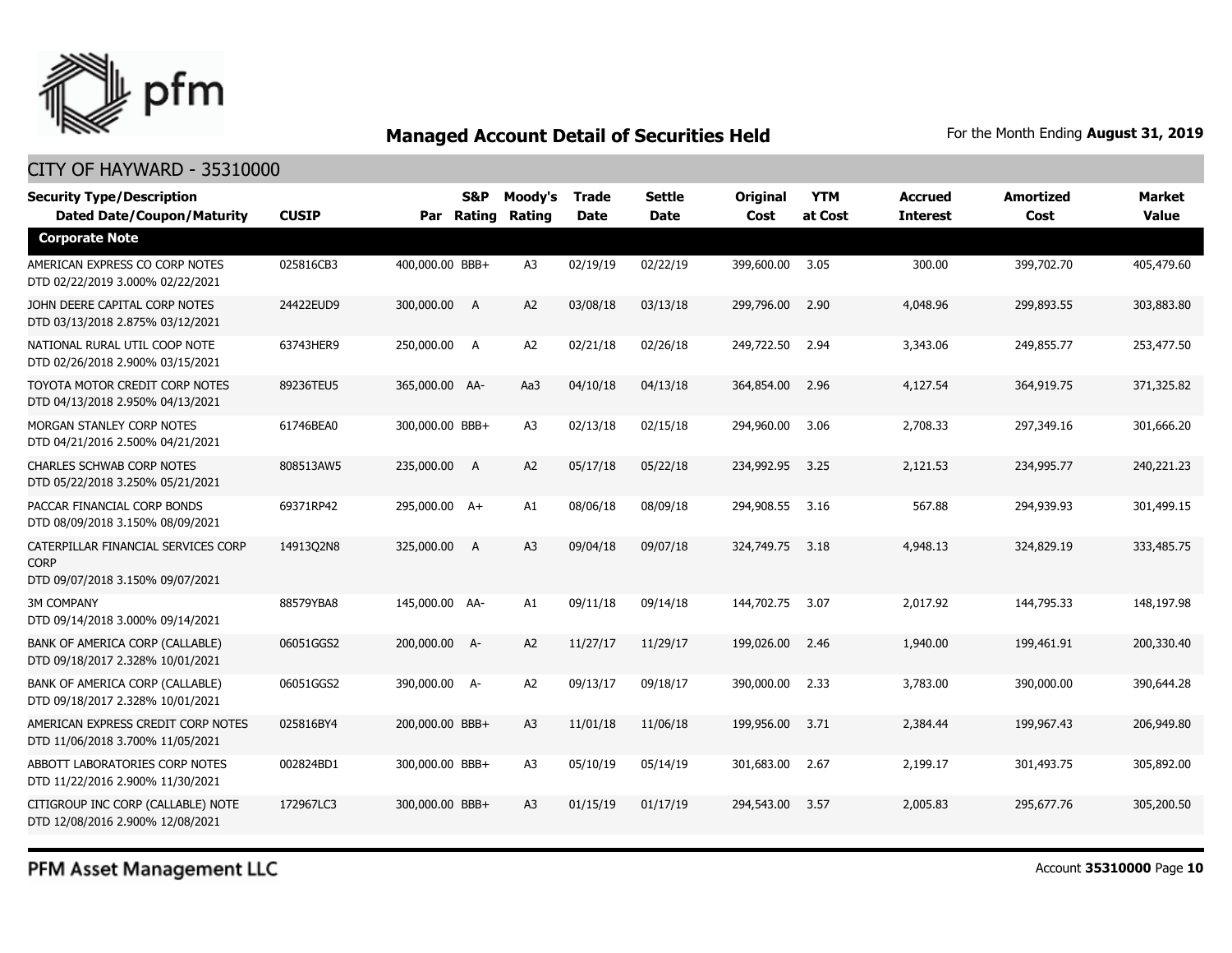

| <b>Security Type/Description</b><br><b>Dated Date/Coupon/Maturity</b>                        | <b>CUSIP</b> |                 | <b>S&amp;P</b><br>Par Rating | Moody's<br>Rating | <b>Trade</b><br><b>Date</b> | <b>Settle</b><br><b>Date</b> | Original<br>Cost | <b>YTM</b><br>at Cost | Accrued<br><b>Interest</b> | <b>Amortized</b><br>Cost | <b>Market</b><br><b>Value</b> |
|----------------------------------------------------------------------------------------------|--------------|-----------------|------------------------------|-------------------|-----------------------------|------------------------------|------------------|-----------------------|----------------------------|--------------------------|-------------------------------|
| <b>Corporate Note</b>                                                                        |              |                 |                              |                   |                             |                              |                  |                       |                            |                          |                               |
| SUNTRUST BANKS INC CORP NOTES<br>(CALLABLE)<br>DTD 12/01/2016 2.700% 01/27/2022              | 867914BM4    | 300,000.00 BBB+ |                              | Baa1              | 05/14/19                    | 05/16/19                     | 299,502.00       | 2.76                  | 765.00                     | 299,560.13               | 304,034.10                    |
| HOME DEPOT INC<br>DTD 12/06/2018 3.250% 03/01/2022                                           | 437076BV3    | 175,000.00 A    |                              | A <sub>2</sub>    | 11/27/18                    | 12/06/18                     | 174,520.50       | 3.34                  | 2,843.75                   | 174,620.54               | 181,777.75                    |
| US BANCORP (CALLABLE) NOTE<br>DTD 03/02/2012 3.000% 03/15/2022                               | 91159HHC7    | 600,000.00 A+   |                              | A1                | 06/14/19                    | 06/18/19                     | 610,590.00       | 2.33                  | 8,300.00                   | 609,814.85               | 615,464.40                    |
| <b>GOLDMAN SACHS GROUP INC (CALLABLE)</b><br><b>NOTE</b><br>DTD 01/26/2017 3.000% 04/26/2022 | 38141GWC4    | 600,000.00 BBB+ |                              | A <sub>3</sub>    | 02/13/19                    | 02/15/19                     | 593,412.00       | 3.36                  | 6,250.00                   | 594,501.56               | 607,885.80                    |
| UNITED PARCEL SERVICE (CALLABLE)<br><b>NOTES</b><br>DTD 05/16/2017 2.350% 05/16/2022         | 911312BC9    | 300,000.00      | <b>A</b>                     | A <sub>2</sub>    | 06/26/19                    | 06/27/19                     | 301,689.00       | 2.15                  | 2,056.25                   | 301,586.08               | 303,211.80                    |
| MORGAN STANLEY CORP NOTES<br>DTD 05/19/2017 2.750% 05/19/2022                                | 61744YAH1    | 300,000.00 BBB+ |                              | A <sub>3</sub>    | 04/05/19                    | 04/09/19                     | 298,011.00       | 2.97                  | 2,337.50                   | 298,258.37               | 305,154.90                    |
| JPMORGAN CHASE & CO CORP NOTES<br>DTD 06/18/2018 3.514% 06/18/2022                           | 46647PAS5    | 600,000.00 A-   |                              | A <sub>2</sub>    | 06/11/18                    | 06/18/18                     | 600,000.00       | 3.51                  | 4,275.37                   | 600,000.00               | 614,196.00                    |
| AMERICAN HONDA FINANCE<br>DTD 06/27/2019 2.200% 06/27/2022                                   | 02665WCY5    | 600,000.00      | A                            | A2                | 06/24/19                    | 06/27/19                     | 599,448.00       | 2.23                  | 2,346.67                   | 599,479.81               | 604,726.80                    |
| BANK OF NY MELLON CORP CORP NOTES<br>DTD 08/23/2019 1.950% 08/23/2022                        | 06406RAK3    | 185,000.00 A    |                              | A1                | 08/20/19                    | 08/23/19                     | 184,940.80       | 1.96                  | 80.17                      | 184,941.23               | 184,843.12                    |
| <b>Security Type Sub-Total</b>                                                               |              | 7,665,000.00    |                              |                   |                             |                              | 7,655,607.80     | 2.90                  | 65,750.50                  | 7,660,644.57             | 7,789,548.68                  |
| <b>Certificate of Deposit</b>                                                                |              |                 |                              |                   |                             |                              |                  |                       |                            |                          |                               |
| CANADIAN IMP BK COMM NY FLT CERT<br><b>DEPOS</b><br>DTD 04/10/2018 2.738% 04/10/2020         | 13606BVF0    | 600,000.00 A-1  |                              | $P-1$             | 04/06/18                    | 04/10/18                     | 600,000.00       | 2.78                  | 2,418.35                   | 600,000.00               | 601,210.20                    |
| BANK OF NOVA SCOTIA HOUSTON CD<br>DTD 06/07/2018 3.080% 06/05/2020                           | 06417GU22    | 600,000,00 A-1  |                              | $P-1$             | 06/05/18                    | 06/07/18                     | 599,772.00       | 3.10                  | 4,414.67                   | 599.911.15               | 606.031.20                    |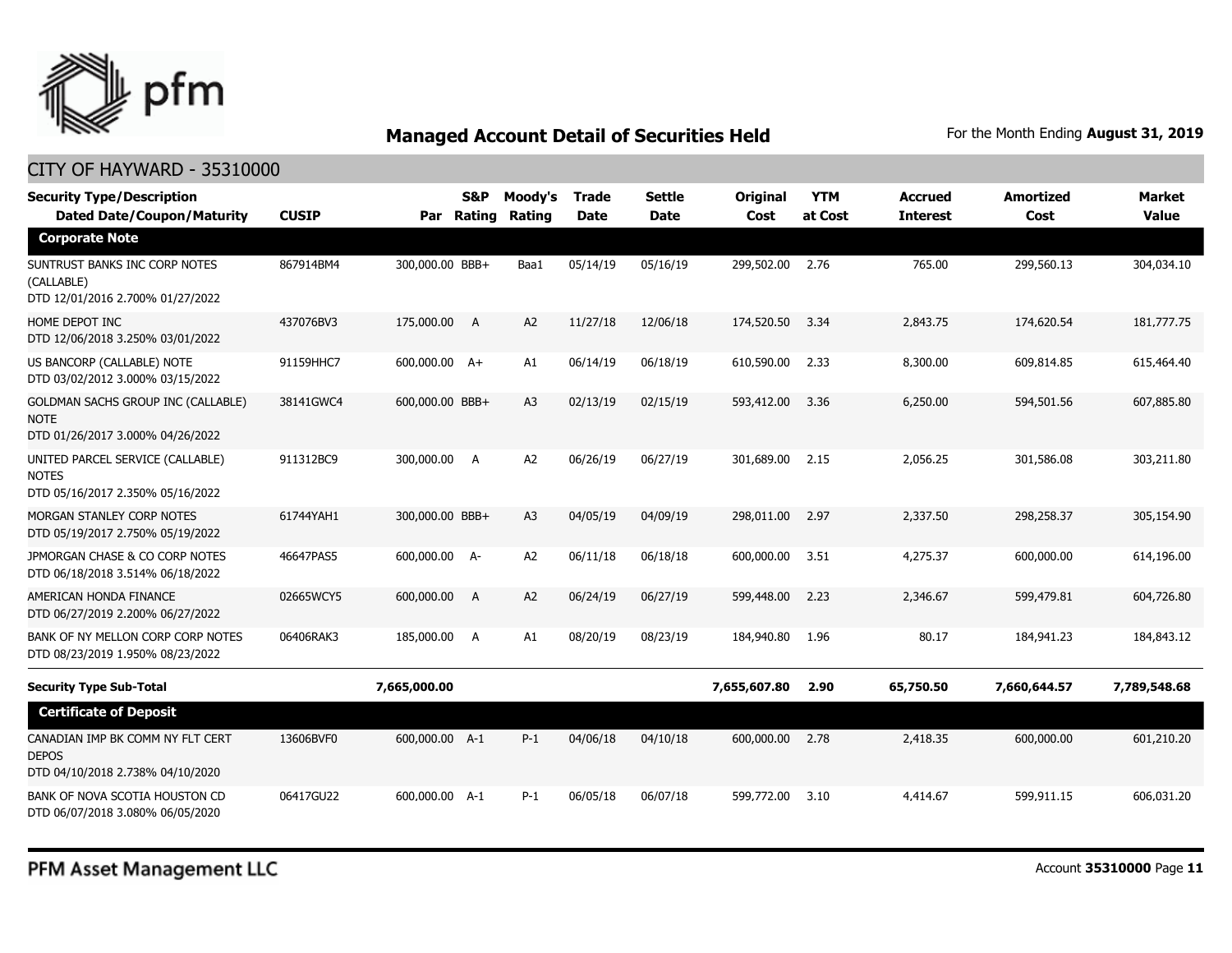

| <b>Security Type/Description</b><br><b>Dated Date/Coupon/Maturity</b>                  | <b>CUSIP</b> | Par            | S&P<br>Rating | Moody's<br>Rating | <b>Trade</b><br><b>Date</b> | <b>Settle</b><br><b>Date</b> | <b>Original</b><br>Cost | <b>YTM</b><br>at Cost | <b>Accrued</b><br><b>Interest</b> | <b>Amortized</b><br>Cost | <b>Market</b><br><b>Value</b> |
|----------------------------------------------------------------------------------------|--------------|----------------|---------------|-------------------|-----------------------------|------------------------------|-------------------------|-----------------------|-----------------------------------|--------------------------|-------------------------------|
| <b>Certificate of Deposit</b>                                                          |              |                |               |                   |                             |                              |                         |                       |                                   |                          |                               |
| BANK OF MONTREAL CHICAGO CERT DEPOS<br>DTD 08/03/2018 3.190% 08/03/2020                | 06370REU9    | 600,000.00 A-1 |               | $P-1$             | 08/01/18                    | 08/03/18                     | 600,000.00              | 3.23                  | 1,435.50                          | 600,000.00               | 605,971.80                    |
| SUMITOMO MITSUI BANK NY CERT DEPOS<br>DTD 10/18/2018 3.390% 10/16/2020                 | 86565BPC9    | 600,000.00 A   |               | A1                | 10/16/18                    | 10/18/18                     | 599,184.00              | 3.46                  | 7,797.00                          | 599,903,47               | 611,010.00                    |
| MUFG BANK LTD/NY CERT DEPOS<br>DTD 02/28/2019 2.970% 02/26/2021                        | 55379WZT6    | 600,000.00 A   |               | A1                | 02/27/19                    | 02/28/19                     | 600,000.00              | 2.99                  | 9,157.50                          | 600,000.00               | 610,697.40                    |
| CREDIT AGRICOLE CIB NY CERT DEPOS<br>DTD 04/04/2019 2.830% 04/02/2021                  | 22535CDU2    | 600,000.00 A+  |               | A1                | 04/03/19                    | 04/04/19                     | 600,000.00              | 2.85                  | 7,075.00                          | 600,000.00               | 606,840.60                    |
| ROYAL BANK OF CANADA NY CD<br>DTD 06/08/2018 3.240% 06/07/2021                         | 78012UEE1    | 600,000.00 AA- |               | Aa2               | 06/07/18                    | 06/08/18                     | 600,000.00              | 3.24                  | 4,536.00                          | 600,000.00               | 615,278.40                    |
| NORDEA BANK ABP NEW YORK CERT DEPOS<br>DTD 08/29/2019 1.850% 08/26/2022                | 65558TLL7    | 625,000.00 AA- |               | Aa3               | 08/27/19                    | 08/29/19                     | 625,000.00              | 1.87                  | 96.35                             | 625,000.00               | 625,100.63                    |
| SKANDINAVISKA ENSKILDA BANKEN<br><b>AB CERT DE</b><br>DTD 09/03/2019 1.860% 08/26/2022 | 83050PDR7    | 625,000.00 A+  |               | Aa2               | 08/29/19                    | 09/03/19                     | 625,000.00              | 1.83                  | 0.00                              | 625,000.00               | 623,573.27                    |
| <b>Security Type Sub-Total</b>                                                         |              | 5,450,000.00   |               |                   |                             |                              | 5,448,956.00            | 2.81                  | 36,930.37                         | 5,449,814.62             | 5,505,713.50                  |
| <b>Asset-Backed Security</b>                                                           |              |                |               |                   |                             |                              |                         |                       |                                   |                          |                               |
| JOHN DEERE ABS 2017-A A3<br>DTD 03/02/2017 1.780% 04/15/2021                           | 47787XAC1    | 42,801.84 NR   |               | Aaa               | 02/22/17                    | 03/02/17                     | 42,795.74 1.79          |                       | 33.86                             | 42,799.01                | 42,749.02                     |
| ALLY ABS 2017-1 A3<br>DTD 01/31/2017 1.700% 06/15/2021                                 | 02007PAC7    | 45,410.92 NR   |               | Aaa               | 01/24/17                    | 01/31/17                     | 45,406.95               | 1.70                  | 34.31                             | 45,409.43                | 45,341.50                     |
| GMALT 2018-3 A3<br>DTD 09/26/2018 3.180% 06/20/2021                                    | 36256GAD1    | 170,000.00 AAA |               | Aaa               | 09/18/18                    | 09/26/18                     | 169,986.57              | 3.19                  | 165.18                            | 169,990.97               | 171,293.60                    |
| BMWLT 2018-1 A3<br>DTD 10/17/2018 3.260% 07/20/2021                                    | 05586CAC8    | 125,000.00 AAA |               | Aaa               | 10/10/18                    | 10/17/18                     | 124,982.63              | 3.27                  | 124.51                            | 124,987.96               | 126,556.75                    |
| ALLY ABS 2017-2 A3<br>DTD 03/29/2017 1.780% 08/15/2021                                 | 02007HAC5    | 198,361.65     | <b>NR</b>     | Aaa               | 03/21/17                    | 03/29/17                     | 198,338.26              | 1.79                  | 156.93                            | 198,351.91               | 198,085.05                    |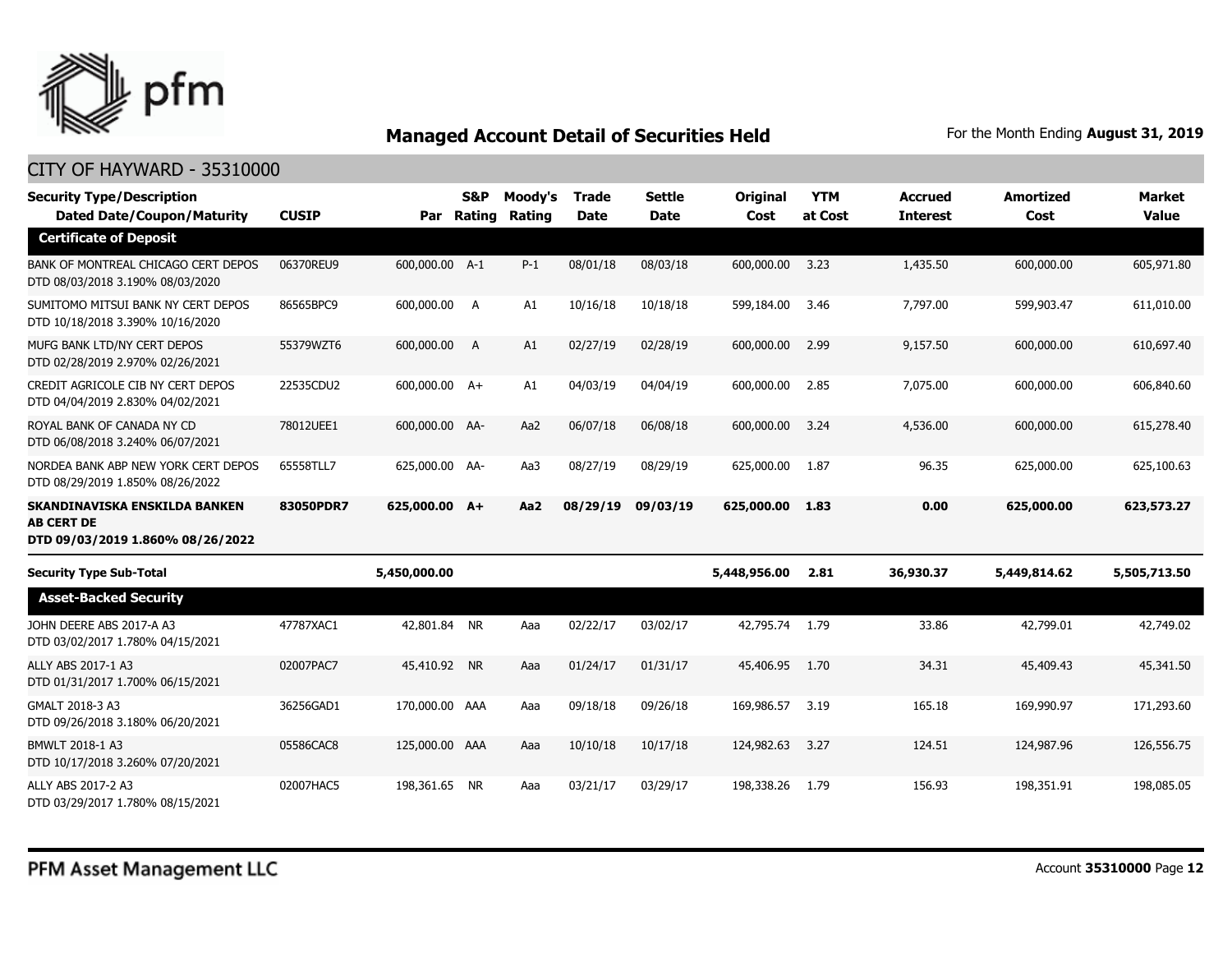

| <b>Security Type/Description</b><br><b>Dated Date/Coupon/Maturity</b> | <b>CUSIP</b> | Par            | <b>S&amp;P</b><br>Rating | Moody's<br>Rating | <b>Trade</b><br><b>Date</b> | <b>Settle</b><br><b>Date</b> | <b>Original</b><br>Cost | <b>YTM</b><br>at Cost | <b>Accrued</b><br><b>Interest</b> | <b>Amortized</b><br>Cost | <b>Market</b><br><b>Value</b> |
|-----------------------------------------------------------------------|--------------|----------------|--------------------------|-------------------|-----------------------------|------------------------------|-------------------------|-----------------------|-----------------------------------|--------------------------|-------------------------------|
| <b>Asset-Backed Security</b>                                          |              |                |                          |                   |                             |                              |                         |                       |                                   |                          |                               |
| HYUNDAI ABS 2017-A A3<br>DTD 03/29/2017 1.760% 08/16/2021             | 44931PAD8    | 143,512.97 AAA |                          | <b>NR</b>         | 03/22/17                    | 03/29/17                     | 143,501.37 1.76         |                       | 112.26                            | 143,507.60               | 143,292.98                    |
| NISSAN AUTO LEASE TRUST<br>DTD 10/24/2018 3.250% 09/15/2021           | 65478BAD3    | 225,000.00 AAA |                          | Aaa               | 10/16/18                    | 10/24/18                     | 224,980.34              | 3.26                  | 325.00                            | 224,985.92               | 227,788.31                    |
| FORDL 2018-B A3<br>DTD 09/21/2018 3.190% 12/15/2021                   | 34531LAD2    | 230,000.00 NR  |                          | Aaa               | 09/18/18                    | 09/21/18                     | 229,980.57              | 3.41                  | 326.09                            | 229,986.06               | 232,601.00                    |
| GMALT 2019-1 A3<br>DTD 02/21/2019 2.980% 12/20/2021                   | 36256UAD0    | 200,000.00 AAA |                          | Aaa               | 02/13/19                    | 02/21/19                     | 199,968.60              | 2.99                  | 182.11                            | 199,974.21               | 202,521.96                    |
| FORDL 2019-A A3<br>DTD 02/25/2019 2.900% 05/15/2022                   | 34532FAD4    | 245,000.00 AAA |                          | Aaa               | 02/20/19                    | 02/25/19                     | 244,980.84              | 2.90                  | 315.78                            | 244,984.18               | 248,301.28                    |
| HART 2018-B A3<br>DTD 12/12/2018 3.200% 12/15/2022                    | 44933AAC1    | 150,000.00 AAA |                          | Aaa               | 12/04/18                    | 12/12/18                     | 149,998.20              | 3.48                  | 213.33                            | 149,998.55               | 152,932.95                    |
| HAROT 2019-1 A3<br>DTD 02/27/2019 2.830% 03/20/2023                   | 43814WAC9    | 170,000.00 AAA |                          | <b>NR</b>         | 02/19/19                    | 02/27/19                     | 169,995.44              | 2.83                  | 173.73                            | 169,996.06               | 173,623.04                    |
| FORD CREDIT AUTO OWNER TRUST<br>DTD 10/23/2018 3.240% 04/15/2023      | 34532TAD4    | 200,000.00 NR  |                          | Aaa               | 10/16/18                    | 10/23/18                     | 199,965.80              | 3.34                  | 288.00                            | 199,972.07               | 204,459.06                    |
| NAROT 2018-C A3<br>DTD 12/12/2018 3.220% 06/15/2023                   | 65478NAD7    | 200,000.00 AAA |                          | Aaa               | 12/04/18                    | 12/12/18                     | 199,961.68              | 3.53                  | 286.22                            | 199,967.67               | 205,260.00                    |
| HYUNDAI AUTO RECEIVABLES TRUST<br>DTD 04/10/2019 2.660% 06/15/2023    | 44932NAD2    | 250,000.00 AAA |                          | <b>NR</b>         | 04/03/19                    | 04/10/19                     | 249,967.10              | 2.67                  | 295.56                            | 249,970.24               | 253,992.23                    |
| CARMAX AUTO OWNER TRUST<br>DTD 07/25/2018 3.130% 06/15/2023           | 14313FAD1    | 285,000.00 AAA |                          | <b>NR</b>         | 07/18/18                    | 07/25/18                     | 284,961.15              | 3.36                  | 396.47                            | 284,969.58               | 290,647.76                    |
| CARMAX AUTO OWNER TRUST<br>DTD 10/24/2018 3.360% 09/15/2023           | 14315EAC4    | 225,000.00 AAA |                          | <b>NR</b>         | 10/17/18                    | 10/24/18                     | 224,997.93              | 3.36                  | 336.00                            | 224,998.42               | 230,924.57                    |
| COPAR 2019-1 A3<br>DTD 05/30/2019 2.510% 11/15/2023                   | 14042WAC4    | 175,000.00 AAA |                          | Aaa               | 05/21/19                    | 05/30/19                     | 174,964.55              | 2.52                  | 195.22                            | 174,966.28               | 177,807.70                    |
| FIFTH THIRD AUTO TRUST<br>DTD 05/08/2019 2.640% 12/15/2023            | 31680YAD9    | 215,000.00 AAA |                          | Aaa               | 04/30/19                    | 05/08/19                     | 214,952.74              | 2.72                  | 252.27                            | 214,956.10               | 218,368.41                    |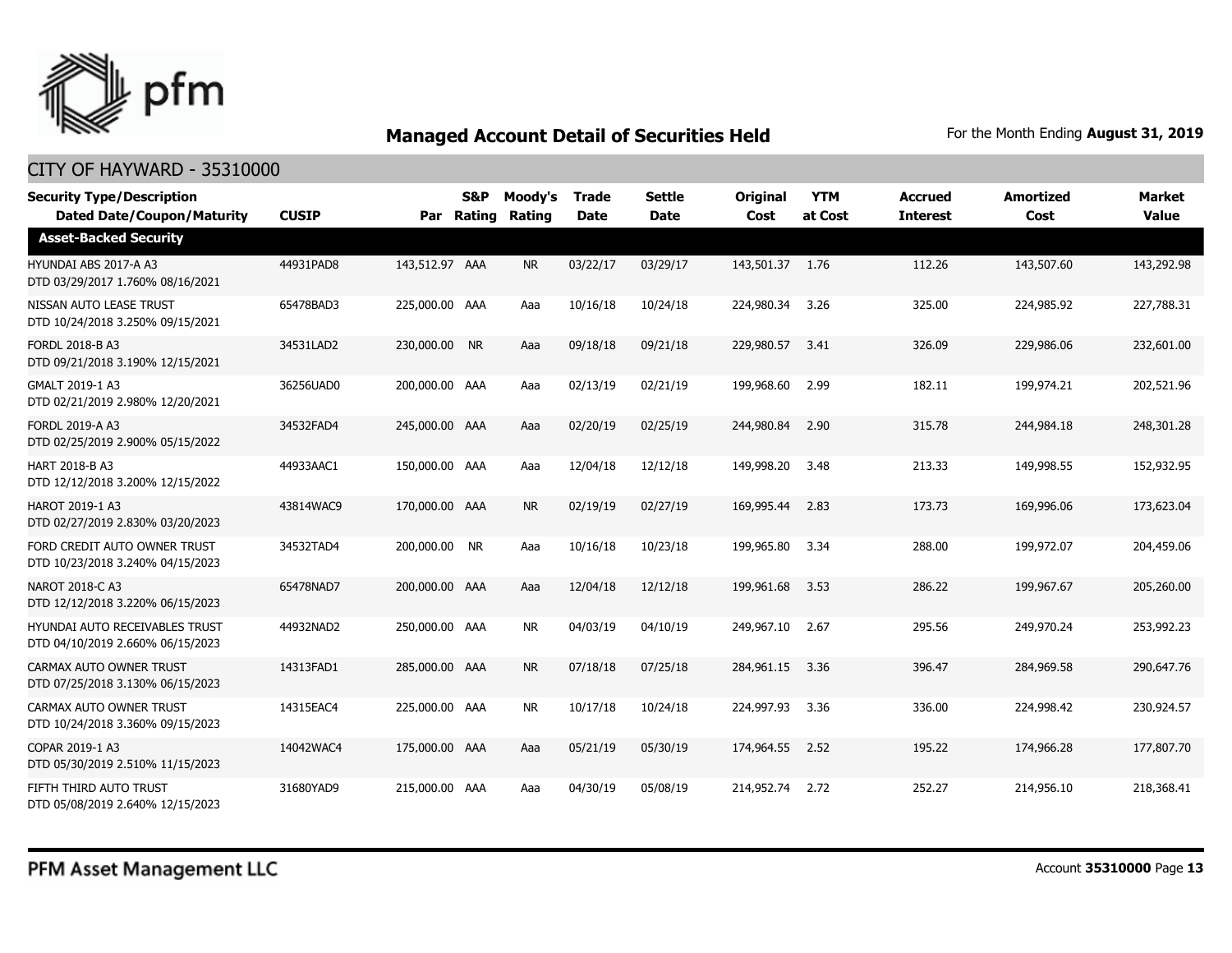

#### CITY OF HAYWARD - 35310000

| <b>Security Type/Description</b><br>Dated Date/Coupon/Maturity | <b>CUSIP</b>     | Par              | S&P<br>Rating | Moody's<br>Rating | Trade<br>Date | <b>Settle</b><br>Date | <b>Original</b><br>Cost | <b>YTM</b><br>at Cost | <b>Accrued</b><br><b>Interest</b> | <b>Amortized</b><br>Cost | Market<br>Value  |
|----------------------------------------------------------------|------------------|------------------|---------------|-------------------|---------------|-----------------------|-------------------------|-----------------------|-----------------------------------|--------------------------|------------------|
| <b>Asset-Backed Security</b>                                   |                  |                  |               |                   |               |                       |                         |                       |                                   |                          |                  |
| <b>HDMOT 2019-A A3</b><br>DTD 06/26/2019 2.340% 02/15/2024     | 41284WAC4        | 300,000.00 NR    |               | Aaa               | 06/19/19      | 06/26/19              | 299,976.78              | 2.95                  | 312.00                            | 299,977.64               | 301,972.11       |
| GMCAR 2019-2 A3<br>DTD 04/17/2019 2.650% 02/16/2024            | 36257FAD2        | 345,000.00 AAA   |               | Aaa               | 04/09/19      | 04/17/19              | 344,971.92              | 3.13                  | 380.94                            | 344,974.01               | 351,533.89       |
| <b>COMET 2019-A2 A2</b><br>DTD 09/05/2019 1.720% 08/15/2024    | <b>14041NFU0</b> | 600,000.00 AAA   |               | <b>NR</b>         | 08/28/19      | 09/05/19              | 599,848.92              | 1.73                  | 0.00                              | 599,848.92               | 600,000.00       |
| <b>Security Type Sub-Total</b>                                 |                  | 4,740,087.38     |               |                   |               |                       | 4,739,484.08            | 2.82                  | 4,905.77                          | 4,739,572.79             | 4,800,053.17     |
| <b>Managed Account Sub-Total</b>                               |                  | 123,376,408.27   |               |                   |               |                       | 122,979,214.10          | 2.38                  | 511,621.69                        | 123,149,602.44           | 124,812,411.82   |
| <b>Securities Sub-Total</b>                                    |                  | \$123,376,408.27 |               |                   |               |                       | \$122,979,214.10        | 2.38%                 | \$511,621.69                      | \$123,149,602.44         | \$124,812,411.82 |
| <b>Accrued Interest</b>                                        |                  |                  |               |                   |               |                       |                         |                       |                                   |                          | \$511,621.69     |
| <b>Total Investments</b>                                       |                  |                  |               |                   |               |                       |                         |                       |                                   |                          | \$125,324,033.51 |

Bolded items are forward settling trades.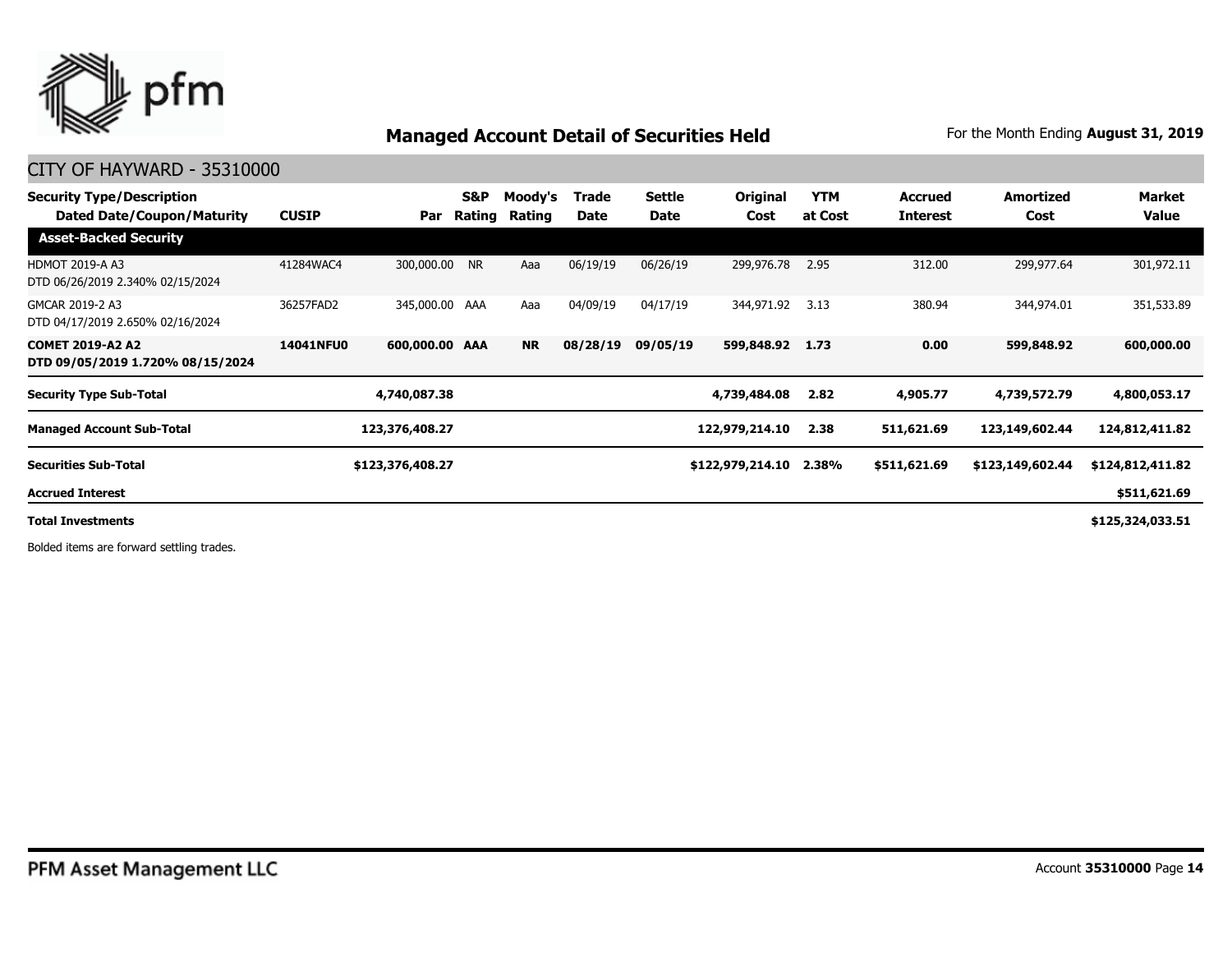

#### CITY OF HAYWARD - 35310000

| <b>Security Type/Description</b><br><b>Dated Date/Coupon/Maturity</b> | <b>CUSIP</b> | Par                   | <b>Broker</b>       | <b>Next Call</b><br><b>Date</b> | <b>Market</b><br><b>Price</b> | Market<br><b>Value</b> | Unreal G/L<br><b>On Cost</b> | Unreal G/L<br><b>Amort Cost</b> | <b>Effective</b><br><b>Duration</b> | <b>Duration YTM</b><br>to Worst at Mkt |      |
|-----------------------------------------------------------------------|--------------|-----------------------|---------------------|---------------------------------|-------------------------------|------------------------|------------------------------|---------------------------------|-------------------------------------|----------------------------------------|------|
| <b>U.S. Treasury Bond / Note</b>                                      |              |                       |                     |                                 |                               |                        |                              |                                 |                                     |                                        |      |
| <b>US TREASURY NOTES</b><br>DTD 06/30/2015 1.625% 06/30/2020          | 912828XH8    | 1,525,000.00 CITIGRP  |                     |                                 | 99.83                         | 1,522,378.53           | (8, 101.94)                  | (4, 156.82)                     | 0.82                                | 0.82                                   | 1.83 |
| <b>US TREASURY NOTES</b><br>DTD 07/31/2015 1.625% 07/31/2020          | 912828XM7    | 2,750,000.00 MERRILL  |                     |                                 | 99.82                         | 2,745,165.50           | (5,371.61)                   | (5,000.24)                      | 0.90                                | 0.90                                   | 1.82 |
| US TREASURY NOTES<br>DTD 08/31/2015 1.375% 08/31/2020                 | 912828L32    | 1,275,000.00 JPM_CHAS |                     |                                 | 99.59                         | 1,269,820,95           | (2,738.62)                   | (4,355.45)                      | 0.99                                | 0.99                                   | 1.79 |
| <b>US TREASURY NOTES</b><br>DTD 11/30/2015 1.625% 11/30/2020          | 912828M98    |                       | 500,000.00 MORGAN S |                                 | 99.90                         | 499,511.50             | 1,386.50                     | 280.29                          | 1.23                                | 1.23                                   | 1.70 |
| <b>US TREASURY NOTES</b><br>DTD 11/30/2015 1.625% 11/30/2020          | 912828M98    | 3,600,000.00 MORGAN S |                     |                                 | 99.90                         | 3,596,482.80           | 12,092.17                    | 2,902.39                        | 1.23                                | 1.23                                   | 1.70 |
| <b>US TREASURY NOTES</b><br>DTD 12/31/2015 1.750% 12/31/2020          | 912828N48    | 4,600,000.00 GOLDMAN  |                     |                                 | 100.07                        | 4,603,233.80           | 25,155.67                    | 12,863.58                       | 1.31                                | 1.31                                   | 1.70 |
| <b>US TREASURY NOTES</b><br>DTD 01/31/2016 1.375% 01/31/2021          | 912828N89    |                       | 400,000.00 MORGAN S |                                 | 99.59                         | 398,359.20             | 9,640.45                     | 3,779.60                        | 1.39                                | 1.39                                   | 1.67 |
| <b>US TREASURY NOTES</b><br>DTD 01/31/2016 1.375% 01/31/2021          | 912828N89    | 450,000.00 CITIGRP    |                     |                                 | 99.59                         | 448,154.10             | 7,101.37                     | 2,310.11                        | 1.39                                | 1.39                                   | 1.67 |
| <b>US TREASURY NOTES</b><br>DTD 01/31/2016 1.375% 01/31/2021          | 912828N89    | 3,500,000.00 MORGAN S |                     |                                 | 99.59                         | 3,485,643.00           | 55,643.00                    | 18,356.59                       | 1.39                                | 1.39                                   | 1.67 |
| <b>US TREASURY NOTES</b><br>DTD 02/29/2016 1.125% 02/28/2021          | 912828P87    |                       | 625,000.00 MORGAN S |                                 | 99.24                         | 620,263.75             | 17,944.41                    | 6,580.91                        | 1.48                                | 1.48                                   | 1.64 |
| <b>US TREASURY NOTES</b><br>DTD 02/29/2016 1.125% 02/28/2021          | 912828P87    | 3,100,000.00 MORGAN S |                     |                                 | 99.24                         | 3,076,508.20           | 92,879.29                    | 35,007.96                       | 1.48                                | 1.48                                   | 1.64 |
| <b>US TREASURY NOTES</b><br>DTD 05/15/2018 2.625% 05/15/2021          | 9128284P2    | 2,350,000.00 MORGAN_S |                     |                                 | 101.73                        | 2,390,666.75           | 35,709.72                    | 36,785.98                       | 1.66                                | 1.66                                   | 1.59 |
| <b>US TREASURY NOTES</b><br>DTD 05/15/2018 2.625% 05/15/2021          | 9128284P2    | 4,200,000.00 CITIGRP  |                     |                                 | 101.73                        | 4,272,681.00           | 56,438.81                    | 60,278.82                       | 1.66                                | 1.66                                   | 1.59 |
| <b>US TREASURY NOTES</b><br>DTD 06/02/2014 2.000% 05/31/2021          | 912828WN6    | 3,225,000.00 JPM_CHAS |                     |                                 | 100.72                        | 3,248,181.30           | 80,500.64                    | 57,242.75                       | 1.71                                | 1.71                                   | 1.58 |
| <b>US TREASURY NOTES</b><br>DTD 06/30/2014 2.125% 06/30/2021          | 912828WR7    | 1,500,000.00 MERRILL  |                     |                                 | 101.01                        | 1,515,175.50           | 38,144.25                    | 29,460.36                       | 1.79                                | 1.79                                   | 1.56 |
| <b>US TREASURY NOTES</b><br>DTD 08/15/2018 2.750% 08/15/2021          | 9128284W7    | 1,575,000.00 MERRILL  |                     |                                 | 102.30                        | 1,611,237.60           | 34,945.61                    | 35,356.26                       | 1.90                                | 1.90                                   | 1.55 |
| <b>US TREASURY NOTES</b><br>DTD 08/15/2018 2.750% 08/15/2021          | 9128284W7    | 1,725,000.00 NOMURA   |                     |                                 | 102.30                        | 1,764,688.80           | 47,033.53                    | 44,714.85                       | 1.90                                | 1.90                                   | 1.55 |

PFM Asset Management LLC

Account **35310000** Page **15**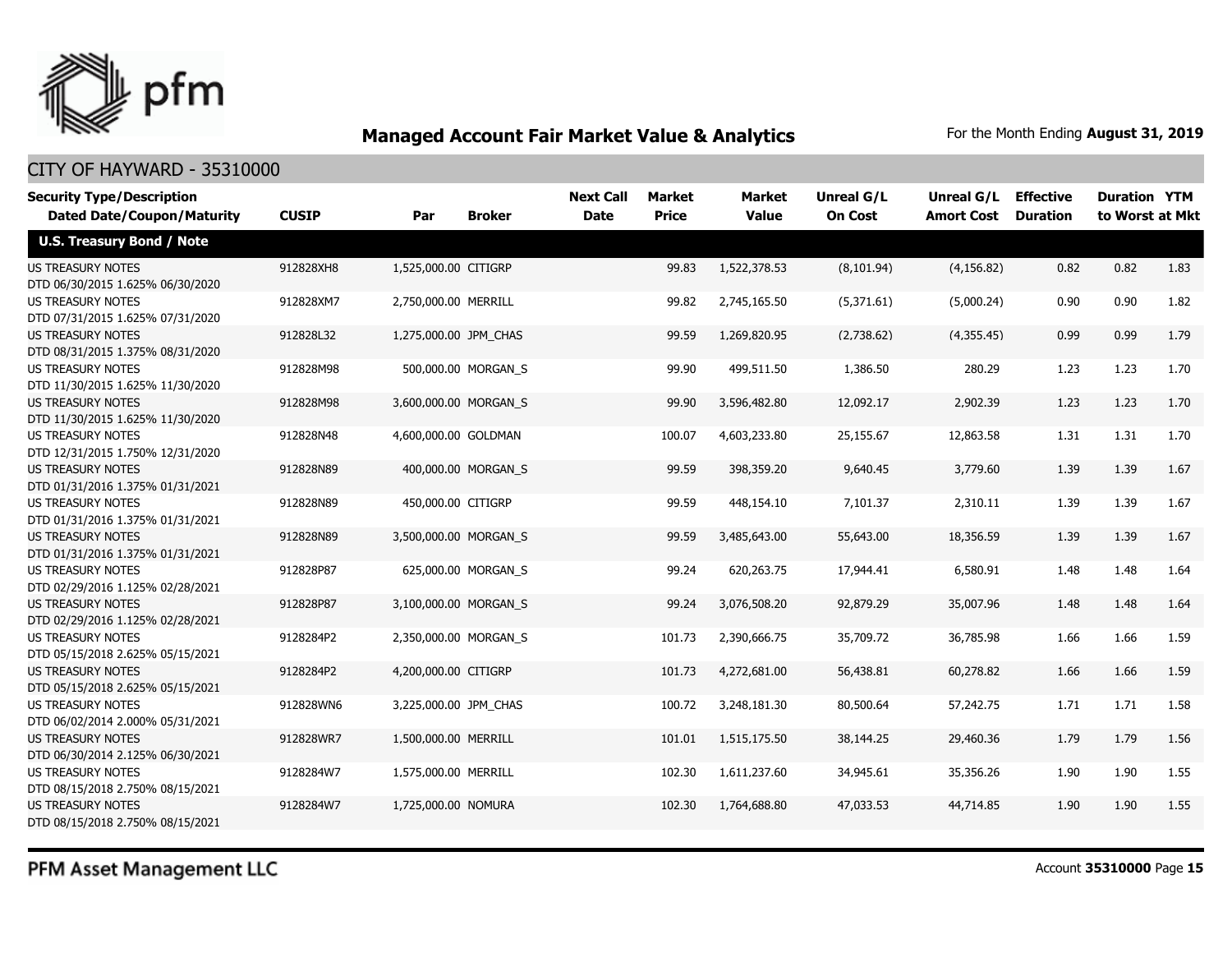

| <b>Security Type/Description</b>                                                       |              |                       |                       | <b>Next Call</b> | <b>Market</b> | Market        | Unreal G/L     | Unreal G/L        | <b>Effective</b> | <b>Duration YTM</b> |      |
|----------------------------------------------------------------------------------------|--------------|-----------------------|-----------------------|------------------|---------------|---------------|----------------|-------------------|------------------|---------------------|------|
| <b>Dated Date/Coupon/Maturity</b>                                                      | <b>CUSIP</b> | Par                   | <b>Broker</b>         | <b>Date</b>      | <b>Price</b>  | <b>Value</b>  | <b>On Cost</b> | <b>Amort Cost</b> | <b>Duration</b>  | to Worst at Mkt     |      |
| <b>U.S. Treasury Bond / Note</b>                                                       |              |                       |                       |                  |               |               |                |                   |                  |                     |      |
| <b>US TREASURY NOTES</b><br>DTD 01/15/2019 2.500% 01/15/2022                           | 9128285V8    | 1,500,000.00 JPM_CHAS |                       |                  | 102.36        | 1,535,332.50  | 32,344.22      | 32,884.78         | 2.30             | 2.30                | 1.49 |
| US TREASURY NOTES<br>DTD 01/15/2019 2.500% 01/15/2022                                  | 9128285V8    |                       | 6,000,000.00 MORGAN_S |                  | 102.36        | 6,141,330.00  | 150,001.87     | 148,300.56        | 2.30             | 2.30                | 1.49 |
| <b>US TREASURY NOTES</b><br>DTD 01/31/2017 1.875% 01/31/2022                           | 912828V72    | 8,750,000.00 CITIGRP  |                       |                  | 100.92        | 8,830,325.00  | 239,602.34     | 206,871.17        | 2.35             | 2.35                | 1.49 |
| <b>US TREASURY NOTES</b><br>DTD 02/15/2019 2.500% 02/15/2022                           | 9128286C9    |                       | 2,350,000.00 MORGAN S |                  | 102.45        | 2,407,556.20  | 60,126.51      | 59,693.17         | 2.38             | 2.38                | 1.48 |
| <b>US TREASURY NOTES</b><br>DTD 02/15/2019 2.500% 02/15/2022                           | 9128286C9    | 2,500,000.00 TD       |                       |                  | 102.45        | 2,561,230.00  | 46,679.22      | 48,703,40         | 2.38             | 2.38                | 1.48 |
| <b>US TREASURY NOTES</b><br>DTD 07/31/2017 1.875% 07/31/2022                           | 9128282P4    | 1,600,000.00 NOMURA   |                       |                  | 101.23        | 1,619,625.60  | 14,188.10      | 14,463.46         | 2.83             | 2.83                | 1.44 |
| <b>US TREASURY NOTES</b><br>DTD 07/31/2017 1.875% 07/31/2022                           | 9128282P4    | 4,400,000.00 GOLDMAN  |                       |                  | 101.23        | 4,453,970.40  | 50,361.02      | 50,593.00         | 2.83             | 2.83                | 1.44 |
| <b>US TREASURY NOTES</b><br>DTD 08/31/2017 1.625% 08/31/2022                           | 9128282S8    |                       | 2,850,000.00 MORGAN_S |                  | 100.54        | 2,865,475.50  | 21,153.23      | 21,009.32         | 2.92             | 2.92                | 1.44 |
| <b>Security Type Sub-Total</b>                                                         |              | 66,850,000.00         |                       |                  |               | 67,482,997.48 | 1,112,859.76   | 914,926.80        | 1.91             | 1.91                | 1.57 |
| <b>Supra-National Agency Bond / Note</b>                                               |              |                       |                       |                  |               |               |                |                   |                  |                     |      |
| INTL BANK OF RECONSTRUCTION AND<br>DEV NOTE<br>DTD 09/19/2017 1.561% 09/12/2020        | 45905UP32    | 1,225,000.00 HSBC     |                       |                  | 99.77         | 1,222,127.38  | 67.38          | (1,839.43)        | 1.01             | 1.01                | 1.79 |
| INTER-AMERICAN DEVELOPMENT BANK<br>DTD 11/08/2013 2.125% 11/09/2020                    | 4581X0CD8    | 1,215,000.00 HSBC     |                       |                  | 100.47        | 1,220,734.80  | (5,527.16)     | 1,312.90          | 1.16             | 1.16                | 1.72 |
| INTERNATIONAL FINANCE CORPORATION<br><b>NOTE</b><br>DTD 03/16/2018 2.635% 03/09/2021   | 45950VLQ7    | 1,850,000.00 HSBC     |                       |                  | 100.93        | 1,867,232.75  | 18,620.25      | 17,958.06         | 1.47             | 1.47                | 2.01 |
| INTER-AMERICAN DEVELOPMENT BANK<br><b>NOTE</b><br>DTD 04/19/2018 2.625% 04/19/2021     | 4581X0DB1    | 1,400,000.00 CITIGRP  |                       |                  | 101.58        | 1,422,155,00  | 25,235.00      | 23,861.94         | 1.59             | 1.59                | 1.64 |
| INTL BANK OF RECONSTRUCTION AND<br><b>DEV NOTE</b><br>DTD 07/25/2018 2.750% 07/23/2021 | 459058GH0    |                       | 1,795,000.00 MORGAN_S |                  | 102.19        | 1,834,271.01  | 43,471.31      | 41,969.68         | 1.84             | 1.84                | 1.57 |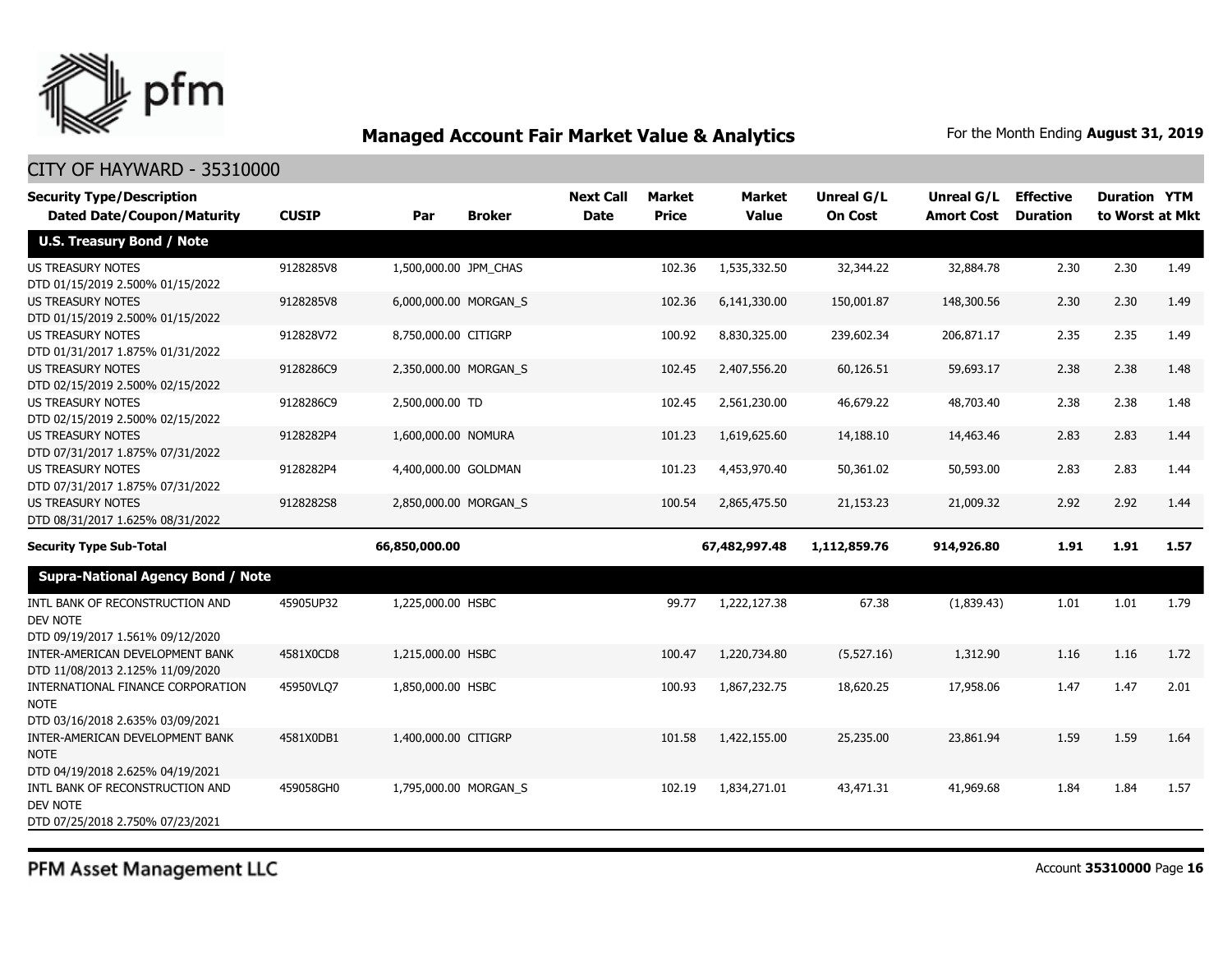

| <b>Security Type/Description</b><br><b>Dated Date/Coupon/Maturity</b> | <b>CUSIP</b> | Par                   | <b>Broker</b>         | <b>Next Call</b><br><b>Date</b> | Market<br><b>Price</b> | <b>Market</b><br><b>Value</b> | <b>Unreal G/L</b><br><b>On Cost</b> | Unreal G/L<br><b>Amort Cost</b> | <b>Effective</b><br><b>Duration</b> | <b>Duration YTM</b><br>to Worst at Mkt |      |
|-----------------------------------------------------------------------|--------------|-----------------------|-----------------------|---------------------------------|------------------------|-------------------------------|-------------------------------------|---------------------------------|-------------------------------------|----------------------------------------|------|
| <b>Security Type Sub-Total</b>                                        |              | 7,485,000.00          |                       |                                 |                        | 7,566,520.94                  | 81,866.78                           | 83,263.15                       | 1.46                                | 1.46                                   | 1.75 |
| <b>Municipal Bond / Note</b>                                          |              |                       |                       |                                 |                        |                               |                                     |                                 |                                     |                                        |      |
| UNIV OF CAL TXBL REV BOND<br>DTD 05/18/2017 1.900% 05/15/2020         | 91412GS89    |                       | 625,000.00 JEFFERIE   |                                 | 100.11                 | 625,681.25                    | 681.25                              | 681.25                          | 0.69                                | 0.69                                   | 1.74 |
| CA ST TXBL GO BONDS<br>DTD 04/27/2017 2.625% 04/01/2021               | 13063DAC2    | 1,000,000.00 JPM CHAS |                       |                                 | 101.29                 | 1,012,850.00                  | 15,850.00                           | 15,082.46                       | 1.53                                | 1.53                                   | 1.80 |
| CA ST TXBL GO BONDS<br>DTD 04/25/2018 2.800% 04/01/2021               | 13063DGA0    | 1,425,000.00 JPM_CHAS |                       |                                 | 101.56                 | 1,447,173.00                  | 22,116.00                           | 22,150.39                       | 1.53                                | 1.53                                   | 1.80 |
| UNIV OF CAL TXBL REV BONDS<br>DTD 06/05/2018 3.029% 05/15/2021        | 91412HBH5    | 455,000.00 MERRILL    |                       |                                 | 102.11                 | 464,577.75                    | 9,577.75                            | 9,577.75                        | 1.65                                | 1.65                                   | 1.77 |
| SAN JOSE, CA TXBL GO BONDS<br>DTD 07/25/2019 2.300% 09/01/2022        | 798135H44    |                       | 1,150,000.00 MORGAN S |                                 | 101.54                 | 1,167,721.50                  | 10,177.50                           | 10,423.94                       | 2.88                                | 2.88                                   | 1.77 |
| <b>Security Type Sub-Total</b>                                        |              | 4,655,000.00          |                       |                                 |                        | 4,718,003.50                  | 58,402.50                           | 57,915.79                       | 1.77                                | 1.77                                   | 1.78 |
| <b>Federal Agency Collateralized Mortgage Obligation</b>              |              |                       |                       |                                 |                        |                               |                                     |                                 |                                     |                                        |      |
| FREDDIE MAC SERIES 4459 NB<br>DTD 04/01/2015 4.500% 01/01/2020        | 3137BHU39    |                       | 138.21 CITIGRP        |                                 | 100.25                 | 138.56                        | (6.34)                              | (0.07)                          | 0.21                                | 0.21                                   | 2.43 |
| FHMS K006 A2<br>DTD 04/01/2010 4.251% 01/25/2020                      | 31398VJ98    | 965,030.86 CITIGRP    |                       |                                 | 100.19                 | 966,835.56                    | (17, 797.49)                        | (2,578.12)                      | 0.31                                | 0.23                                   | 2.23 |
| FHLMC SERIES K013 A1<br>DTD 05/01/2011 2.902% 08/25/2020              | 3137AA4V2    |                       | 290,491.18 WELLS FA   |                                 | 100.08                 | 290,733.22                    | (5,284.09)                          | (802.87)                        | 0.52                                | 0.66                                   | 2.48 |
| <b>FHMS K714 A2</b><br>DTD 01/01/2014 3.034% 10/25/2020               | 3137B6ZM6    | 861,470.00 CITIGRP    |                       |                                 | 100.64                 | 866,946.80                    | (18, 449.20)                        | (3,305.68)                      | 0.88                                | 0.61                                   | 1.65 |
| FNA 2018-M5 A2<br>DTD 04/01/2018 3.560% 09/25/2021                    | 3136B1XP4    |                       | 622,824.51 JPM CHAS   |                                 | 101.96                 | 635,005.21                    | (207.91)                            | 4,794.59                        | 1.51                                | 1.06                                   | 1.51 |
| <b>FHMS K720 A1</b><br>DTD 11/01/2015 2.316% 11/25/2021               | 3137BLUQ9    |                       | 277,936.74 BARCLAYS   |                                 | 100.23                 | 278,577.63                    | (119.09)                            | (119.09)                        | 1.24                                | 1.14                                   | 1.98 |
| FHLMC MULTIFAMILY STRUCTURED P<br>DTD 05/01/2015 2.791% 01/25/2022    | 3137BHXY8    | 1,250,000.00 AMHERST  |                       |                                 | 101.89                 | 1,273,640.50                  | 984.25                              | 984.25                          | 2.20                                | 1.23                                   | 1.11 |
| FHMS KJ23 A1<br>DTD 12/01/2018 3.174% 03/01/2022                      | 3137FKK70    | 1,192,138.33 GOLDMAN  |                       |                                 | 102.37                 | 1,220,411.08                  | 28,282.30                           | 28,282.29                       | 2.03                                | 1.31                                   | 1.22 |
| FHMS K019 A2<br>DTD 08/01/2012 2.272% 03/25/2022                      | 3137ASNJ9    |                       | 600,000.00 MORGAN S   |                                 | 101.10                 | 606,627.18                    | 11,056.87                           | 10,605.34                       | 2.30                                | 1.31                                   | 1.32 |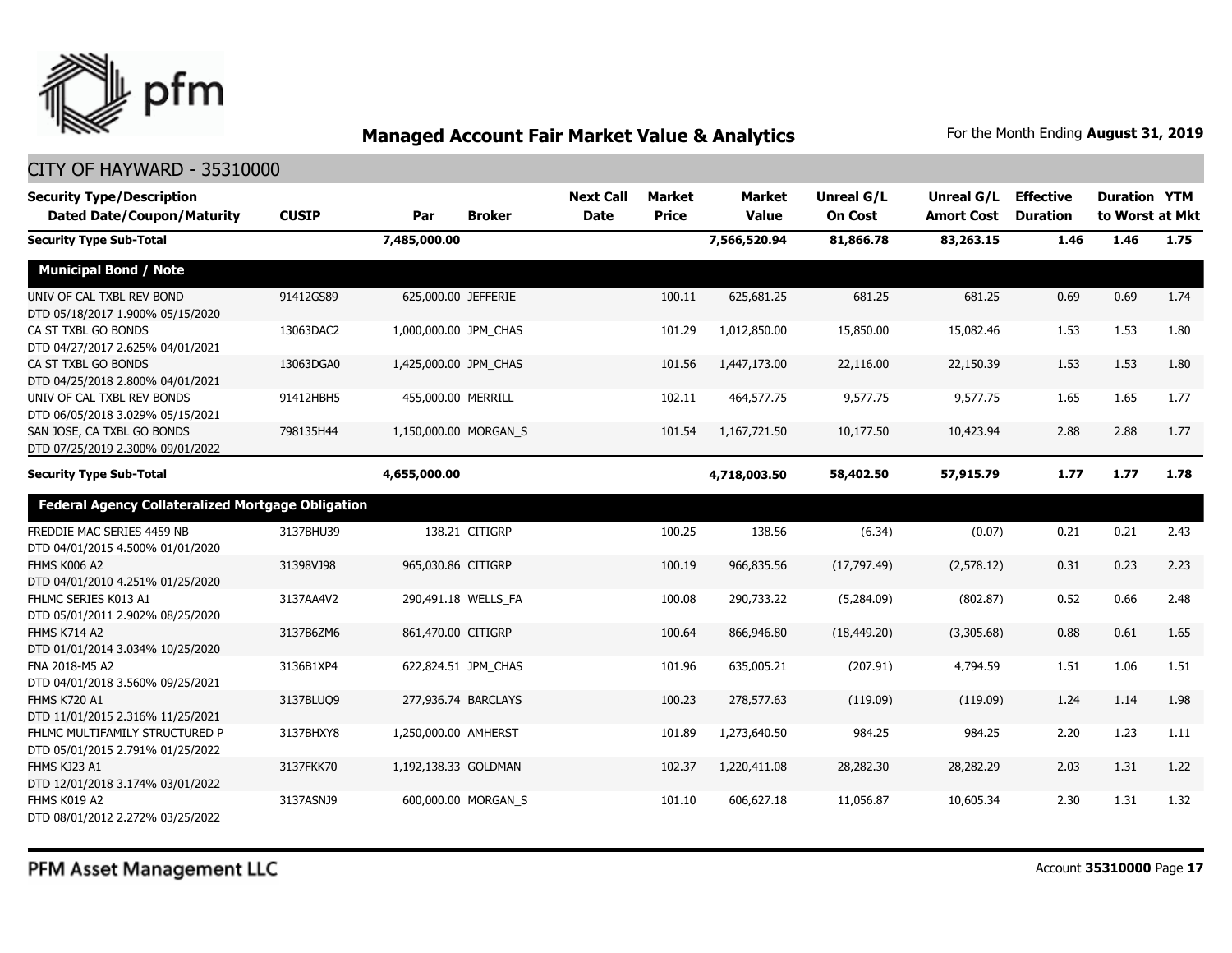

| <b>Security Type/Description</b>                         |              |                       |                     | <b>Next Call</b> | <b>Market</b> | <b>Market</b> | <b>Unreal G/L</b> | Unreal G/L        | <b>Effective</b> | <b>Duration YTM</b> |      |
|----------------------------------------------------------|--------------|-----------------------|---------------------|------------------|---------------|---------------|-------------------|-------------------|------------------|---------------------|------|
| <b>Dated Date/Coupon/Maturity</b>                        | <b>CUSIP</b> | Par                   | <b>Broker</b>       | <b>Date</b>      | <b>Price</b>  | <b>Value</b>  | <b>On Cost</b>    | <b>Amort Cost</b> | <b>Duration</b>  | to Worst at Mkt     |      |
| <b>Federal Agency Collateralized Mortgage Obligation</b> |              |                       |                     |                  |               |               |                   |                   |                  |                     |      |
| <b>FHMS K023 A1</b>                                      | 3137AWQG3    | 81,686.05 BAIRD       |                     |                  | 99.38         | 81,180.75     | 1,268.83          | 700.97            | 1.36             | 1.34                | 1.97 |
| DTD 12/01/2012 1.583% 04/25/2022                         |              |                       |                     |                  |               |               |                   |                   |                  |                     |      |
| FHMS K023 A1                                             | 3137AWQG3    |                       | 358,621.70 BARCLAYS |                  | 99.38         | 356,403.30    | 6,845.20          | 4,476.92          | 1.36             | 1.34                | 1.97 |
| DTD 12/01/2012 1.583% 04/25/2022                         |              |                       |                     |                  |               |               |                   |                   |                  |                     |      |
| FHMS K023 A1                                             | 3137AWQG3    | 737,166.84 BAIRD      |                     |                  | 99.38         | 732,606.80    | 11,565.48         | 6,402.61          | 1.36             | 1.34                | 1.97 |
| DTD 12/01/2012 1.583% 04/25/2022                         |              |                       |                     |                  |               |               |                   |                   |                  |                     |      |
| FHLMC MULTIFAMILY STRUCTURED P                           | 3137BLUR7    |                       | 600,000.00 JPM_CHAS |                  | 102.07        | 612,416.70    | 13,163.18         | 13,163.18         | 2.49             | 1.43                | 1.16 |
| DTD 11/01/2015 2.716% 06/25/2022                         |              |                       |                     |                  |               |               |                   |                   |                  |                     |      |
| FHLMC MULTIFAMILY STRUCTURED P                           | 3137AVXN2    |                       | 570,000.00 WELLS_FA |                  | 101.37        | 577,820.34    | 5,727.37          | 5,875.95          | 2.71             | 1.47                | 1.32 |
| DTD 12/01/2012 2.355% 07/25/2022                         |              |                       |                     |                  |               |               |                   |                   |                  |                     |      |
| FHLMC MULTIFAMILY STRUCTURED P                           | 3137AVXN2    | 1,227,386.00 WELLS_FA |                     |                  | 101.37        | 1,244,225.61  | 21,634.09         | 21,297.43         | 2.71             | 1.47                | 1.32 |
| DTD 12/01/2012 2.355% 07/25/2022                         |              |                       |                     |                  |               |               |                   |                   |                  |                     |      |
| FHLMC MULTIFAMILY STRUCTURED P                           | 3137B1BS0    | 1,065,000.00 CITIGRP  |                     |                  | 102.05        | 1,086,859.34  | 12,540.59         | 13,043.79         | 2.99             | 1.64                | 1.16 |
| DTD 05/01/2013 2.510% 11/25/2022                         |              |                       |                     |                  |               |               |                   |                   |                  |                     |      |
| FANNIEMAE-ACES                                           | 3136ACGJ4    | 1,250,000.00 JPM CHAS |                     |                  | 101.87        | 1,273,417.50  | 7,987.81          | 8,524.96          | 3.00             | 1.64                | 1.27 |
| DTD 02/01/2013 2.509% 11/25/2022                         |              |                       |                     |                  |               |               |                   |                   |                  |                     |      |
| FHMS J22F A1                                             | 3137FJYA1    |                       | 935,387.32 MORGAN_S |                  | 103.07        | 964,092.49    | 28,730.41         | 28,730.43         | 2.15             | 1.88                | 1.72 |
| DTD 11/01/2018 3.454% 05/25/2023                         |              |                       |                     |                  |               |               |                   |                   |                  |                     |      |
| FHMS KP05 A                                              | 3137FKK39    | 501,043.15 CSFB       |                     |                  | 101.80        | 510,083.07    | 9,041.44          | 9,041.42          | 1.60             | 1.95                | 2.18 |
| DTD 12/01/2018 3.203% 07/01/2023                         |              |                       |                     |                  |               |               |                   |                   |                  |                     |      |
| <b>Security Type Sub-Total</b>                           |              | 13,386,320.89         |                     |                  |               | 13,578,021.64 | 116,963.70        | 149,118.30        | 2.00             | 1.30                | 1.52 |
| <b>Federal Agency Bond / Note</b>                        |              |                       |                     |                  |               |               |                   |                   |                  |                     |      |
| <b>FANNIE MAE NOTES</b>                                  | 3135G0U35    | 1,745,000.00 NOMURA   |                     |                  | 102.16        | 1,782,623.95  | 38,025.30         | 37,872.00         | 1.76             | 1.76                | 1.54 |
| DTD 06/25/2018 2.750% 06/22/2021                         |              |                       |                     |                  |               |               |                   |                   |                  |                     |      |
| FEDERAL HOME LOAN BANKS NOTES                            | 3130AEXV7    | 1,825,000.00 CITIGRP  |                     | 09/20/19         | 100.03        | 1,825,636.93  | 636.93            | 636.93            | 0.13             | 0.06                | 2.98 |
| (CALLABLE)                                               |              |                       |                     |                  |               |               |                   |                   |                  |                     |      |
| DTD 09/20/2018 3.000% 09/20/2021                         |              |                       |                     |                  |               |               |                   |                   |                  |                     |      |
| FEDERAL HOME LOAN BANKS NOTES                            | 3130AF5B9    | 2,425,000.00 CITIGRP  |                     |                  | 103.01        | 2,498,014.33  | 74,420.83         | 74,017.04         | 2.03             | 2.03                | 1.55 |
| DTD 10/12/2018 3.000% 10/12/2021                         |              |                       |                     |                  |               |               |                   |                   |                  |                     |      |
| <b>FANNIE MAE NOTES</b>                                  | 3135G0U92    | 1,200,000.00 NOMURA   |                     |                  | 102.54        | 1,230,475.20  | 30,163.20         | 30,215.05         | 2.28             | 2.28                | 1.53 |
| DTD 01/11/2019 2.625% 01/11/2022                         |              |                       |                     |                  |               |               |                   |                   |                  |                     |      |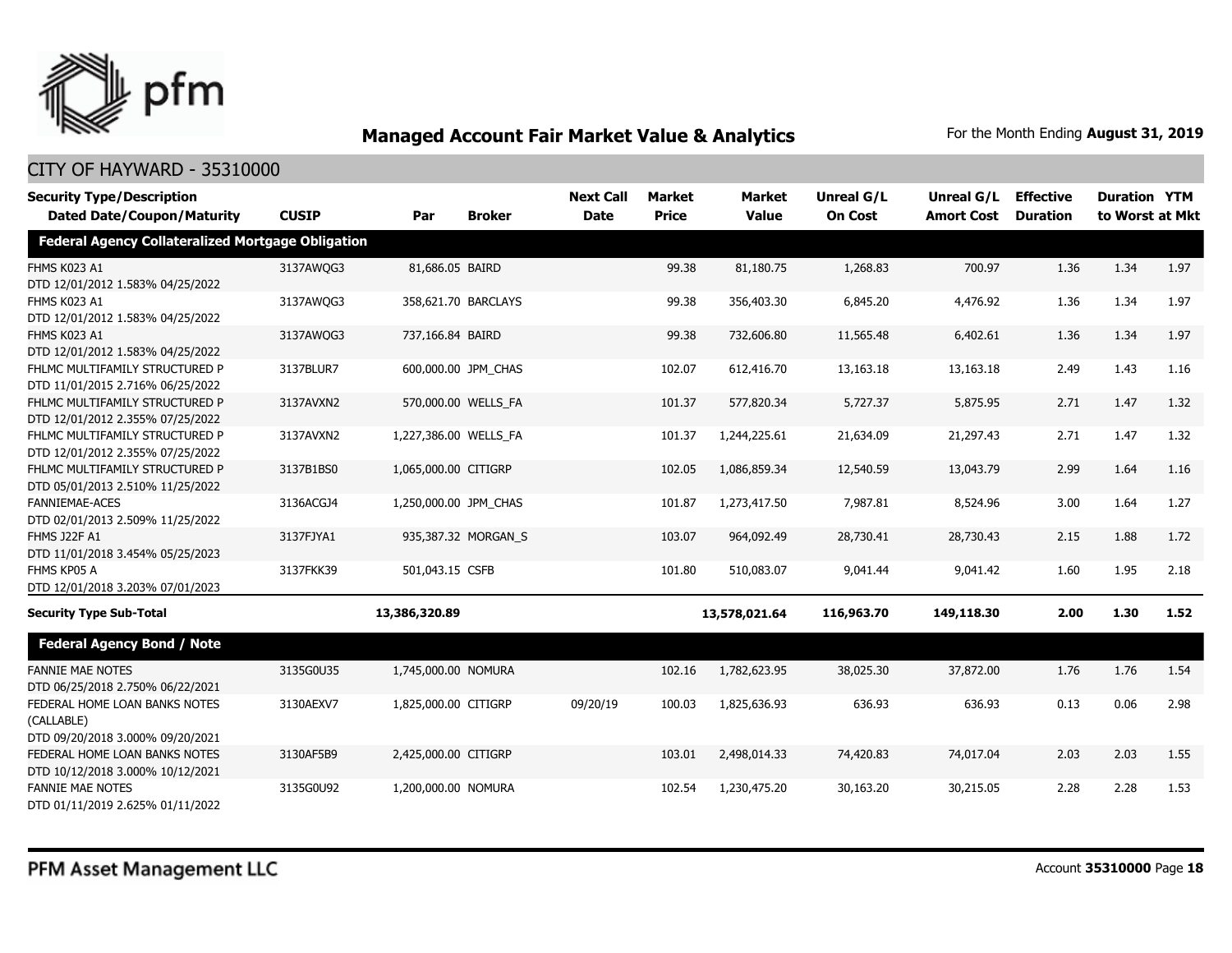

| <b>Security Type/Description</b><br><b>Dated Date/Coupon/Maturity</b>                  | <b>CUSIP</b> | Par                  | <b>Broker</b>       | <b>Next Call</b><br><b>Date</b> | <b>Market</b><br><b>Price</b> | <b>Market</b><br><b>Value</b> | Unreal G/L<br><b>On Cost</b> | Unreal G/L<br><b>Amort Cost</b> | <b>Effective</b><br><b>Duration</b> | <b>Duration YTM</b><br>to Worst at Mkt |      |
|----------------------------------------------------------------------------------------|--------------|----------------------|---------------------|---------------------------------|-------------------------------|-------------------------------|------------------------------|---------------------------------|-------------------------------------|----------------------------------------|------|
| <b>Federal Agency Bond / Note</b>                                                      |              |                      |                     |                                 |                               |                               |                              |                                 |                                     |                                        |      |
| <b>FANNIE MAE NOTES</b><br>DTD 01/11/2019 2.625% 01/11/2022                            | 3135G0U92    | 1,650,000.00 NOMURA  |                     |                                 | 102.54                        | 1,691,903.40                  | 43,091.40                    | 42,845.95                       | 2.28                                | 2.28                                   | 1.53 |
| FHLB (CALLABLE) NOTES<br>DTD 04/29/2019 2.700% 04/29/2022                              | 3130AGD36    | 1,825,000.00 NOMURA  |                     | 10/29/19                        | 100.08                        | 1,826,522.05                  | 1,522.05                     | 1,522.05                        | 0.51                                | 0.16                                   | 2.67 |
| FEDERAL HOME LOAN BANK<br>DTD 06/01/2012 2.125% 06/10/2022                             | 313379069    | 2,475,000.00 CITIGRP |                     |                                 | 101.67                        | 2,516,377.05                  | 23,977.80                    | 25,192.95                       | 2.68                                | 2.68                                   | 1.51 |
| <b>Security Type Sub-Total</b>                                                         |              | 13,145,000.00        |                     |                                 |                               | 13,371,552.91                 | 211,837.51                   | 212,301.97                      | 1.70                                | 1.64                                   | 1.88 |
| <b>Corporate Note</b>                                                                  |              |                      |                     |                                 |                               |                               |                              |                                 |                                     |                                        |      |
| AMERICAN EXPRESS CO CORP NOTES<br>DTD 02/22/2019 3.000% 02/22/2021                     | 025816CB3    | 400,000.00 CSFB      |                     |                                 | 101.37                        | 405,479.60                    | 5,879.60                     | 5,776.90                        | 1.44                                | 1.44                                   | 2.05 |
| JOHN DEERE CAPITAL CORP NOTES<br>DTD 03/13/2018 2.875% 03/12/2021                      | 24422EUD9    | 300,000.00 BARCLAYS  |                     |                                 | 101.29                        | 303,883.80                    | 4,087.80                     | 3,990.25                        | 1.47                                | 1.47                                   | 2.01 |
| NATIONAL RURAL UTIL COOP NOTE<br>DTD 02/26/2018 2.900% 03/15/2021                      | 63743HER9    | 250,000.00 RBC       |                     |                                 | 101.39                        | 253,477.50                    | 3,755.00                     | 3,621.73                        | 1.48                                | 1.48                                   | 1.98 |
| TOYOTA MOTOR CREDIT CORP NOTES<br>DTD 04/13/2018 2.950% 04/13/2021                     | 89236TEU5    |                      | 365,000.00 JPM_CHAS |                                 | 101.73                        | 371,325.82                    | 6,471.82                     | 6,406.07                        | 1.56                                | 1.56                                   | 1.86 |
| MORGAN STANLEY CORP NOTES<br>DTD 04/21/2016 2.500% 04/21/2021                          | 61746BEA0    |                      | 300,000.00 GOLDMAN  |                                 | 100.56                        | 301,666.20                    | 6,706.20                     | 4,317.04                        | 1.59                                | 1.59                                   | 2.15 |
| <b>CHARLES SCHWAB CORP NOTES</b><br>DTD 05/22/2018 3.250% 05/21/2021                   | 808513AW5    | 235,000.00 CSFB      |                     |                                 | 102.22                        | 240,221.23                    | 5,228.28                     | 5,225.46                        | 1.66                                | 1.66                                   | 1.93 |
| PACCAR FINANCIAL CORP BONDS<br>DTD 08/09/2018 3.150% 08/09/2021                        | 69371RP42    | 295,000.00 CITIGRP   |                     |                                 | 102.20                        | 301,499.15                    | 6,590.60                     | 6,559.22                        | 1.87                                | 1.87                                   | 1.99 |
| CATERPILLAR FINANCIAL SERVICES CORP<br><b>CORP</b><br>DTD 09/07/2018 3.150% 09/07/2021 | 14913Q2N8    |                      | 325,000.00 BARCLAYS |                                 | 102.61                        | 333,485.75                    | 8,736.00                     | 8,656.56                        | 1.92                                | 1.92                                   | 1.83 |
| <b>3M COMPANY</b><br>DTD 09/14/2018 3.000% 09/14/2021                                  | 88579YBA8    | 145,000.00 CITIGRP   |                     |                                 | 102.21                        | 148,197.98                    | 3,495.23                     | 3,402.65                        | 1.95                                | 1.95                                   | 1.89 |
| BANK OF AMERICA CORP (CALLABLE)<br>DTD 09/18/2017 2.328% 10/01/2021                    | 06051GGS2    | 200,000.00 MERRILL   |                     | 10/01/20                        | 100.17                        | 200,330.40                    | 1,304.40                     | 868.49                          | 1.07                                | 1.05                                   | 2.25 |
| BANK OF AMERICA CORP (CALLABLE)<br>DTD 09/18/2017 2.328% 10/01/2021                    | 06051GGS2    | 390,000.00 MERRILL   |                     | 10/01/20                        | 100.17                        | 390,644.28                    | 644.28                       | 644.28                          | 1.07                                | 1.05                                   | 2.25 |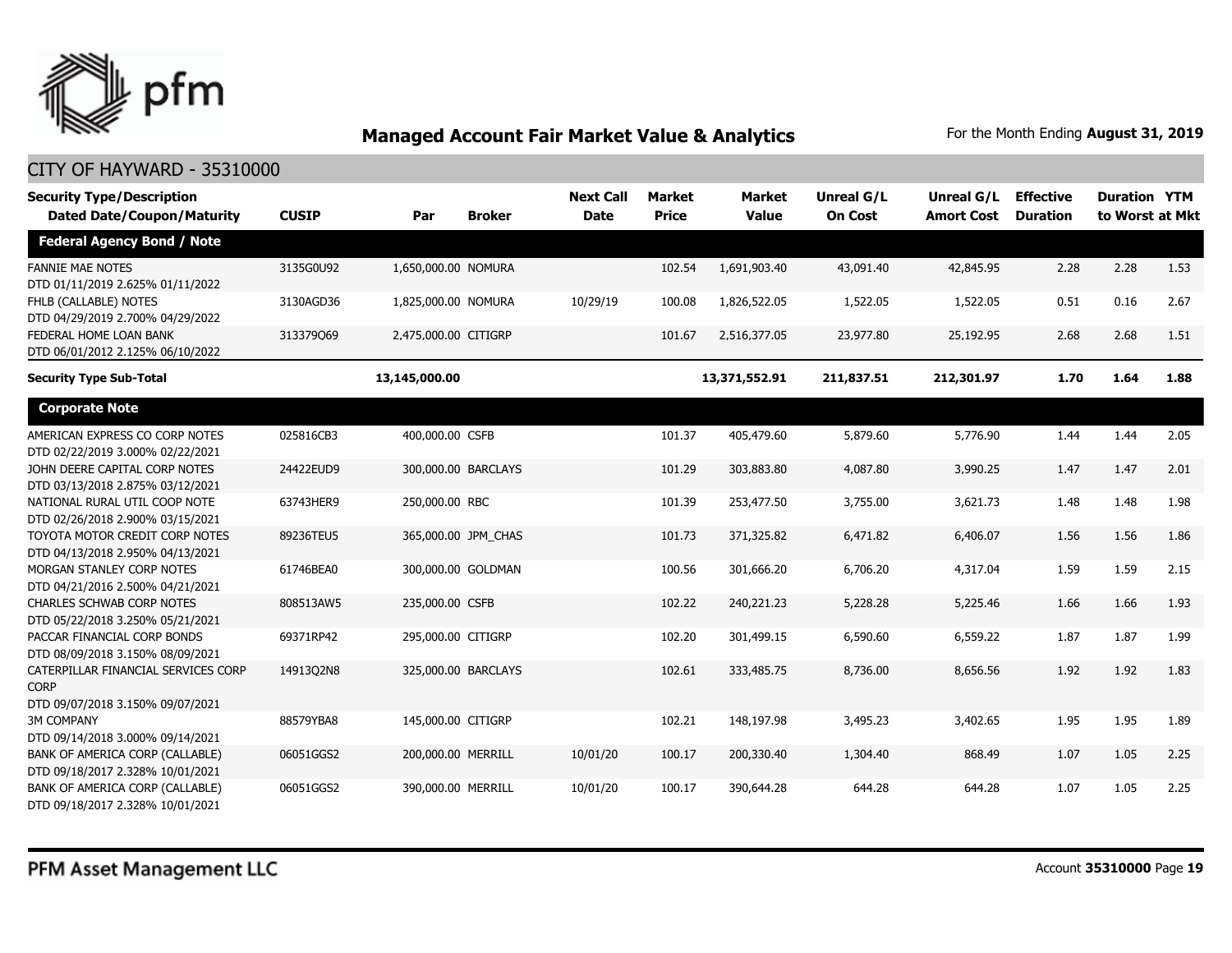

#### CITY OF HAYWARD - 35310000

| <b>Security Type/Description</b><br><b>Dated Date/Coupon/Maturity</b>                        | <b>CUSIP</b> | Par                | <b>Broker</b>       | <b>Next Call</b><br><b>Date</b> | <b>Market</b><br><b>Price</b> | <b>Market</b><br><b>Value</b> | Unreal G/L<br><b>On Cost</b> | Unreal G/L<br><b>Amort Cost</b> | <b>Effective</b><br><b>Duration</b> | <b>Duration YTM</b><br>to Worst at Mkt |      |
|----------------------------------------------------------------------------------------------|--------------|--------------------|---------------------|---------------------------------|-------------------------------|-------------------------------|------------------------------|---------------------------------|-------------------------------------|----------------------------------------|------|
| <b>Corporate Note</b>                                                                        |              |                    |                     |                                 |                               |                               |                              |                                 |                                     |                                        |      |
| AMERICAN EXPRESS CREDIT CORP NOTES<br>DTD 11/06/2018 3.700% 11/05/2021                       | 025816BY4    | 200,000.00 RBC     |                     |                                 | 103.47                        | 206,949.80                    | 6,993.80                     | 6,982.37                        | 2.07                                | 2.07                                   | 2.06 |
| ABBOTT LABORATORIES CORP NOTES<br>DTD 11/22/2016 2.900% 11/30/2021                           | 002824BD1    |                    | 300,000.00 GOLDMAN  |                                 | 101.96                        | 305,892.00                    | 4,209.00                     | 4,398.25                        | 2.16                                | 2.16                                   | 2.00 |
| CITIGROUP INC CORP (CALLABLE) NOTE<br>DTD 12/08/2016 2.900% 12/08/2021                       | 172967LC3    | 300,000.00 RBC     |                     | 11/08/21                        | 101.73                        | 305,200.50                    | 10,657.50                    | 9,522.74                        | 2.12                                | 2.10                                   | 2.11 |
| SUNTRUST BANKS INC CORP NOTES<br>(CALLABLE)<br>DTD 12/01/2016 2.700% 01/27/2022              | 867914BM4    |                    | 300,000.00 ACADEMY  | 12/27/21                        | 101.34                        | 304,034.10                    | 4,532.10                     | 4,473.97                        | 2.27                                | 2.24                                   | 2.12 |
| HOME DEPOT INC<br>DTD 12/06/2018 3.250% 03/01/2022                                           | 437076BV3    |                    | 175,000.00 JPM CHAS |                                 | 103.87                        | 181,777.75                    | 7,257.25                     | 7,157.21                        | 2.37                                | 2.37                                   | 1.66 |
| US BANCORP (CALLABLE) NOTE<br>DTD 03/02/2012 3.000% 03/15/2022                               | 91159HHC7    |                    | 600,000.00 US BANCO | 02/15/22                        | 102.58                        | 615,464.40                    | 4,874.40                     | 5,649.55                        | 2.35                                | 2.33                                   | 1.95 |
| <b>GOLDMAN SACHS GROUP INC (CALLABLE)</b><br><b>NOTE</b><br>DTD 01/26/2017 3.000% 04/26/2022 | 38141GWC4    |                    | 600,000.00 GOLDMAN  | 04/26/21                        | 101.31                        | 607,885.80                    | 14,473.80                    | 13,384.24                       | 1.88                                | 1.59                                   | 2.48 |
| UNITED PARCEL SERVICE (CALLABLE)<br><b>NOTES</b><br>DTD 05/16/2017 2.350% 05/16/2022         | 911312BC9    |                    | 300,000.00 JPM CHAS | 04/16/22                        | 101.07                        | 303,211.80                    | 1,522.80                     | 1,625.72                        | 2.55                                | 2.52                                   | 1.94 |
| MORGAN STANLEY CORP NOTES<br>DTD 05/19/2017 2.750% 05/19/2022                                | 61744YAH1    | 300,000.00 RBC     |                     |                                 | 101.72                        | 305,154.90                    | 7,143.90                     | 6,896.53                        | 2.59                                | 2.59                                   | 2.10 |
| JPMORGAN CHASE & CO CORP NOTES<br>DTD 06/18/2018 3.514% 06/18/2022                           | 46647PAS5    |                    | 600,000.00 JPM_CHAS |                                 | 102.37                        | 614,196.00                    | 14,196.00                    | 14,196.00                       | 2.64                                | 2.64                                   | 2.63 |
| AMERICAN HONDA FINANCE<br>DTD 06/27/2019 2.200% 06/27/2022                                   | 02665WCY5    | 600,000.00 MERRILL |                     |                                 | 100.79                        | 604,726.80                    | 5,278.80                     | 5,246.99                        | 2.72                                | 2.72                                   | 1.91 |
| BANK OF NY MELLON CORP CORP NOTES<br>DTD 08/23/2019 1.950% 08/23/2022                        | 06406RAK3    | 185,000.00 CITIGRP |                     |                                 | 99.92                         | 184,843.12                    | (97.68)                      | (98.11)                         | 2.88                                | 2.88                                   | 1.98 |
| <b>Security Type Sub-Total</b>                                                               |              | 7,665,000.00       |                     |                                 |                               | 7,789,548.68                  | 133,940.88                   | 128,904.11                      | 2.03                                | 2.00                                   | 2.09 |
| <b>Certificate of Deposit</b>                                                                |              |                    |                     |                                 |                               |                               |                              |                                 |                                     |                                        |      |
| CANADIAN IMP BK COMM NY FLT CERT<br><b>DEPOS</b><br>DTD 04/10/2018 2.738% 04/10/2020         | 13606BVF0    | 600,000.00 MERRILL |                     |                                 | 100.20                        | 601,210.20                    | 1,210.20                     | 1,210.20                        | 0.11                                | 0.60                                   | 2.44 |

PFM Asset Management LLC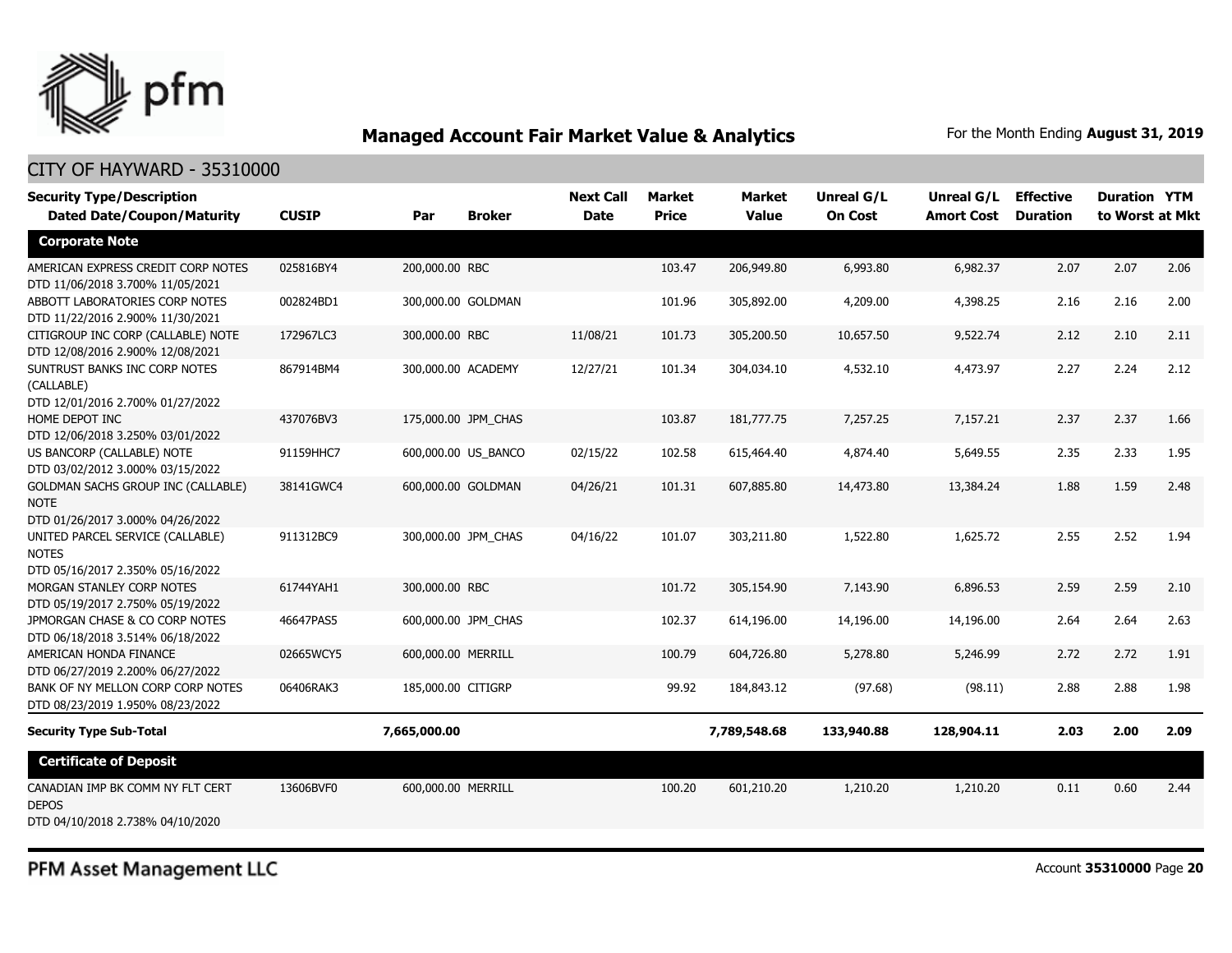

#### CITY OF HAYWARD - 35310000

| <b>Security Type/Description</b>                                                                           |              |                    |                     | <b>Next Call</b> | Market       | <b>Market</b> | Unreal G/L     | Unreal G/L        | <b>Effective</b> | <b>Duration YTM</b> |      |
|------------------------------------------------------------------------------------------------------------|--------------|--------------------|---------------------|------------------|--------------|---------------|----------------|-------------------|------------------|---------------------|------|
| <b>Dated Date/Coupon/Maturity</b>                                                                          | <b>CUSIP</b> | Par                | <b>Broker</b>       | <b>Date</b>      | <b>Price</b> | <b>Value</b>  | <b>On Cost</b> | <b>Amort Cost</b> | <b>Duration</b>  | to Worst at Mkt     |      |
| <b>Certificate of Deposit</b>                                                                              |              |                    |                     |                  |              |               |                |                   |                  |                     |      |
| BANK OF NOVA SCOTIA HOUSTON CD<br>DTD 06/07/2018 3.080% 06/05/2020                                         | 06417GU22    |                    | 600,000.00 GOLDMAN  |                  | 101.01       | 606,031.20    | 6,259.20       | 6,120.05          | 0.75             | 0.75                | 1.74 |
| BANK OF MONTREAL CHICAGO CERT<br><b>DEPOS</b>                                                              | 06370REU9    | 600,000,00 BMO     |                     |                  | 101.00       | 605,971.80    | 5,971.80       | 5,971.80          | 0.92             | 0.92                | 2.10 |
| DTD 08/03/2018 3.190% 08/03/2020<br>SUMITOMO MITSUI BANK NY CERT DEPOS<br>DTD 10/18/2018 3.390% 10/16/2020 | 86565BPC9    |                    | 600,000.00 GOLDMAN  |                  | 101.84       | 611,010.00    | 11,826.00      | 11,106.53         | 1.09             | 1.09                | 1.79 |
| MUFG BANK LTD/NY CERT DEPOS<br>DTD 02/28/2019 2.970% 02/26/2021                                            | 55379WZT6    | 600,000.00 MITSU   |                     |                  | 101.78       | 610,697.40    | 10,697.40      | 10,697.40         | 1.44             | 1.44                | 1.78 |
| CREDIT AGRICOLE CIB NY CERT DEPOS<br>DTD 04/04/2019 2.830% 04/02/2021                                      | 22535CDU2    | 600,000.00 CREDAG  |                     |                  | 101.14       | 606,840.60    | 6,840.60       | 6,840.60          | 1.54             | 1.54                | 2.12 |
| ROYAL BANK OF CANADA NY CD<br>DTD 06/08/2018 3.240% 06/07/2021                                             | 78012UEE1    | 600,000.00 RBC     |                     |                  | 102.55       | 615,278.40    | 15,278.40      | 15,278.40         | 1.71             | 1.71                | 1.77 |
| NORDEA BANK ABP NEW YORK CERT<br><b>DEPOS</b><br>DTD 08/29/2019 1.850% 08/26/2022                          | 65558TLL7    | 625,000.00 MERRILL |                     |                  | 100.02       | 625,100.63    | 100.63         | 100.63            | 2.90             | 2.90                | 1.86 |
| SKANDINAVISKA ENSKILDA BANKEN<br><b>AB CERT DE</b><br>DTD 09/03/2019 1.860%<br>08/26/2022                  | 83050PDR7    |                    | 625,000.00 BARCLAYS |                  | 99.77        | 623,573.27    | (1, 426.73)    | (1, 426.73)       | 2.96             | 2.96                | 1.90 |
| <b>Security Type Sub-Total</b>                                                                             |              | 5,450,000.00       |                     |                  |              | 5,505,713.50  | 56,757.50      | 55,898.88         | 1.50             | 1.56                | 1.94 |
| <b>Asset-Backed Security</b>                                                                               |              |                    |                     |                  |              |               |                |                   |                  |                     |      |
| JOHN DEERE ABS 2017-A A3<br>DTD 03/02/2017 1.780% 04/15/2021                                               | 47787XAC1    |                    | 42,801.84 MERRILL   |                  | 99.88        | 42,749.02     | (46.72)        | (49.99)           | 0.27             | 0.96                | 1.91 |
| ALLY ABS 2017-1 A3<br>DTD 01/31/2017 1.700% 06/15/2021                                                     | 02007PAC7    | 45,410.92 CITIGRP  |                     |                  | 99.85        | 45,341.50     | (65.45)        | (67.93)           | 0.29             | 1.48                | 1.80 |
| GMALT 2018-3 A3<br>DTD 09/26/2018 3.180% 06/20/2021                                                        | 36256GAD1    | 170,000.00 RBC     |                     |                  | 100.76       | 171,293.60    | 1,307.03       | 1,302.63          | 0.76             | 0.92                | 2.35 |
| BMWLT 2018-1 A3<br>DTD 10/17/2018 3.260% 07/20/2021                                                        | 05586CAC8    | 125,000.00 SOCGEN  |                     |                  | 101.25       | 126,556.75    | 1,574.12       | 1,568.79          | 1.06             | 0.96                | 1.97 |
| ALLY ABS 2017-2 A3<br>DTD 03/29/2017 1.780% 08/15/2021                                                     | 02007HAC5    | 198,361.65 MERRILL |                     |                  | 99.86        | 198,085.05    | (253.21)       | (266.86)          | 0.33             | 1.64                | 1.86 |

PFM Asset Management LLC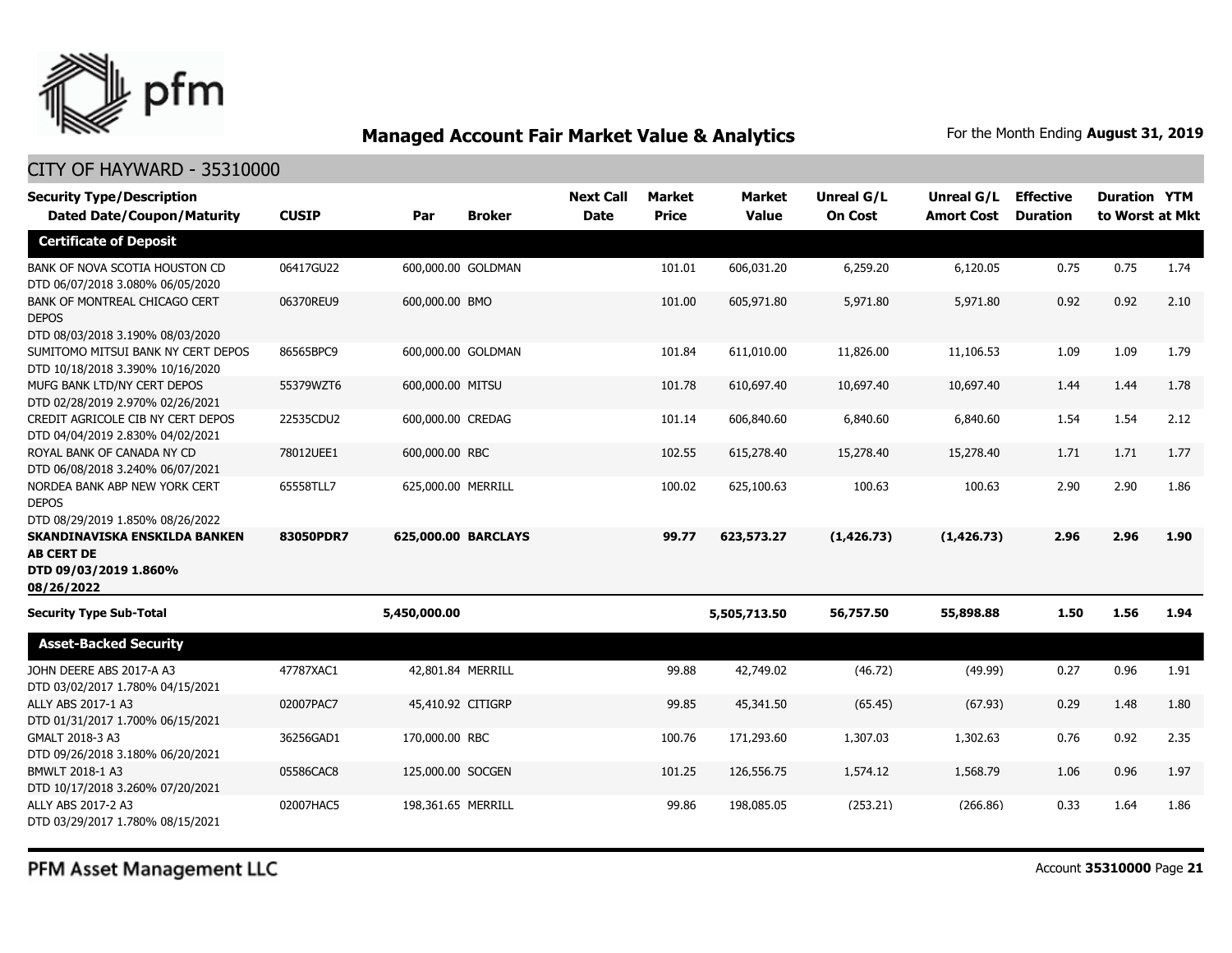

| <b>Security Type/Description</b><br><b>Dated Date/Coupon/Maturity</b> | <b>CUSIP</b> | Par                 | <b>Broker</b>       | <b>Next Call</b><br><b>Date</b> | <b>Market</b><br><b>Price</b> | Market<br><b>Value</b> | <b>Unreal G/L</b><br><b>On Cost</b> | Unreal G/L<br><b>Amort Cost</b> | <b>Effective</b><br><b>Duration</b> | <b>Duration YTM</b><br>to Worst at Mkt |      |
|-----------------------------------------------------------------------|--------------|---------------------|---------------------|---------------------------------|-------------------------------|------------------------|-------------------------------------|---------------------------------|-------------------------------------|----------------------------------------|------|
| <b>Asset-Backed Security</b>                                          |              |                     |                     |                                 |                               |                        |                                     |                                 |                                     |                                        |      |
| HYUNDAI ABS 2017-A A3<br>DTD 03/29/2017 1.760% 08/16/2021             | 44931PAD8    | 143,512.97 SOCGEN   |                     |                                 | 99.85                         | 143,292.98             | (208.39)                            | (214.62)                        | 0.44                                | 0.99                                   | 1.91 |
| NISSAN AUTO LEASE TRUST<br>DTD 10/24/2018 3.250% 09/15/2021           | 65478BAD3    | 225,000.00 CITIGRP  |                     |                                 | 101.24                        | 227,788.31             | 2,807.97                            | 2,802.39                        | 1.06                                | 1.03                                   | 2.05 |
| <b>FORDL 2018-B A3</b><br>DTD 09/21/2018 3.190% 12/15/2021            | 34531LAD2    |                     | 230,000.00 JPM CHAS |                                 | 101.13                        | 232,601.00             | 2,620.43                            | 2,614.94                        | 0.95                                | 1.15                                   | 2.21 |
| GMALT 2019-1 A3<br>DTD 02/21/2019 2.980% 12/20/2021                   | 36256UAD0    |                     | 200,000.00 WELLS FA |                                 | 101.26                        | 202,521.96             | 2,553.36                            | 2,547.75                        | 1.28                                | 1.17                                   | 1.90 |
| <b>FORDL 2019-A A3</b><br>DTD 02/25/2019 2.900% 05/15/2022            | 34532FAD4    | 245,000.00 CITIGRP  |                     |                                 | 101.35                        | 248,301.28             | 3,320.44                            | 3,317.10                        | 1.37                                | 1.36                                   | 1.91 |
| HART 2018-B A3<br>DTD 12/12/2018 3.200% 12/15/2022                    | 44933AAC1    | 150,000.00 BARCLAYS |                     |                                 | 101.96                        | 152,932.95             | 2,934.75                            | 2,934.40                        | 1.44                                | 1.64                                   | 2.02 |
| HAROT 2019-1 A3<br>DTD 02/27/2019 2.830% 03/20/2023                   | 43814WAC9    | 170,000.00 MERRILL  |                     |                                 | 102.13                        | 173,623.04             | 3,627.60                            | 3,626.98                        | 1.91                                | 1.78                                   | 1.64 |
| FORD CREDIT AUTO OWNER TRUST<br>DTD 10/23/2018 3.240% 04/15/2023      | 34532TAD4    | 200,000.00 BARCLAYS |                     |                                 | 102.23                        | 204,459.06             | 4,493.26                            | 4,486.99                        | 1.53                                | 1.81                                   | 2.01 |
| NAROT 2018-C A3<br>DTD 12/12/2018 3.220% 06/15/2023                   | 65478NAD7    | 200,000.00 MIZUHO   |                     |                                 | 102.63                        | 205,260.00             | 5,298.32                            | 5,292.33                        | 1.61                                | 1.89                                   | 1.84 |
| HYUNDAI AUTO RECEIVABLES TRUST<br>DTD 04/10/2019 2.660% 06/15/2023    | 44932NAD2    | 250,000.00 SOCGEN   |                     |                                 | 101.60                        | 253,992.23             | 4,025.13                            | 4.021.99                        | 1.81                                | 1.89                                   | 1.82 |
| CARMAX AUTO OWNER TRUST<br>DTD 07/25/2018 3.130% 06/15/2023           | 14313FAD1    | 285,000.00 BARCLAYS |                     |                                 | 101.98                        | 290,647.76             | 5,686.61                            | 5,678.18                        | 1.44                                | 1.89                                   | 2.09 |
| CARMAX AUTO OWNER TRUST<br>DTD 10/24/2018 3.360% 09/15/2023           | 14315EAC4    | 225,000.00 MERRILL  |                     |                                 | 102.63                        | 230,924.57             | 5,926.64                            | 5,926.15                        | 1.67                                | 2.01                                   | 2.06 |
| COPAR 2019-1 A3<br>DTD 05/30/2019 2.510% 11/15/2023                   | 14042WAC4    | 175,000.00 JPM CHAS |                     |                                 | 101.60                        | 177,807.70             | 2,843.15                            | 2,841.42                        | 2.05                                | 2.09                                   | 1.75 |
| FIFTH THIRD AUTO TRUST<br>DTD 05/08/2019 2.640% 12/15/2023            | 31680YAD9    | 215,000.00 CSFB     |                     |                                 | 101.57                        | 218,368.41             | 3,415.67                            | 3,412.31                        | 1.63                                | 2.13                                   | 1.91 |
| <b>HDMOT 2019-A A3</b><br>DTD 06/26/2019 2.340% 02/15/2024            | 41284WAC4    | 300,000.00 BARCLAYS |                     |                                 | 100.66                        | 301,972.11             | 1,995.33                            | 1,994.47                        | 2.19                                | 2.21                                   | 2.04 |
| GMCAR 2019-2 A3<br>DTD 04/17/2019 2.650% 02/16/2024                   | 36257FAD2    | 345,000.00 BARCLAYS |                     |                                 | 101.89                        | 351,533.89             | 6,561.97                            | 6,559.88                        | 1.67                                | 2.22                                   | 1.80 |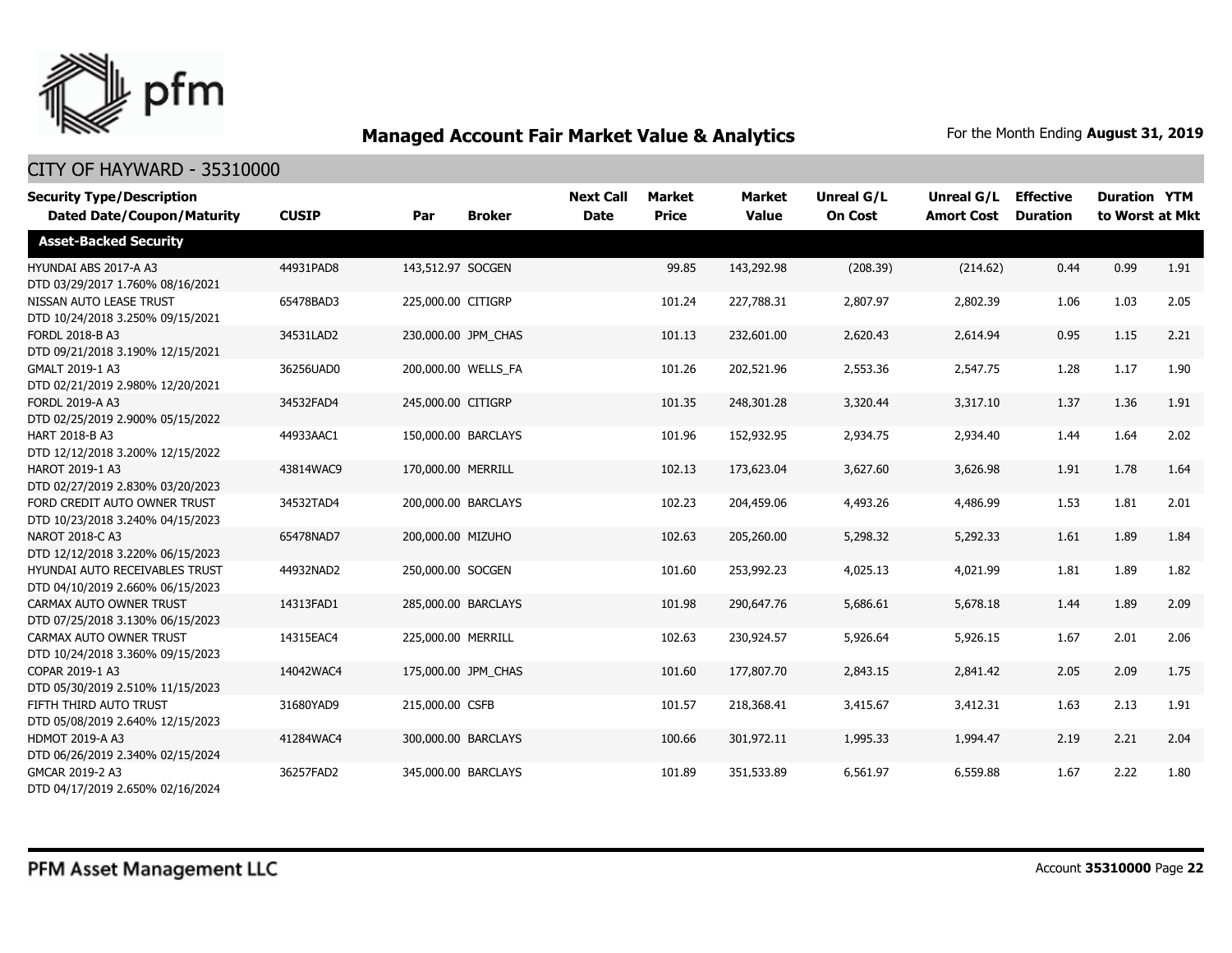

#### CITY OF HAYWARD - 35310000

| <b>Security Type/Description</b><br><b>Dated Date/Coupon/Maturity</b> | <b>CUSIP</b>     | Par              | <b>Broker</b> | <b>Next Call</b><br>Date | Market<br><b>Price</b> | Market<br><b>Value</b> | Unreal G/L<br><b>On Cost</b> | Unreal G/L<br><b>Amort Cost</b> | <b>Effective</b><br><b>Duration</b> | <b>Duration YTM</b> | to Worst at Mkt |
|-----------------------------------------------------------------------|------------------|------------------|---------------|--------------------------|------------------------|------------------------|------------------------------|---------------------------------|-------------------------------------|---------------------|-----------------|
| <b>Asset-Backed Security</b>                                          |                  |                  |               |                          |                        |                        |                              |                                 |                                     |                     |                 |
| <b>COMET 2019-A2 A2</b><br>DTD 09/05/2019 1.720%<br>08/15/2024        | <b>14041NFU0</b> | 600,000.00 RBC   |               |                          | 100.00                 | 600,000,00             | 151.08                       | 151.08                          | 2.85                                | 2.50                | 1.72            |
| <b>Security Type Sub-Total</b>                                        |                  | 4,740,087.38     |               |                          |                        | 4,800,053.17           | 60,569.09                    | 60,480.38                       | 1.59                                | 1.77                | 1.93            |
| <b>Managed Account Sub-Total</b>                                      |                  | 123,376,408.27   |               |                          |                        | 124,812,411.82         | 1,833,197.72                 | 1,662,809.38                    | 1.84                                | 1.77                | 1.68            |
| <b>Securities Sub-Total</b>                                           |                  | \$123,376,408.27 |               |                          |                        | \$124,812,411.82       | \$1,833,197.72               | \$1,662,809.38                  | 1.84                                | 1.77                | 1.68%           |
| <b>Accrued Interest</b>                                               |                  |                  |               |                          |                        | \$511,621.69           |                              |                                 |                                     |                     |                 |
| <b>Total Investments</b>                                              |                  |                  |               |                          |                        | \$125,324,033.51       |                              |                                 |                                     |                     |                 |
|                                                                       |                  |                  |               |                          |                        |                        |                              |                                 |                                     |                     |                 |

Bolded items are forward settling trades.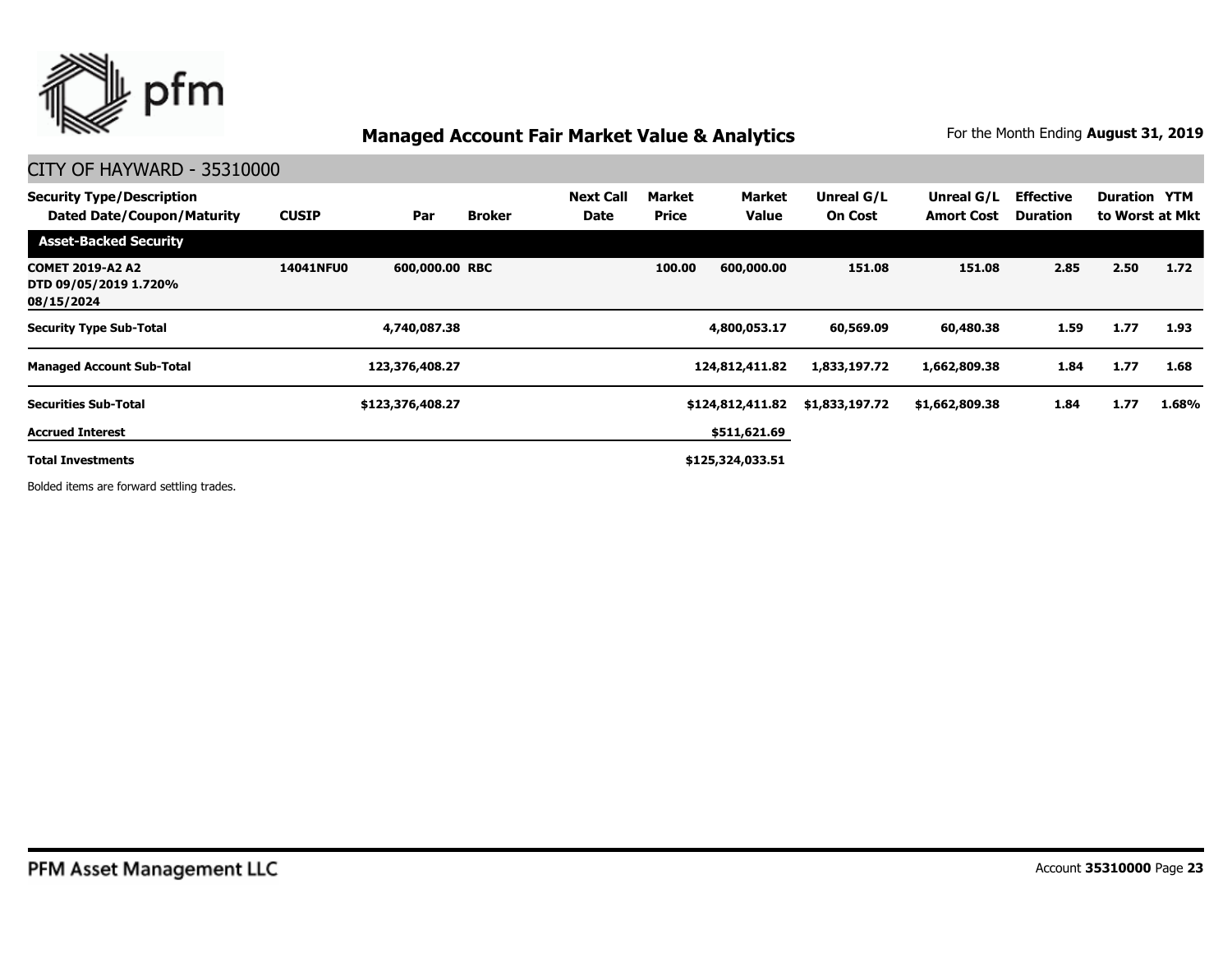

CITY OF HAYWARD - 35310000

| <b>Transaction Type</b> |                                   |                                                                    |              |              | <b>Principal</b> | <b>Accrued</b>  |                | <b>Realized G/L</b> | <b>Realized G/L</b> | Sale   |
|-------------------------|-----------------------------------|--------------------------------------------------------------------|--------------|--------------|------------------|-----------------|----------------|---------------------|---------------------|--------|
| <b>Trade</b>            | <b>Settle</b>                     | <b>Security Description</b>                                        | <b>CUSIP</b> | Par          | <b>Proceeds</b>  | <b>Interest</b> | <b>Total</b>   | Cost                | <b>Amort Cost</b>   | Method |
| <b>BUY</b>              |                                   |                                                                    |              |              |                  |                 |                |                     |                     |        |
| 08/02/19                | 08/05/19                          | <b>US TREASURY NOTES</b>                                           | 9128282S8    | 2,850,000.00 | (2,844,322.27)   | (19,884.17)     | (2,864,206.44) |                     |                     |        |
|                         |                                   | DTD 08/31/2017 1.625% 08/31/2022                                   |              |              |                  |                 |                |                     |                     |        |
| 08/16/19                | 08/21/19                          | FHLMC MULTIFAMILY STRUCTURED P<br>DTD 05/01/2015 2.791% 01/25/2022 | 3137BHXY8    | 1,250,000.00 | (1,272,656.25)   | (1,938.19)      | (1,274,594.44) |                     |                     |        |
| 08/20/19                | 08/23/19                          | BANK OF NY MELLON CORP CORP<br><b>NOTES</b>                        | 06406RAK3    | 185,000.00   | (184, 940.80)    | 0.00            | (184,940.80)   |                     |                     |        |
|                         |                                   | DTD 08/23/2019 1.950% 08/23/2022                                   |              |              |                  |                 |                |                     |                     |        |
| 08/22/19                | 08/27/19                          | <b>FHMS K720 A1</b><br>DTD 11/01/2015 2.316% 11/25/2021            | 3137BLUO9    | 277,936.74   | (278, 696.72)    | (464.90)        | (279, 161.62)  |                     |                     |        |
| 08/27/19                | 08/29/19                          | NORDEA BANK ABP NEW YORK CERT<br><b>DEPOS</b>                      | 65558TLL7    | 625,000.00   | (625,000.00)     | 0.00            | (625,000.00)   |                     |                     |        |
|                         |                                   | DTD 08/29/2019 1.850% 08/26/2022                                   |              |              |                  |                 |                |                     |                     |        |
|                         | 08/28/19 09/05/19                 | <b>COMET 2019-A2 A2</b>                                            | 14041NFU0    | 600,000.00   | (599, 848.92)    | 0.00            | (599.848.92)   |                     |                     |        |
|                         |                                   | DTD 09/05/2019 1.720%<br>08/15/2024                                |              |              |                  |                 |                |                     |                     |        |
|                         |                                   | 08/29/19 09/03/19 SKANDINAVISKA ENSKILDA                           | 83050PDR7    | 625,000.00   | (625,000.00)     | 0.00            | (625,000.00)   |                     |                     |        |
|                         |                                   | <b>BANKEN AB CERT DE</b>                                           |              |              |                  |                 |                |                     |                     |        |
|                         |                                   | DTD 09/03/2019 1.860%<br>08/26/2022                                |              |              |                  |                 |                |                     |                     |        |
|                         | <b>Transaction Type Sub-Total</b> |                                                                    |              | 6,412,936.74 | (6,430,464.96)   | (22, 287.26)    | (6,452,752.22) |                     |                     |        |
|                         |                                   |                                                                    |              |              |                  |                 |                |                     |                     |        |
| <b>INTEREST</b>         |                                   |                                                                    |              |              |                  |                 |                |                     |                     |        |
| 08/01/19                | 08/15/19                          | FREDDIE MAC SERIES 4459 NB<br>DTD 04/01/2015 4.500% 01/01/2020     | 3137BHU39    | 196.16       | 0.00             | 0.74            | 0.74           |                     |                     |        |
| 08/01/19                | 08/25/19                          | FHMS K023 A1<br>DTD 12/01/2012 1.583% 04/25/2022                   | 3137AWQG3    | 84,027.83    | 0.00             | 110.85          | 110.85         |                     |                     |        |
| 08/01/19                | 08/25/19                          | <b>FHMS K714 A2</b><br>DTD 01/01/2014 3.034% 10/25/2020            | 3137B6ZM6    | 863,027.71   | 0.00             | 2,182.02        | 2,182.02       |                     |                     |        |
| 08/01/19                | 08/25/19                          | <b>FHMS J22F A1</b>                                                | 3137FJYA1    | 937,821.80   | 0.00             | 3,973.22        | 3,973.22       |                     |                     |        |
|                         |                                   | DTD 11/01/2018 3.454% 05/25/2023                                   |              |              |                  |                 |                |                     |                     |        |
| 08/01/19                | 08/25/19                          | FHMS KP05 A<br>DTD 12/01/2018 3.203% 07/01/2023                    | 3137FKK39    | 501,854.77   | 0.00             | 1,339.53        | 1,339.53       |                     |                     |        |
| 08/01/19                | 08/25/19                          | FHLMC MULTIFAMILY STRUCTURED P<br>DTD 11/01/2015 2.716% 06/25/2022 | 3137BLUR7    | 600,000.00   | 0.00             | 1,358.00        | 1,358.00       |                     |                     |        |
|                         |                                   |                                                                    |              |              |                  |                 |                |                     |                     |        |

PFM Asset Management LLC

Account **35310000** Page **24**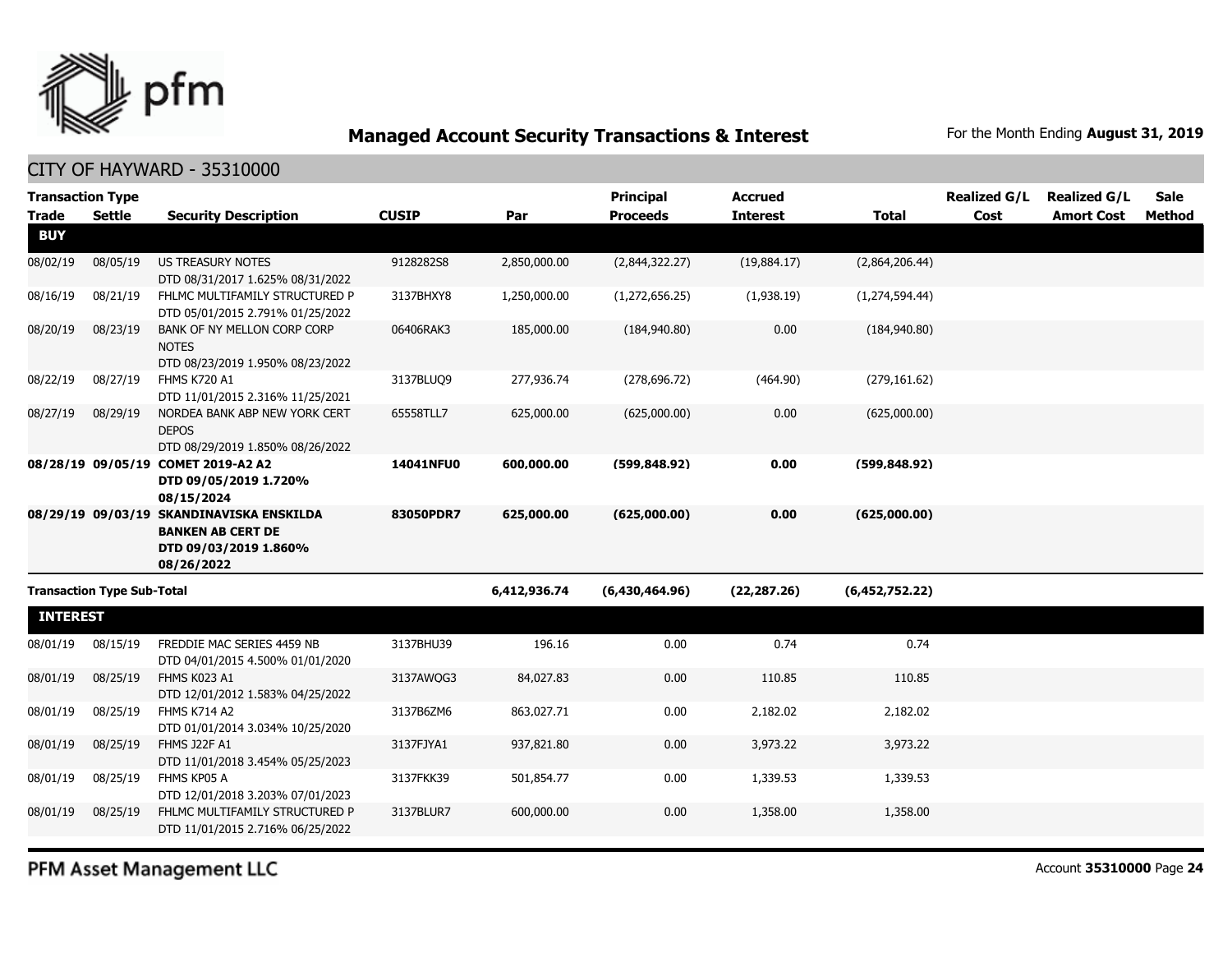

|                 | <b>Transaction Type</b> |                                                                                   |              |              | <b>Principal</b> | <b>Accrued</b>  |              | <b>Realized G/L</b> | <b>Realized G/L</b> | <b>Sale</b> |
|-----------------|-------------------------|-----------------------------------------------------------------------------------|--------------|--------------|------------------|-----------------|--------------|---------------------|---------------------|-------------|
| Trade           | Settle                  | <b>Security Description</b>                                                       | <b>CUSIP</b> | Par          | <b>Proceeds</b>  | <b>Interest</b> | <b>Total</b> | Cost                | <b>Amort Cost</b>   | Method      |
| <b>INTEREST</b> |                         |                                                                                   |              |              |                  |                 |              |                     |                     |             |
| 08/01/19        | 08/25/19                | FHLMC MULTIFAMILY STRUCTURED P<br>DTD 05/01/2013 2.510% 11/25/2022                | 3137B1BS0    | 1,065,000.00 | 0.00             | 2,227.63        | 2,227.63     |                     |                     |             |
| 08/01/19        | 08/25/19                | FHMS KJ23 A1<br>DTD 12/01/2018 3.174% 03/01/2022                                  | 3137FKK70    | 1,195,958.41 | 0.00             | 3,163.31        | 3,163.31     |                     |                     |             |
| 08/01/19        | 08/25/19                | FHMS K023 A1<br>DTD 12/01/2012 1.583% 04/25/2022                                  | 3137AWQG3    | 758,299.89   | 0.00             | 1,000.32        | 1,000.32     |                     |                     |             |
| 08/01/19        | 08/25/19                | FHMS K006 A2<br>DTD 04/01/2010 4.251% 01/25/2020                                  | 31398VJ98    | 1,012,458.66 | 0.00             | 3,586.63        | 3,586.63     |                     |                     |             |
| 08/01/19        | 08/25/19                | FNMA SERIES 2015-M12 FA<br>DTD 09/01/2015 2.812% 04/01/2020                       | 3136AP3Z3    | 21,421.99    | 0.00             | 50.20           | 50.20        |                     |                     |             |
| 08/01/19        | 08/25/19                | FHMS K019 A2<br>DTD 08/01/2012 2.272% 03/25/2022                                  | 3137ASNJ9    | 600,000.00   | 0.00             | 1,136.00        | 1,136.00     |                     |                     |             |
| 08/01/19        | 08/25/19                | FHMS K023 A1<br>DTD 12/01/2012 1.583% 04/25/2022                                  | 3137AWQG3    | 368,902.65   | 0.00             | 486.64          | 486.64       |                     |                     |             |
| 08/01/19        | 08/25/19                | FNA 2018-M5 A2<br>DTD 04/01/2018 3.560% 09/25/2021                                | 3136B1XP4    | 627,231.65   | 0.00             | 1,876.55        | 1,876.55     |                     |                     |             |
| 08/01/19        | 08/25/19                | FANNIEMAE-ACES<br>DTD 02/01/2013 2.509% 11/25/2022                                | 3136ACGJ4    | 1,250,000.00 | 0.00             | 2,613.05        | 2,613.05     |                     |                     |             |
| 08/01/19        | 08/25/19                | FHLMC MULTIFAMILY STRUCTURED P<br>DTD 12/01/2012 2.355% 07/25/2022                | 3137AVXN2    | 570,000.00   | 0.00             | 1,118.63        | 1,118.63     |                     |                     |             |
| 08/01/19        | 08/25/19                | FHLMC SERIES K013 A1<br>DTD 05/01/2011 2.902% 08/25/2020                          | 3137AA4V2    | 313,428.29   | 0.00             | 757.97          | 757.97       |                     |                     |             |
| 08/01/19        | 08/25/19                | FHLMC MULTIFAMILY STRUCTURED P<br>DTD 12/01/2012 2.355% 07/25/2022                | 3137AVXN2    | 1,227,386.00 | 0.00             | 2,408.75        | 2,408.75     |                     |                     |             |
| 08/05/19        | 08/05/19                | BANK OF MONTREAL CHICAGO CERT<br><b>DEPOS</b><br>DTD 08/03/2018 3.190% 08/03/2020 | 06370REU9    | 600,000.00   | 0.00             | 19,512.17       | 19,512.17    |                     |                     |             |
| 08/09/19        | 08/09/19                | PACCAR FINANCIAL CORP BONDS<br>DTD 08/09/2018 3.150% 08/09/2021                   | 69371RP42    | 295,000.00   | 0.00             | 4,646.25        | 4,646.25     |                     |                     |             |
| 08/15/19        | 08/15/19                | NISSAN ABS 2017-A A3<br>DTD 03/28/2017 1.740% 08/15/2021                          | 654747AD6    | 198,787.48   | 0.00             | 288.24          | 288.24       |                     |                     |             |
| 08/15/19        | 08/15/19                | HYUNDAI ABS 2017-A A3<br>DTD 03/29/2017 1.760% 08/16/2021                         | 44931PAD8    | 158,759.05   | 0.00             | 232.85          | 232.85       |                     |                     |             |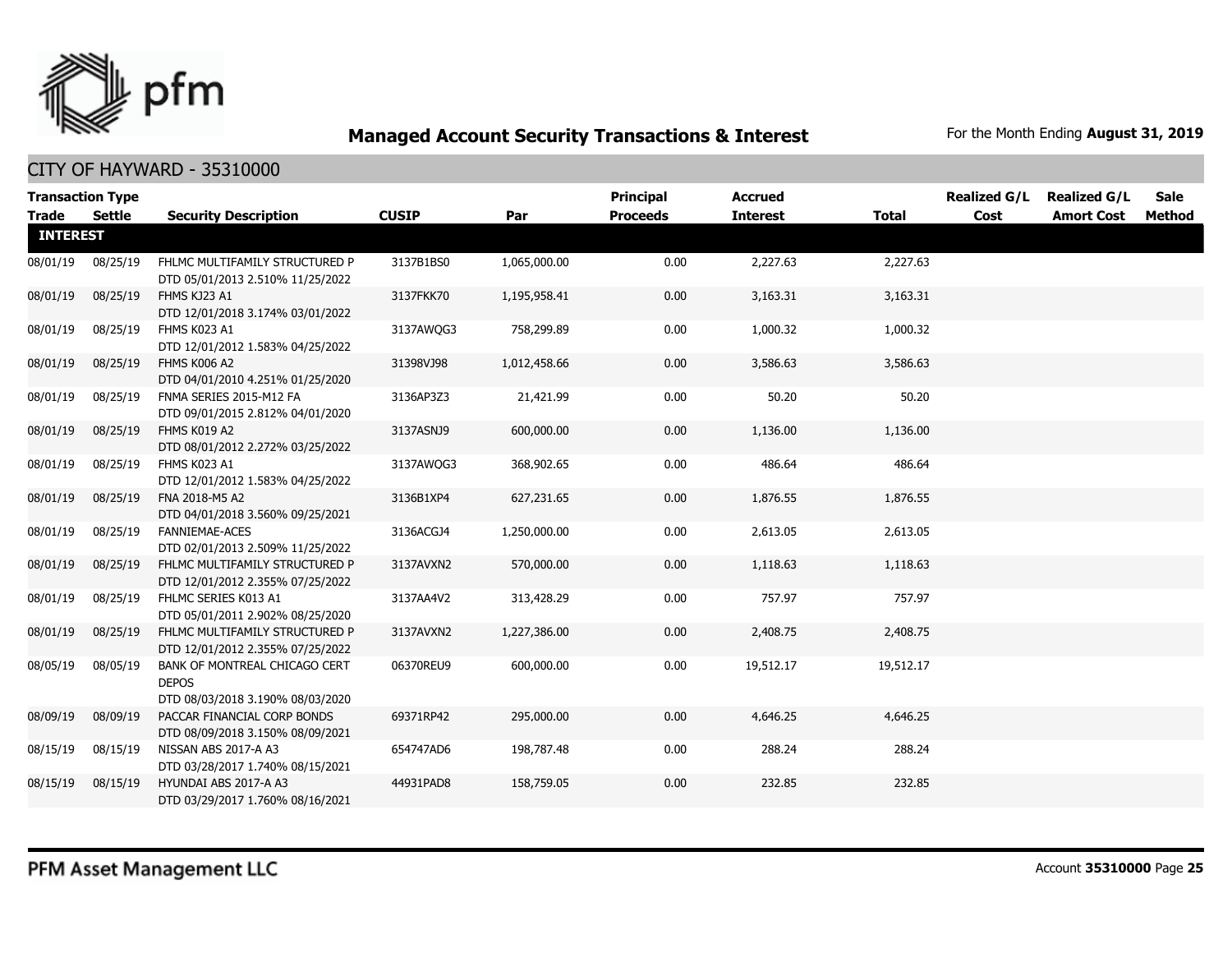

| <b>Transaction Type</b><br><b>Trade</b> | Settle   | <b>Security Description</b>                                        | <b>CUSIP</b> | Par          | <b>Principal</b><br><b>Proceeds</b> | <b>Accrued</b><br><b>Interest</b> | <b>Total</b> | <b>Realized G/L</b><br>Cost | <b>Realized G/L</b><br><b>Amort Cost</b> | <b>Sale</b><br>Method |
|-----------------------------------------|----------|--------------------------------------------------------------------|--------------|--------------|-------------------------------------|-----------------------------------|--------------|-----------------------------|------------------------------------------|-----------------------|
| <b>INTEREST</b>                         |          |                                                                    |              |              |                                     |                                   |              |                             |                                          |                       |
| 08/15/19                                | 08/15/19 | CARMAX AUTO OWNER TRUST<br>DTD 10/24/2018 3.360% 09/15/2023        | 14315EAC4    | 225,000.00   | 0.00                                | 630.00                            | 630.00       |                             |                                          |                       |
| 08/15/19                                | 08/15/19 | NISSAN AUTO LEASE TRUST<br>DTD 10/24/2018 3.250% 09/15/2021        | 65478BAD3    | 225,000.00   | 0.00                                | 609.38                            | 609.38       |                             |                                          |                       |
| 08/15/19                                | 08/15/19 | ALLY ABS 2017-2 A3<br>DTD 03/29/2017 1.780% 08/15/2021             | 02007HAC5    | 225,168.30   | 0.00                                | 334.00                            | 334.00       |                             |                                          |                       |
| 08/15/19                                | 08/15/19 | US TREASURY NOTES<br>DTD 08/15/2018 2.750% 08/15/2021              | 9128284W7    | 1,725,000.00 | 0.00                                | 23,718.75                         | 23,718.75    |                             |                                          |                       |
| 08/15/19                                | 08/15/19 | US TREASURY NOTES<br>DTD 08/15/2018 2.750% 08/15/2021              | 9128284W7    | 1,575,000.00 | 0.00                                | 21,656.25                         | 21,656.25    |                             |                                          |                       |
| 08/15/19                                | 08/15/19 | FORDL 2019-A A3<br>DTD 02/25/2019 2.900% 05/15/2022                | 34532FAD4    | 245,000.00   | 0.00                                | 592.08                            | 592.08       |                             |                                          |                       |
| 08/15/19                                | 08/15/19 | US TREASURY NOTES<br>DTD 02/15/2019 2.500% 02/15/2022              | 9128286C9    | 2,500,000.00 | 0.00                                | 31,250.00                         | 31,250.00    |                             |                                          |                       |
| 08/15/19                                | 08/15/19 | <b>US TREASURY NOTES</b><br>DTD 02/15/2019 2.500% 02/15/2022       | 9128286C9    | 2,350,000.00 | 0.00                                | 29,375.00                         | 29,375.00    |                             |                                          |                       |
| 08/15/19                                | 08/15/19 | JOHN DEERE ABS 2017-A A3<br>DTD 03/02/2017 1.780% 04/15/2021       | 47787XAC1    | 50,602.73    | 0.00                                | 75.06                             | 75.06        |                             |                                          |                       |
| 08/15/19                                | 08/15/19 | FORD CREDIT AUTO OWNER TRUST<br>DTD 10/23/2018 3.240% 04/15/2023   | 34532TAD4    | 200,000.00   | 0.00                                | 540.00                            | 540.00       |                             |                                          |                       |
| 08/15/19                                | 08/15/19 | HYUNDAI AUTO RECEIVABLES TRUST<br>DTD 04/10/2019 2.660% 06/15/2023 | 44932NAD2    | 250,000.00   | 0.00                                | 554.17                            | 554.17       |                             |                                          |                       |
| 08/15/19                                | 08/15/19 | FIFTH THIRD AUTO TRUST<br>DTD 05/08/2019 2.640% 12/15/2023         | 31680YAD9    | 215,000.00   | 0.00                                | 473.00                            | 473.00       |                             |                                          |                       |
| 08/15/19                                | 08/15/19 | NAROT 2018-C A3<br>DTD 12/12/2018 3.220% 06/15/2023                | 65478NAD7    | 200,000.00   | 0.00                                | 536.67                            | 536.67       |                             |                                          |                       |
| 08/15/19                                | 08/15/19 | COPAR 2019-1 A3<br>DTD 05/30/2019 2.510% 11/15/2023                | 14042WAC4    | 175,000.00   | 0.00                                | 366.04                            | 366.04       |                             |                                          |                       |
| 08/15/19                                | 08/15/19 | HDMOT 2019-A A3<br>DTD 06/26/2019 2.340% 02/15/2024                | 41284WAC4    | 300,000.00   | 0.00                                | 585.00                            | 585.00       |                             |                                          |                       |
| 08/15/19                                | 08/15/19 | HART 2018-B A3<br>DTD 12/12/2018 3.200% 12/15/2022                 | 44933AAC1    | 150,000.00   | 0.00                                | 400.00                            | 400.00       |                             |                                          |                       |
| 08/15/19                                | 08/15/19 | FORDL 2018-B A3<br>DTD 09/21/2018 3.190% 12/15/2021                | 34531LAD2    | 230,000.00   | 0.00                                | 611.42                            | 611.42       |                             |                                          |                       |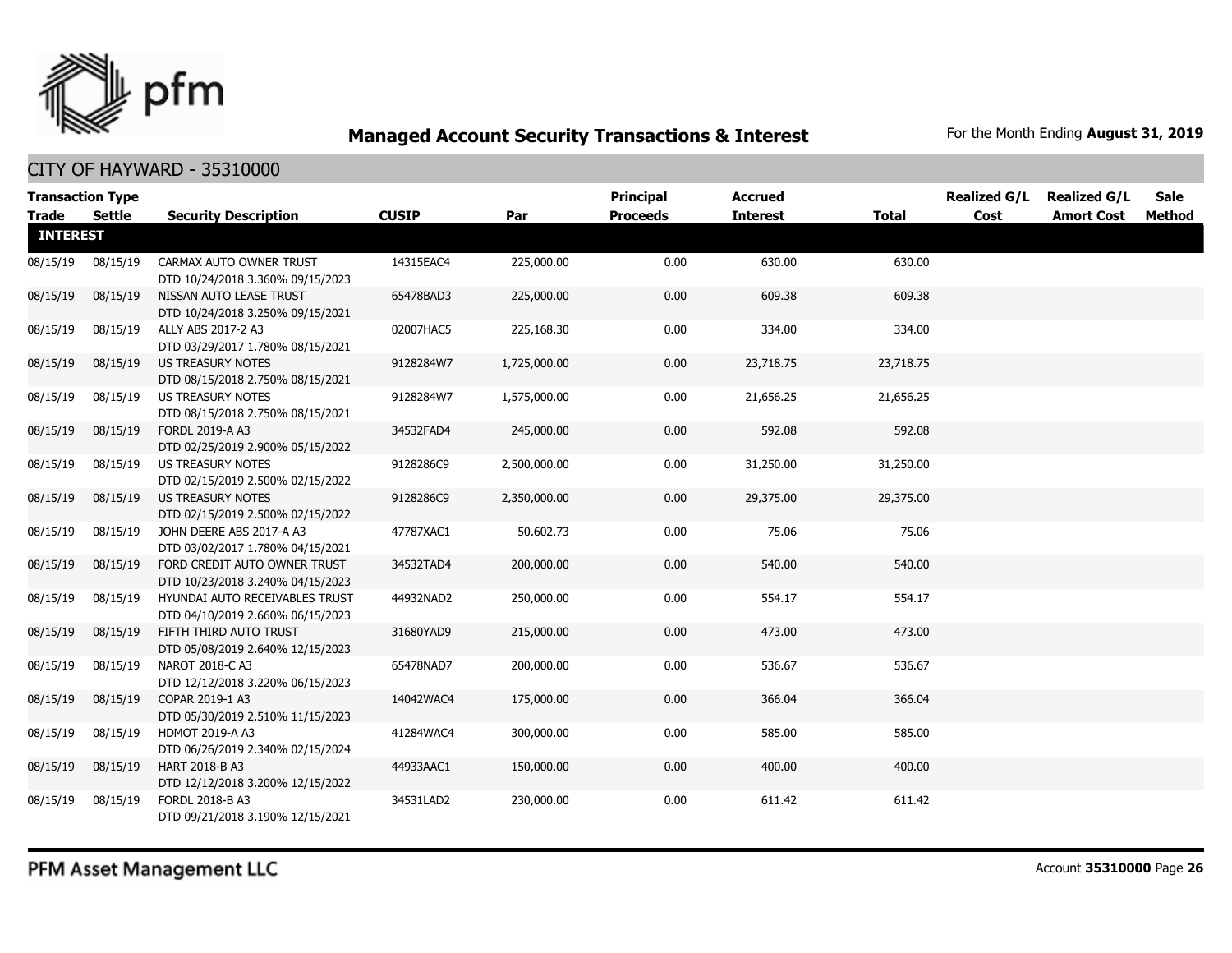

| <b>Transaction Type</b><br><b>Trade</b> | <b>Settle</b>                     | <b>Security Description</b>                                        | <b>CUSIP</b> | Par           | Principal<br><b>Proceeds</b> | <b>Accrued</b><br><b>Interest</b> | <b>Total</b> | <b>Realized G/L</b><br>Cost | <b>Realized G/L</b><br><b>Amort Cost</b> | Sale<br>Method |
|-----------------------------------------|-----------------------------------|--------------------------------------------------------------------|--------------|---------------|------------------------------|-----------------------------------|--------------|-----------------------------|------------------------------------------|----------------|
| <b>INTEREST</b>                         |                                   |                                                                    |              |               |                              |                                   |              |                             |                                          |                |
| 08/15/19                                | 08/15/19                          | ALLY ABS 2017-1 A3<br>DTD 01/31/2017 1.700% 06/15/2021             | 02007PAC7    | 52,394.67     | 0.00                         | 74.23                             | 74.23        |                             |                                          |                |
| 08/15/19                                | 08/15/19                          | CARMAX AUTO OWNER TRUST<br>DTD 07/25/2018 3.130% 06/15/2023        | 14313FAD1    | 285,000.00    | 0.00                         | 743.38                            | 743.38       |                             |                                          |                |
| 08/15/19                                | 08/15/19                          | CT ST TXBL GO BONDS<br>DTD 08/17/2016 1.300% 08/15/2019            | 20772J3D2    | 1,340,000.00  | 0.00                         | 8,710.00                          | 8,710.00     |                             |                                          |                |
| 08/16/19                                | 08/16/19                          | GMCAR 2019-2 A3<br>DTD 04/17/2019 2.650% 02/16/2024                | 36257FAD2    | 345,000.00    | 0.00                         | 761.88                            | 761.88       |                             |                                          |                |
| 08/18/19                                | 08/18/19                          | HAROT 2019-1 A3<br>DTD 02/27/2019 2.830% 03/20/2023                | 43814WAC9    | 170,000.00    | 0.00                         | 400.92                            | 400.92       |                             |                                          |                |
| 08/20/19                                | 08/20/19                          | NORDEA BANK AB NY CD<br>DTD 02/22/2018 2.720% 02/20/2020           | 65590ASN7    | 600,000.00    | 0.00                         | 8,160.00                          | 8,160.00     |                             |                                          |                |
| 08/20/19                                | 08/20/19                          | GMALT 2018-3 A3<br>DTD 09/26/2018 3.180% 06/20/2021                | 36256GAD1    | 170,000.00    | 0.00                         | 450.50                            | 450.50       |                             |                                          |                |
| 08/20/19                                | 08/20/19                          | GMALT 2019-1 A3<br>DTD 02/21/2019 2.980% 12/20/2021                | 36256UAD0    | 200,000.00    | 0.00                         | 496.67                            | 496.67       |                             |                                          |                |
| 08/20/19                                | 08/20/19                          | BMWLT 2018-1 A3<br>DTD 10/17/2018 3.260% 07/20/2021                | 05586CAC8    | 125,000.00    | 0.00                         | 339.58                            | 339.58       |                             |                                          |                |
| 08/21/19                                | 08/21/19                          | HONDA ABS 2017-1 A3<br>DTD 03/28/2017 1.720% 07/21/2021            | 43814TAC6    | 127,965.95    | 0.00                         | 183.42                            | 183.42       |                             |                                          |                |
| 08/22/19                                | 08/22/19                          | AMERICAN EXPRESS CO CORP NOTES<br>DTD 02/22/2019 3.000% 02/22/2021 | 025816CB3    | 400,000.00    | 0.00                         | 6,000.00                          | 6,000.00     |                             |                                          |                |
| 08/31/19                                | 08/31/19                          | <b>US TREASURY NOTES</b><br>DTD 02/29/2016 1.125% 02/28/2021       | 912828P87    | 625,000.00    | 0.00                         | 3,515.63                          | 3,515.63     |                             |                                          |                |
| 08/31/19                                | 08/31/19                          | <b>US TREASURY NOTES</b><br>DTD 08/31/2015 1.375% 08/31/2020       | 912828L32    | 1,275,000.00  | 0.00                         | 8,765.63                          | 8,765.63     |                             |                                          |                |
| 08/31/19                                | 08/31/19                          | <b>US TREASURY NOTES</b><br>DTD 02/29/2016 1.125% 02/28/2021       | 912828P87    | 3,100,000.00  | 0.00                         | 17,437.50                         | 17,437.50    |                             |                                          |                |
| 08/31/19                                | 08/31/19                          | <b>US TREASURY NOTES</b><br>DTD 08/31/2017 1.625% 08/31/2022       | 9128282S8    | 2,850,000.00  | 0.00                         | 23,156.25                         | 23,156.25    |                             |                                          |                |
|                                         | <b>Transaction Type Sub-Total</b> |                                                                    |              | 35,755,693.99 | 0.00                         | 245,571.96                        | 245,571.96   |                             |                                          |                |
| <b>MATURITY</b>                         |                                   |                                                                    |              |               |                              |                                   |              |                             |                                          |                |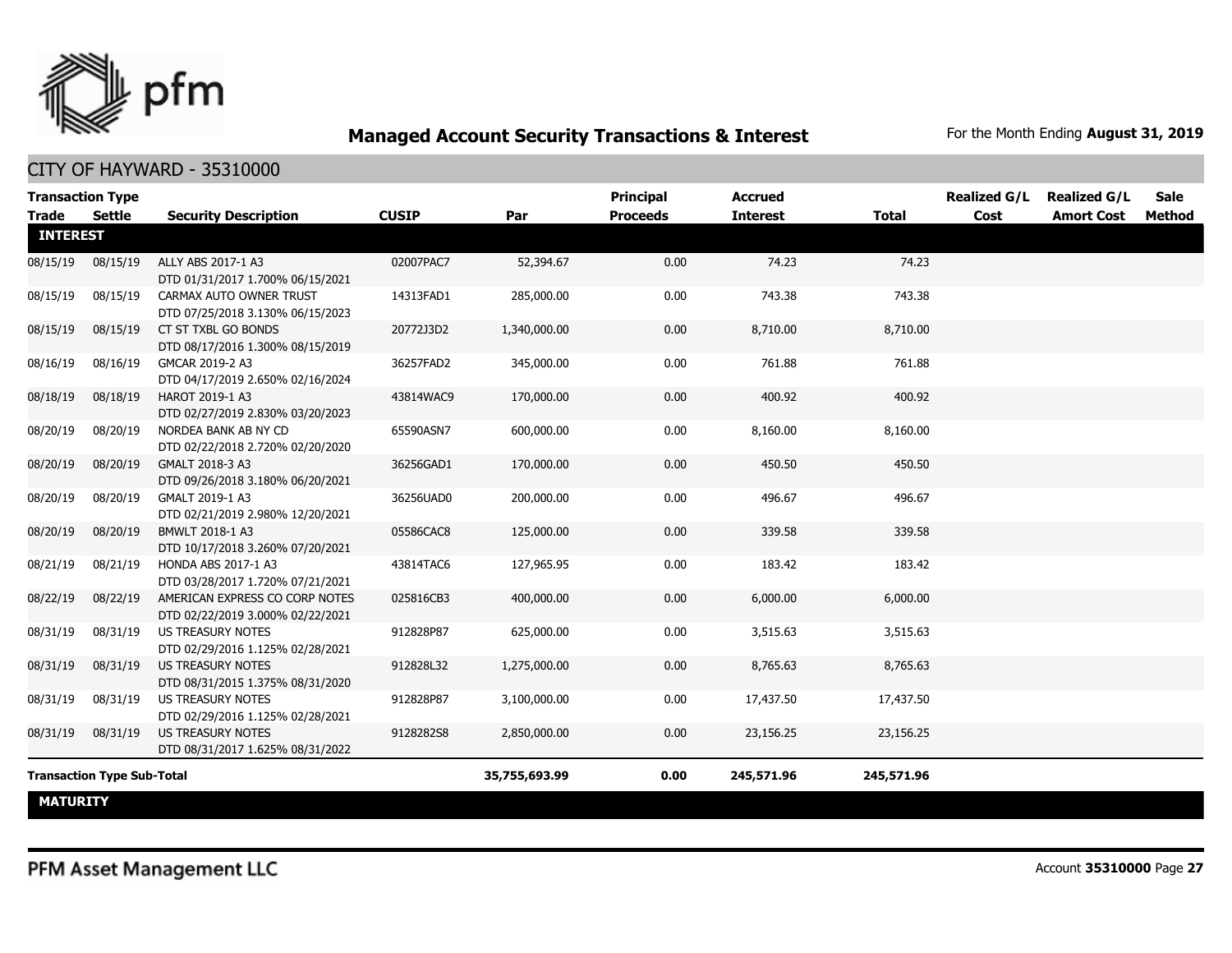

|                 | <b>Transaction Type</b>           |                                                                |              |              | <b>Principal</b> | <b>Accrued</b>  |              | <b>Realized G/L</b> | <b>Realized G/L</b> | <b>Sale</b> |
|-----------------|-----------------------------------|----------------------------------------------------------------|--------------|--------------|------------------|-----------------|--------------|---------------------|---------------------|-------------|
| <b>Trade</b>    | Settle                            | <b>Security Description</b>                                    | <b>CUSIP</b> | Par          | <b>Proceeds</b>  | <b>Interest</b> | <b>Total</b> | Cost                | <b>Amort Cost</b>   | Method      |
| <b>MATURITY</b> |                                   |                                                                |              |              |                  |                 |              |                     |                     |             |
| 08/15/19        | 08/15/19                          | CT ST TXBL GO BONDS<br>DTD 08/17/2016 1.300% 08/15/2019        | 20772J3D2    | 1,340,000.00 | 1,340,000.00     | 0.00            | 1,340,000.00 | (2,894.40)          | 0.00                |             |
|                 | <b>Transaction Type Sub-Total</b> |                                                                |              | 1,340,000.00 | 1,340,000.00     | 0.00            | 1,340,000.00 | (2,894.40)          | 0.00                |             |
| <b>PAYDOWNS</b> |                                   |                                                                |              |              |                  |                 |              |                     |                     |             |
| 08/01/19        | 08/15/19                          | FREDDIE MAC SERIES 4459 NB<br>DTD 04/01/2015 4.500% 01/01/2020 | 3137BHU39    | 57.95        | 57.95            | 0.00            | 57.95        | (2.81)              | 0.00                |             |
| 08/01/19        | 08/25/19                          | <b>FHMS J22F A1</b><br>DTD 11/01/2018 3.454% 05/25/2023        | 3137FJYA1    | 2,434.48     | 2,434.48         | 0.00            | 2,434.48     | 0.07                | 0.00                |             |
| 08/01/19        | 08/25/19                          | <b>FHMS K714 A2</b><br>DTD 01/01/2014 3.034% 10/25/2020        | 3137B6ZM6    | 1,557.71     | 1,557.71         | 0.00            | 1,557.71     | (43.26)             | 0.00                |             |
| 08/01/19        | 08/25/19                          | FHMS KJ23 A1<br>DTD 12/01/2018 3.174% 03/01/2022               | 3137FKK70    | 3,820.08     | 3,820.08         | 0.00            | 3,820.08     | 0.03                | 0.00                |             |
| 08/01/19        | 08/25/19                          | FHMS KP05 A<br>DTD 12/01/2018 3.203% 07/01/2023                | 3137FKK39    | 811.62       | 811.62           | 0.00            | 811.62       | 0.00                | 0.00                |             |
| 08/01/19        | 08/25/19                          | FHMS K023 A1<br>DTD 12/01/2012 1.583% 04/25/2022               | 3137AWQG3    | 2,341.78     | 2,341.78         | 0.00            | 2,341.78     | 50.86               | 0.00                |             |
| 08/01/19        | 08/25/19                          | FHLMC SERIES K013 A1<br>DTD 05/01/2011 2.902% 08/25/2020       | 3137AA4V2    | 22,937.11    | 22,937.11        | 0.00            | 22,937.11    | (436.34)            | 0.00                |             |
| 08/01/19        | 08/25/19                          | FNMA SERIES 2015-M12 FA<br>DTD 09/01/2015 2.812% 04/01/2020    | 3136AP3Z3    | 21,421.99    | 21,421.99        | 0.00            | 21,421.99    | 7.71                | 0.00                |             |
| 08/01/19        | 08/25/19                          | FNA 2018-M5 A2<br>DTD 04/01/2018 3.560% 09/25/2021             | 3136B1XP4    | 4,407.14     | 4,407.14         | 0.00            | 4,407.14     | (87.66)             | 0.00                |             |
| 08/01/19        | 08/25/19                          | FHMS K023 A1<br>DTD 12/01/2012 1.583% 04/25/2022               | 3137AWQG3    | 10,280.95    | 10,280.95        | 0.00            | 10,280.95    | 259.83              | 0.00                |             |
| 08/01/19        | 08/25/19                          | FHMS K023 A1<br>DTD 12/01/2012 1.583% 04/25/2022               | 3137AWQG3    | 21,133.05    | 21,133.05        | 0.00            | 21,133.05    | 462.29              | 0.00                |             |
| 08/01/19        | 08/25/19                          | <b>FHMS K006 A2</b><br>DTD 04/01/2010 4.251% 01/25/2020        | 31398VJ98    | 47,427.80    | 47,427.80        | 0.00            | 47,427.80    | (963.38)            | 0.00                |             |
| 08/15/19        | 08/15/19                          | HYUNDAI ABS 2017-A A3<br>DTD 03/29/2017 1.760% 08/16/2021      | 44931PAD8    | 15,246.08    | 15,246.08        | 0.00            | 15,246.08    | 1.23                | 0.00                |             |
| 08/15/19        | 08/15/19                          | ALLY ABS 2017-1 A3<br>DTD 01/31/2017 1.700% 06/15/2021         | 02007PAC7    | 6,983.75     | 6,983.75         | 0.00            | 6,983.75     | 0.61                | 0.00                |             |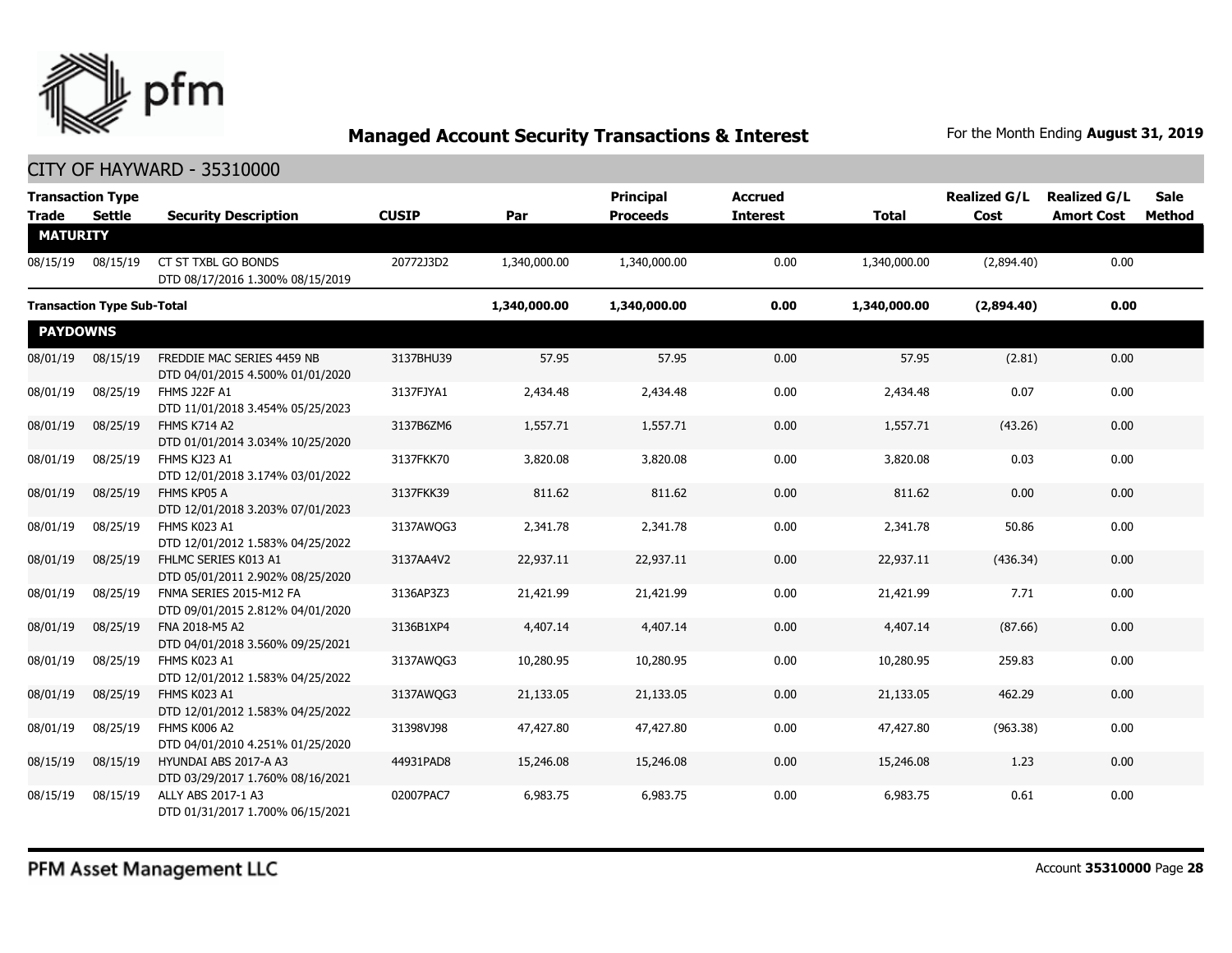

| <b>Transaction Type</b>           |                                   |                                                                                   |              |              | <b>Principal</b> | <b>Accrued</b>  |              | <b>Realized G/L</b> | <b>Realized G/L</b> | <b>Sale</b> |
|-----------------------------------|-----------------------------------|-----------------------------------------------------------------------------------|--------------|--------------|------------------|-----------------|--------------|---------------------|---------------------|-------------|
| <b>Trade</b>                      | <b>Settle</b>                     | <b>Security Description</b>                                                       | <b>CUSIP</b> | Par          | <b>Proceeds</b>  | <b>Interest</b> | <b>Total</b> | Cost                | <b>Amort Cost</b>   | Method      |
| <b>PAYDOWNS</b>                   |                                   |                                                                                   |              |              |                  |                 |              |                     |                     |             |
| 08/15/19                          | 08/15/19                          | JOHN DEERE ABS 2017-A A3<br>DTD 03/02/2017 1.780% 04/15/2021                      | 47787XAC1    | 7,800.89     | 7,800.89         | 0.00            | 7,800.89     | 1.11                | 0.00                |             |
| 08/15/19                          | 08/15/19                          | NISSAN ABS 2017-A A3<br>DTD 03/28/2017 1.740% 08/15/2021                          | 654747AD6    | 18,397.63    | 18,397.63        | 0.00            | 18,397.63    | 1.95                | 0.00                |             |
| 08/15/19                          | 08/15/19                          | ALLY ABS 2017-2 A3<br>DTD 03/29/2017 1.780% 08/15/2021                            | 02007HAC5    | 26,806.65    | 26,806.65        | 0.00            | 26,806.65    | 3.16                | 0.00                |             |
| 08/21/19                          | 08/21/19                          | HONDA ABS 2017-1 A3<br>DTD 03/28/2017 1.720% 07/21/2021                           | 43814TAC6    | 12,110.48    | 12,110.48        | 0.00            | 12,110.48    | 0.72                | 0.00                |             |
| <b>Transaction Type Sub-Total</b> |                                   |                                                                                   |              | 225,977.14   | 225,977.14       | 0.00            | 225,977.14   | (743.88)            | 0.00                |             |
| <b>SELL</b>                       |                                   |                                                                                   |              |              |                  |                 |              |                     |                     |             |
| 08/01/19                          | 08/05/19                          | <b>US TREASURY NOTES</b><br>DTD 06/30/2015 1.625% 06/30/2020                      | 912828XH8    | 2,650,000.00 | 2,640,373.05     | 4,212.64        | 2,644,585.69 | (19, 150.39)        | (12,530.08)         | <b>FIFO</b> |
| 08/06/19                          | 08/08/19                          | TOYOTA ABS 2017-A A3<br>DTD 03/15/2017 1.730% 02/15/2021                          | 89238MAD0    | 64,341.08    | 64,245.58        | 71.11           | 64,316.69    | (87.92)             | (92.44)             | <b>FIFO</b> |
| 08/27/19                          | 08/29/19                          | NORDEA BANK AB NY CD<br>DTD 02/22/2018 2.720% 02/20/2020                          | 65590ASN7    | 600,000.00   | 602,043.02       | 408.00          | 602,451.02   | 2,043.02            | 2,043.02            | <b>FIFO</b> |
|                                   | 08/28/19 09/03/19                 | <b>HONDA ABS 2017-1 A3</b><br>DTD 03/28/2017 1.720%<br>07/21/2021                 | 43814TAC6    | 115,855.47   | 115,674.45       | 66.42           | 115,740.87   | (174.12)            | (177.37)            | <b>FIFO</b> |
|                                   |                                   | 08/28/19 09/05/19 US TREASURY NOTES<br>DTD 06/30/2015 1.625%<br>06/30/2020        | 912828XH8    | 475,000.00   | 474,443.36       | 1,405.32        | 475,848,68   | (2,263.67)          | (1,028.62)          | <b>FIFO</b> |
|                                   |                                   | 08/29/19 09/03/19 NISSAN ABS 2017-A A3<br>DTD 03/28/2017 1.740%<br>08/15/2021     | 654747AD6    | 180,389.85   | 180,164,36       | 156.94          | 180,321.30   | (206.38)            | (215.89)            | <b>FIFO</b> |
|                                   |                                   | 08/29/19 09/03/19 UBS AG STAMFORD CT LT CD<br>DTD 03/06/2018 2.900%<br>03/02/2020 | 90275DHG8    | 600,000.00   | 602,553.00       | 0.00            | 602,553.00   | 2,553.00            | 2,553.00            | <b>FIFO</b> |
|                                   | <b>Transaction Type Sub-Total</b> |                                                                                   |              | 4,685,586.40 | 4,679,496.82     | 6,320.43        | 4,685,817.25 | (17, 286.46)        | (9, 448.38)         |             |
|                                   | <b>Managed Account Sub-Total</b>  |                                                                                   |              |              | (184, 991.00)    | 229,605.13      | 44,614.13    | (20, 924.74)        | (9, 448.38)         |             |